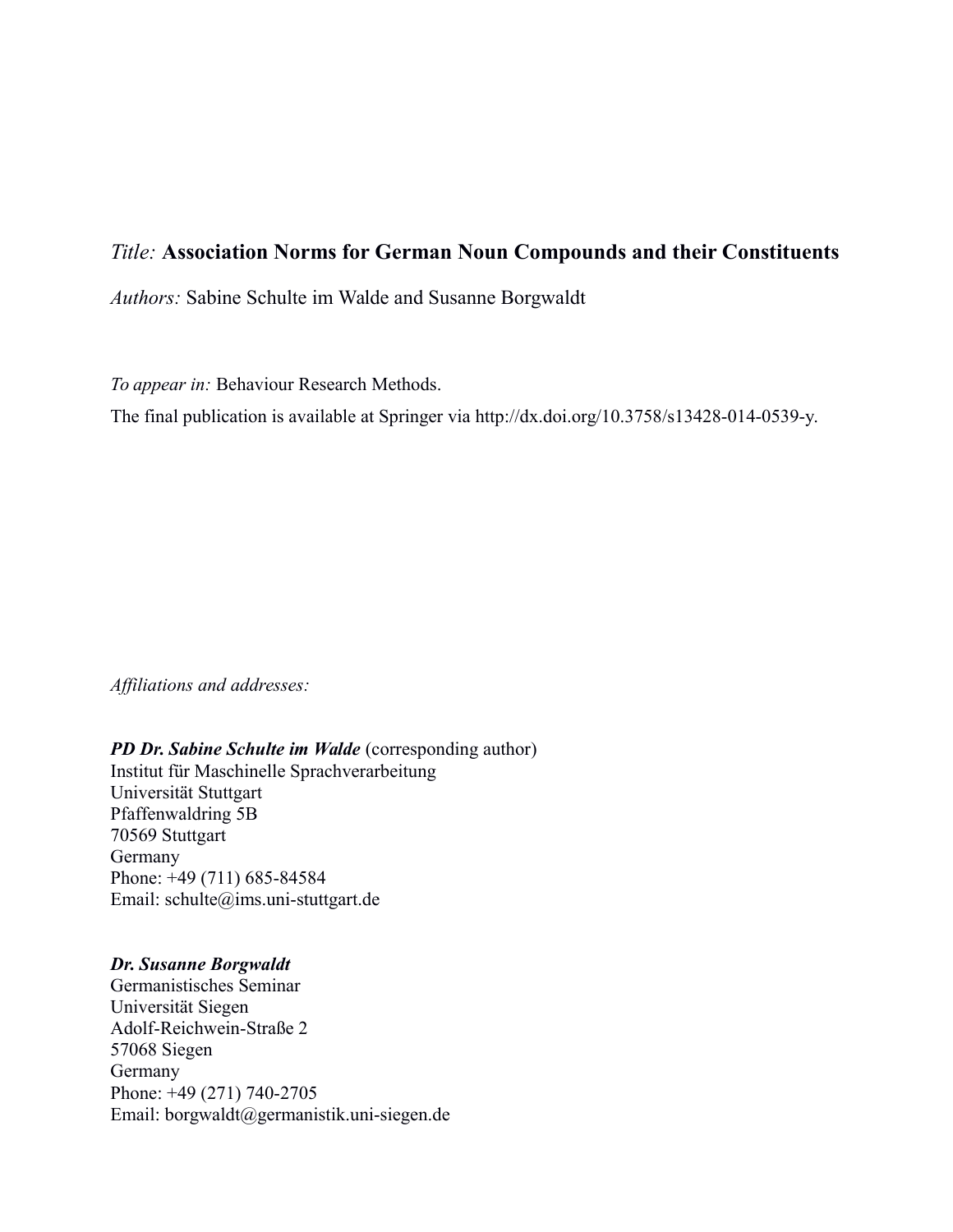# **Association Norms for German Noun Compounds and their Constituents**

Sabine Schulte im Walde and Susanne Borgwaldt

# *Abstract*

We present a collection of association norms to 246 German depictable compound nouns and their constituents, comprising 58,652 association tokens distributed over 26,004 stimulusassociate pair types. Analyses of the data reveal that participants mainly provided noun associations, followed by adjective and verb associations. In corpus analyses, co-occurrence values for compounds and their associations were below those for nouns in general and their associations. The semantic relations between compound stimuli and their associates were more often co-hyponymy and hypernymy and less often hyponymy than for associations to nouns in general. Finally, there was a moderate correlation between the overlap of associations to compounds and their constituents and the degree of semantic transparency.

These data represent a collection of associations to German compound nouns and their constituents which constitute a valuable resource concerning the lexical semantic properties of the compound stimuli, and the semantic relations between the stimuli and their associations. More specifically, they can be used for stimulus selection, hypotheses testing and further research on morphologically complex words. The norms are available in text format (utf-8 encoding) as supplemental material.

*Keywords: associations, semantic relations, compound nouns, complex words*

# **1. Introduction**

In this article, we introduce a new data collection of association norms for German noun compounds and their constituents. Association norms have a long tradition in psycholinguistic research. They have been used for more than 30 years to investigate semantic memory, making use of the implicit notion that associates reflect meaning components of words. In experimental psychology, association norms have – for example – been extensively used to conduct studies of semantic priming to investigate (among other things) word recognition, knowledge representation and semantic processes (see McNamara (2005) for a review of methods, issues, and findings).

We collected associations to German noun compounds because we believe that the associations are a valuable resource for cognitive and computational linguistics research. Based on an existing collection of German noun compounds (von der Heide & Borgwaldt, 2009), we therefore gathered associations for the compounds and also for their constituents (e.g., *Ahornblatt/Ahorn/Blatt* `maple leaf/maple/leaf'). The data were collected via the crowdsourcing interface *Amazon Mechanical Turk (AMT)*. We perform detailed analyses of the collection, regarding the parts-of-speech of the associate responses, and the co-occurrence and syntactic patterns as well as the semantic relations between the stimulus-associate pairs. We also predict the degree of semantic transparency of the compounds, as based on a simple association overlap. The analyses are compared to those of an earlier collection (Schulte im Walde, Borgwaldt, & Jauch, 2012), where associations to a superset of our compound and constituent stimuli were gathered in a more controlled web experiment.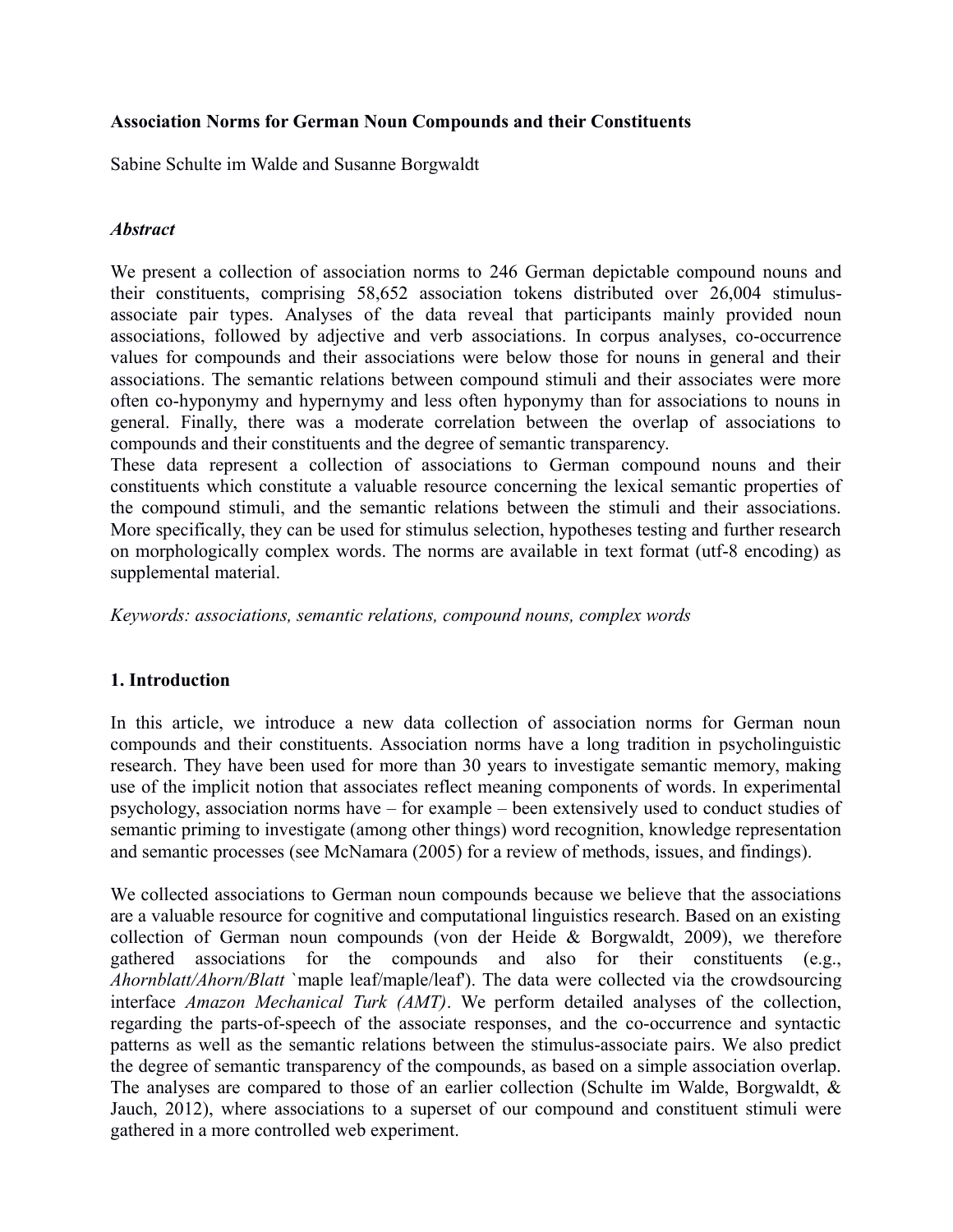The association norms can be used as a lexical semantic resource concerning the target stimuli, i.e., the compound nouns and their constituents. The data should be relevant for research on the lexical semantic properties of the compound stimuli, e.g. the semantic relations between the stimuli and their associations, and the degree of semantic relatedness between the compound stimuli and their constituents, i.e., the degree of semantic transparency (alternatively *compositionality*).

In this article, we first provide an overview of association norms in general terms (Section 2) and introduce the German compound and constituent targets the norms rely on (Section 3), before we describe the collection and analyses of the noun compound association norms (Sections 4 and 5, respectively). The final part of the article summarises and discusses the results.

# **2. Previous work on association norms**

# *2.1 Collections of association norms*

One of the first collections of word association norms was done by Palermo & Jenkins (1964), comprising associations for 200 words. The *Edinburgh Association Thesaurus* (Kiss, Armstrong, Milroy, & Piper, 1973) was a first attempt to collect association norms on a larger scale, and also to create a network of stimuli and associates, starting from a small set of stimuli derived from the Palermo and Jenkins norms. A similar motivation underlay the association norms from the University of South Florida (Nelson, McEvoy, & Schreiber, 2004), who developed a stimulusassociate network for more than 20 years, starting in 1973. Their goal was to obtain the largest database of free associations ever collected in the United States available to interested researchers and scholars. More than 6,000 participants produced nearly three-quarters of a million responses to 5,019 stimulus words. Smaller sets of association norms have also been collected for example for German (Russell & Meseck, 1959; Russell, 1970; Melinger & Weber, 2006; Schulte im Walde, Melinger, Roth, & Weber, 2008), Dutch (Lauteslager, Schaap, & Schievels, 1986; de Deyne & Storms, 2008), French (Ferrand & Alario, 1998), Spanish (Macizo, Gómez-Ariza, & Bajo, 2000; Fernández, Diez, Alonso, & Beato, 2004), Portuguese (Comesaña, Fraga, Moreira, Frade, & Soares, 2014), and across languages (Kremer & Baroni, 2011), as well as for different populations of speakers, such as adults vs. children (Macizo et al., 2000; Hirsh & Tree, 2001), and for words with various degrees of emotion (John, 1988) or homographs (French & Richards, 1992). While some of the norms occasionally contain compounds, as far as we know, there is no specific collection focusing on associations for compounds and their constituents yet, other than our own previous collection for a superset of the compound and constituent stimuli (Schulte im Walde et al. 2012).

# *2.2 Analyses of association norms*

In parallel to the interest in collecting association norms, researchers have analysed association data in order to get insight into semantic memory. The following paragraphs provide an overview of these analyses, starting with theoretical considerations on relationships between stimuli and responses in association norms, and progressing towards analyses of collected norms.

Clark (1971) identified relations between stimulus words and their associations on a theoretical basis, not with respect to collected association norms. He categorised stimulus-association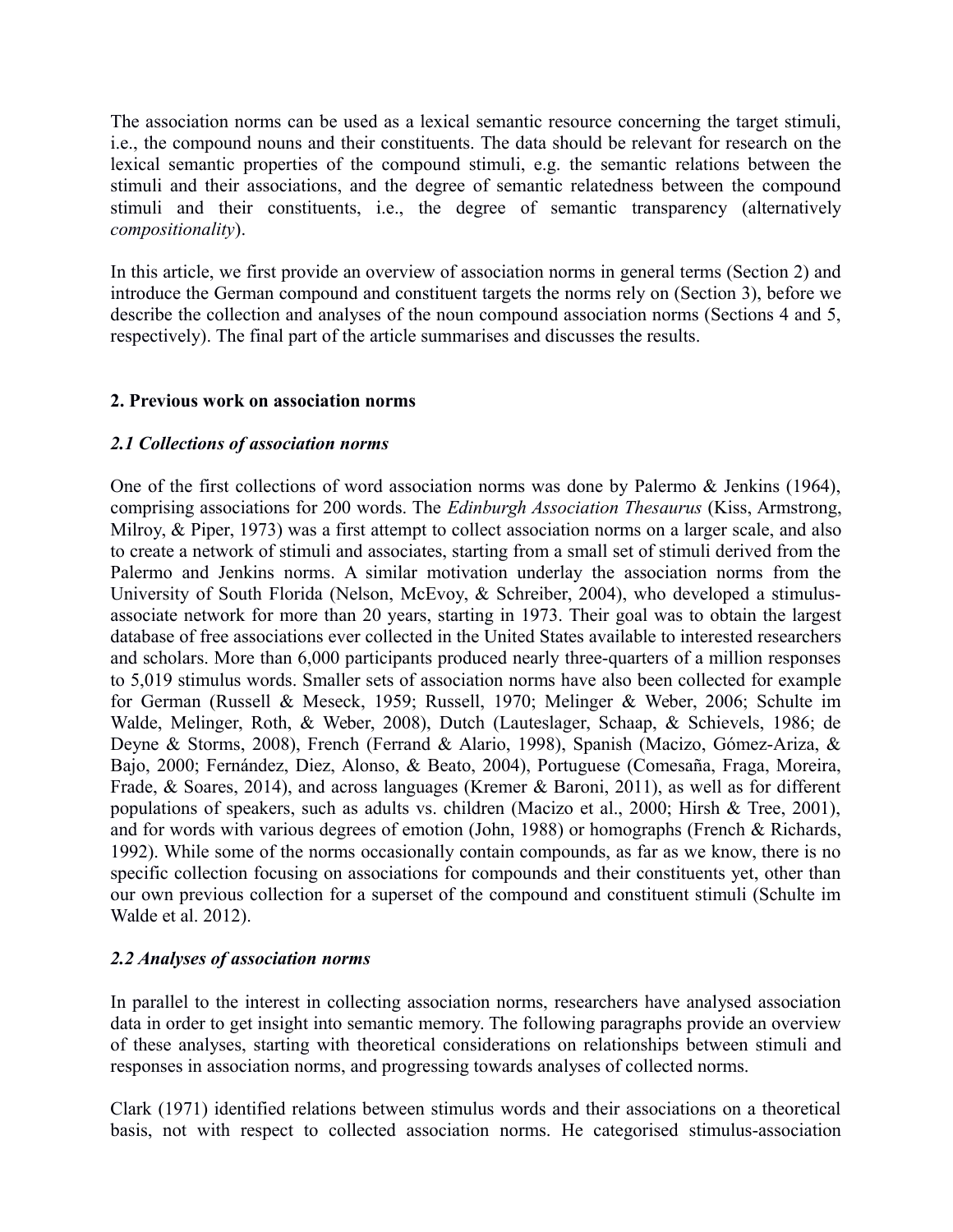relations into sub-categories of paradigmatic and syntagmatic relations, such as synonymy and antonymy, selectional preferences, etc. Heringer (1986) concentrated on syntagmatic associations to a small selection of 20 German verbs. He asked his subjects to provide question words as associations (e.g., *wer* `who', *warum* `why'), and used the responses to investigate the valency behaviour of the verbs. Spence & Owens (1990) showed that associative strength and word cooccurrence are correlated. Their investigation was based on 47 pairs of semantically related concrete nouns, as taken from the Palermo and Jenkins norms, and co-occurrence counts in a window of 250 characters in the 1-million-word Brown corpus. Church & Hanks (1990) were the first to apply information-theoretic measures to corpus data in order to predict word associations. However, they did not rely on or evaluate their findings against existing association data, but rather concentrated on the usage of the measure for lexicographic purposes. Rapp (2002) combined research questions and methods from the above previous work: He developed corpusbased approaches to predict paradigmatic and syntagmatic associations, relying on the 100 million word *BNC* corpus. Concerning paradigmatic associations, he computed word association as the similarity of context vectors, applying the *City block distance* (also known as *Manhattan distance*, or *L1 norm*) as a similarity measure. A qualitative inspection revealed a strong overlap of very similar words with human associations, and applying the associations to solve the TOEFL test resulted in an accuracy of 69%. Concerning syntagmatic associations, he demonstrated that the word with the strongest co-occurrence to a target word (and filtered by a log-likelihood test) corresponded to the first human association of the respective target word in 27 out of 100 cases. Rapp's work used the *Edinburgh Association Thesaurus* as the association database. In addition to his above contributions, his paper also provided an illustration of how strongly the co-occurrence distance between target stimuli and their associations was related to the respective number of responses to the stimuli in the association norms.

Work by Fellbaum and colleagues in the 1990s focused on human judgements concerning the semantic relationships between verbs. Fellbaum & Chaffin (1990) asked participants in an experiment to provide associations to verbs. Their work concentrated on verb-verb relations and therefore explicitly required verb responses to the verb stimuli. The resulting verb-verb pairs were manually classified into five pre-defined semantic relations. Fellbaum (1995) investigated the relatedness between antonymous verbs and nouns and their co-occurrence behaviour. Within that work, she searched the Brown corpus for antonymous word pairs in the same sentence, and found that regardless of the syntactic category, antonyms occur in the same sentence with frequencies which are much higher than chance. Last but not least, the WordNet organisation of the various parts-of-speech largely relies on psycholinguistic evidence (Fellbaum, 1998).

Based on the associations to German nouns and verbs which were collected by Schulte im Walde et al. (2008), cf. Section 2.1, they performed detailed analyses at the syntax-semantics interface. Guida (2007) replicated most of their analyses on verb association norms for Italian verbs. Roth & Schulte im Walde (2008) extended the co-occurrence analysis for noun associations in Schulte im Walde et al. (2008) and explored whether dictionary and encyclopaedic information provided more world knowledge about associations than corpus co-occurrence. They found that the information in the three resource types complemented each other. Schulte im Walde & Melinger (2008) performed a more in-depth analysis of the co-occurrence distributions of the noun associations in Schulte im Walde et al. (2008). Schulte im Walde et al. (2012) performed a partof-speech analysis on previously collected associations for compound nouns and their constituents.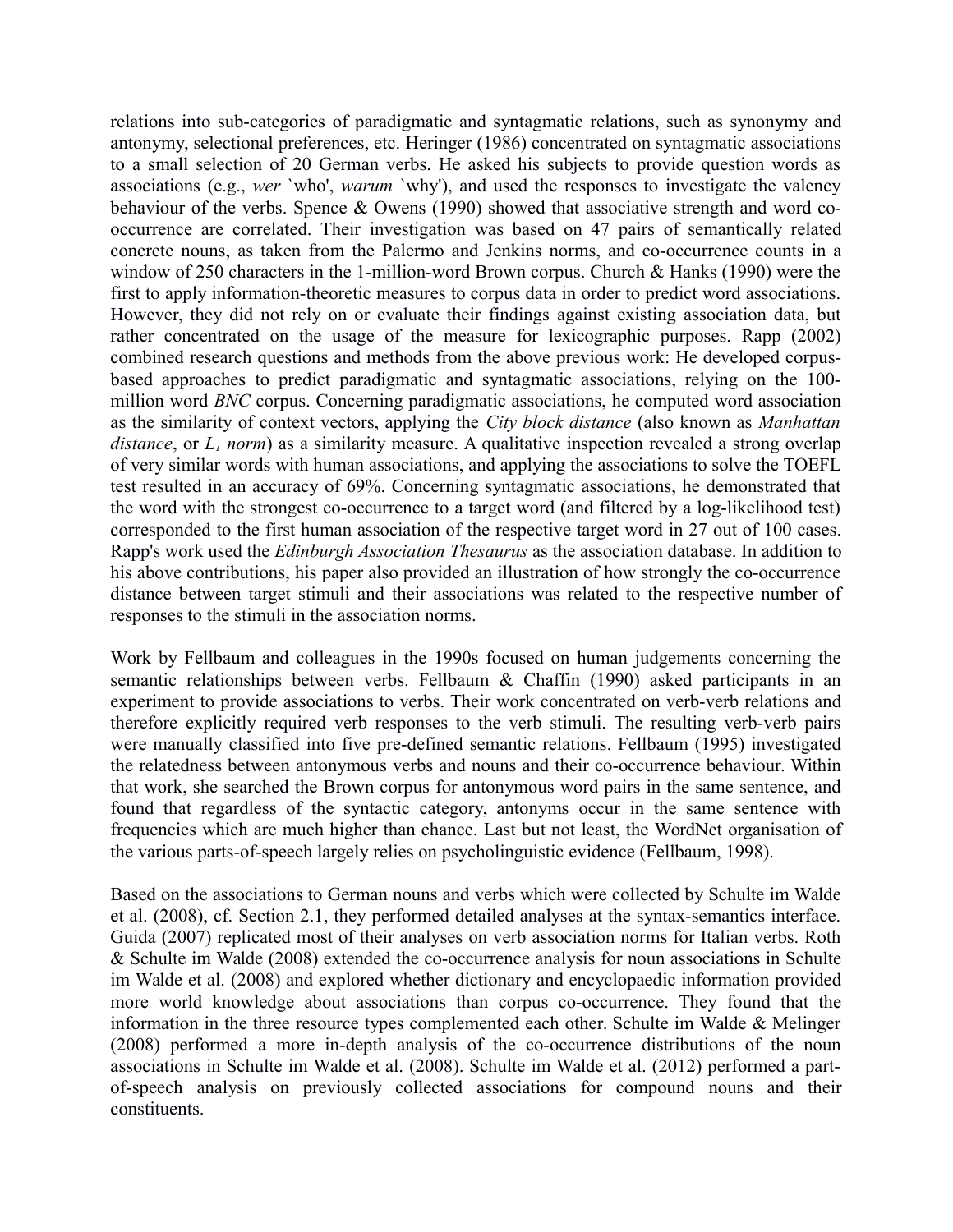From a more applied point of view in the field of Computational Linguistics, Melinger, Schulte im Walde, & Weber (2006) took the noun associations as input to a soft clustering approach, in order to predict noun ambiguity, and to discriminate the various noun senses of ambiguous stimulus nouns. Schulte im Walde (2008) relied on the associations to German verbs described by Schulte im Walde et al. (2008) to determine salient features for automatic semantic verb classification.

# **3. Noun Compounds**

Compounds are morphologically complex words, coined by two or more simple words. Our focus of interest is on German noun compounds (see Fleischer & Barz (2012) for a detailed overview and Klos (2011) for a recent exploration), such as *Ahornblatt* `maple leaf', *Feuerwerk* `fireworks', *Nähmaschine* `sewing machine', *Obstkuchen* `fruit cake' and *Rotkohl* `red cabbage', where the grammatical head (in German, this is the rightmost constituent) is a noun, and the modifier can belong to various parts-of-speech.

More specifically, we are interested in the degrees of *semantic transparency* of German noun compounds, i.e., the relation between the meaning of the whole compound (e.g., *butterfly*) and the meaning of its parts (e.g., *butter, fly*), which has been studied intensively by psycholinguists, in order to find out how compound words are cognitively processed and represented in the mental lexicon. There is an ongoing debate about whether morphologically complex words are stored and processed as single units (Butterworth's full listing approach (1983)), whether they are decomposed into their morphemes (Taft, 2004; Taft & Forster, 1975), or whether they can be accessed both ways: as whole forms and componentially, via their constituent morphemes (*dual route models,* cf. e.g. Caramazza, Laudanna, & Romani, 1988; Baayen & Schreuder, 1999), and which variables predict processing behaviour. The majority of studies in this area investigate *morphological decomposition* during *compound comprehension,* but see e.g. Lüttmann, Zwitserlood, Böhl, & Bölte (2011) for evidence of *morphological composition* during *compound production*.

Factors that have been found to influence the cognitive processing and representation of compounds include orthographic variables like the number of letters (Bertram & Hyönä, 2003) or the presence of hyphens or interword spaces (Bertram, Kuperman, Baayen, & Hyönä, 2011), frequency-based measures as the frequencies of the compound and its constituents (e.g. Janssen, Bi & Caramazza (2008); van Jaarsveld & Rattink (1988)) and the morphological family size, i.e., the number of compounds that share a constituent (de Jong, Feldman, Schreuder, Pastizzo, & Baayen, 2002), variables relating to morphological complexity as e.g. the number of morphemes or the existence of linking elements (Krott, Schreuder, Baayen, & Dressler, 2007), and semantic variables as e.g. the relationship between compound modifier and head, i.e., a *teapot* is *a pot FOR tea,* and a *snowball* is *a ball MADE OF snow* (Gagné & Spalding, 2009).

With some researchers (e.g., Longtin, Segui, & Hallé, 2003; Marslen-Wilson, Tyler, Waksler, & Older, 1994) arguing that morphological decomposition happens only in semantically transparent polymorphemic words and not in semantically opaque ones, one variable that might be particularly important for the processing of compounds is their compositionality/semantic transparency. For example, studies by Sandra (1990) and Zwitserlood (1994) showed that the meanings of the constituents of semantically transparent compounds (e.g., *dog* and *house* in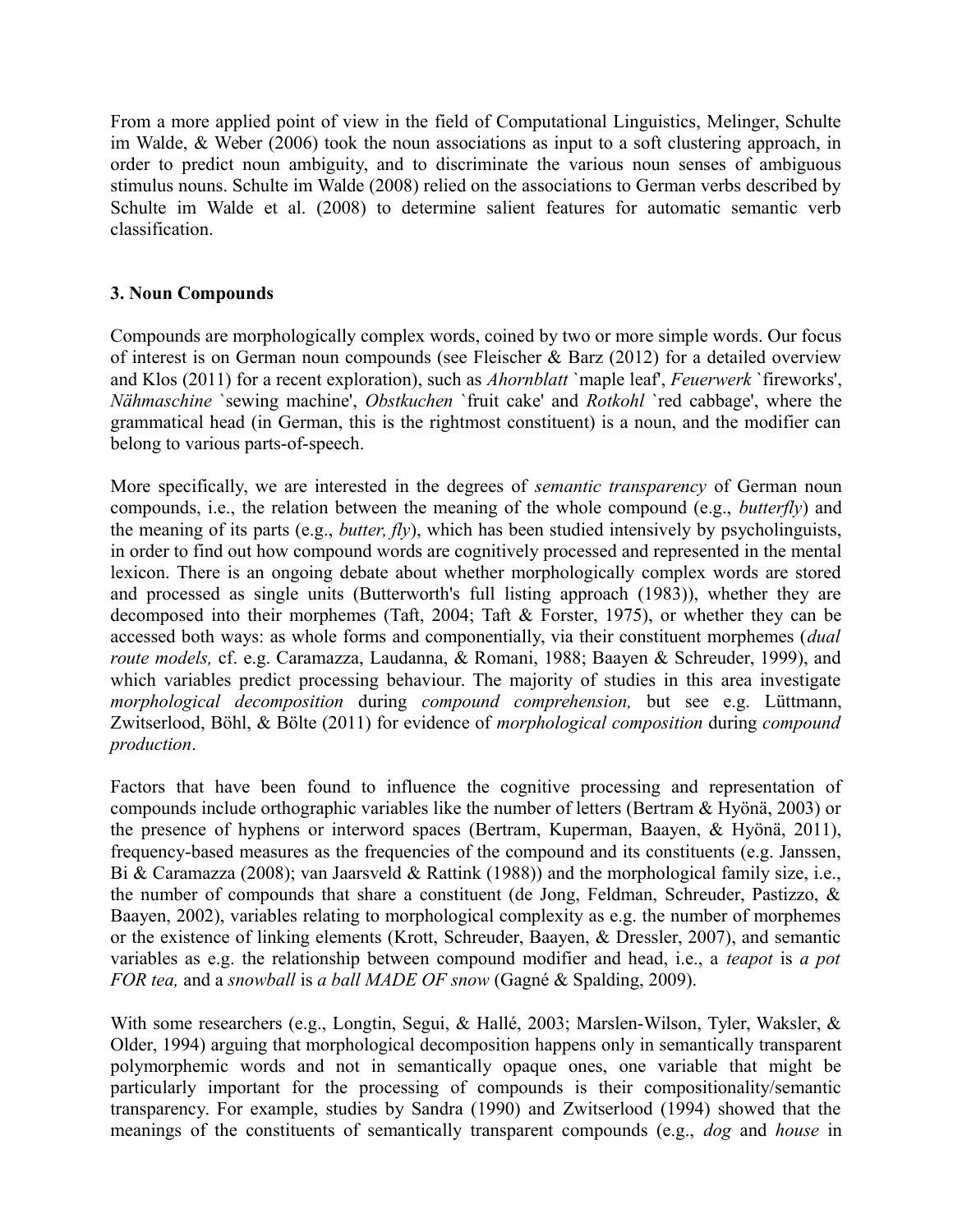*doghouse*) were activated during processing, whereas the meanings of the constituents of opaque compounds (e.g. *butter* and *fly* in *butterfly*) were not activated.

Although inter-rater agreement about compounds' perceived semantic transparency is generally rather high (Reddy, McCarthy, & Manandhar, 2011; Roller, Schulte im Walde, & Scheible, 2013), there has been little research on how the semantic transparency is assessed. One assumption is that the degree of a compound's semantic transparency should also be reflected in its association patterns. If a compound is classified as opaque (e.g. *butterfly*), one would assume that the associations to the whole compound show less overlap with the associations to the components (*butter, fly*), than in the case of a transparent compound (e.g. *doghouse*), as during the processing of (partially) opaque compounds the opaque constituents might be less activated at the semantic level. This is what Libben's (1994; 1998) "automatic progressive parsing and lexical excitation (APPLE) model of morphological parsing" predicts: It assumes that compound words are represented at three levels: a stimulus level, a lexical level (purely morphological) and a conceptual level (semantic). A (partially) opaque compound such as *strawberry* is decomposed at the lexical level into *straw* and *berry.* At the conceptual level, however, only the semantically transparent constituent *berry* is represented and can accordingly generate associations. This representation difference might, for example, explain the observed dissociation between constituent repetition priming effects (Libben, Gibson, Yoon, & Sandra, 2003; Zwitserlood, 1994) and semantic priming effects (Sandra, 1990; Zwitserlood, 1994) for opaque compounds.

In sum, our collection of association norms for compounds and their constituents is mainly aimed to be of use for researchers on compound processing. It provides a resource for stimulus selection in experimental studies and also allows researchers to examine properties of associations to compounds and their constituents in detail, in order to gain more insight into the way meanings of compounds are processed and/or represented in the mental lexicon.

# **4. Experiment**

Associations are commonly obtained by presenting *target stimuli* to the participants in an experiment, who then provide *associate responses*, i.e., words that are spontaneously called to mind by the stimulus words. The quantification of the resulting stimulus–association pairs (i.e., how often a certain association is provided for a certain stimulus) is called *association norm*. In the following, we describe the collection of our associations to German noun compounds.

# Method

*Material* The target compounds and constituents were based on the selection of noun compounds by von der Heide & Borgwaldt (2009). They created a set of 450 concrete, depictable German noun compounds that they grouped into four transparency classes: compounds that are transparent with regard to both constituents (**TT**, for example, *Ahornblatt* `maple leaf'); compounds that are opaque with regard to both constituents (**OO**, for example, *Löwenzahn* `lion+tooth  $\rightarrow$  dandelion'); compounds that are transparent with regard to the modifier but opaque with regard to the head (**TO**, for example, *Feuerzeug* `fire+stuff  $\rightarrow$  lighter'); and compounds that are opaque with regard to the modifier but transparent with regard to the head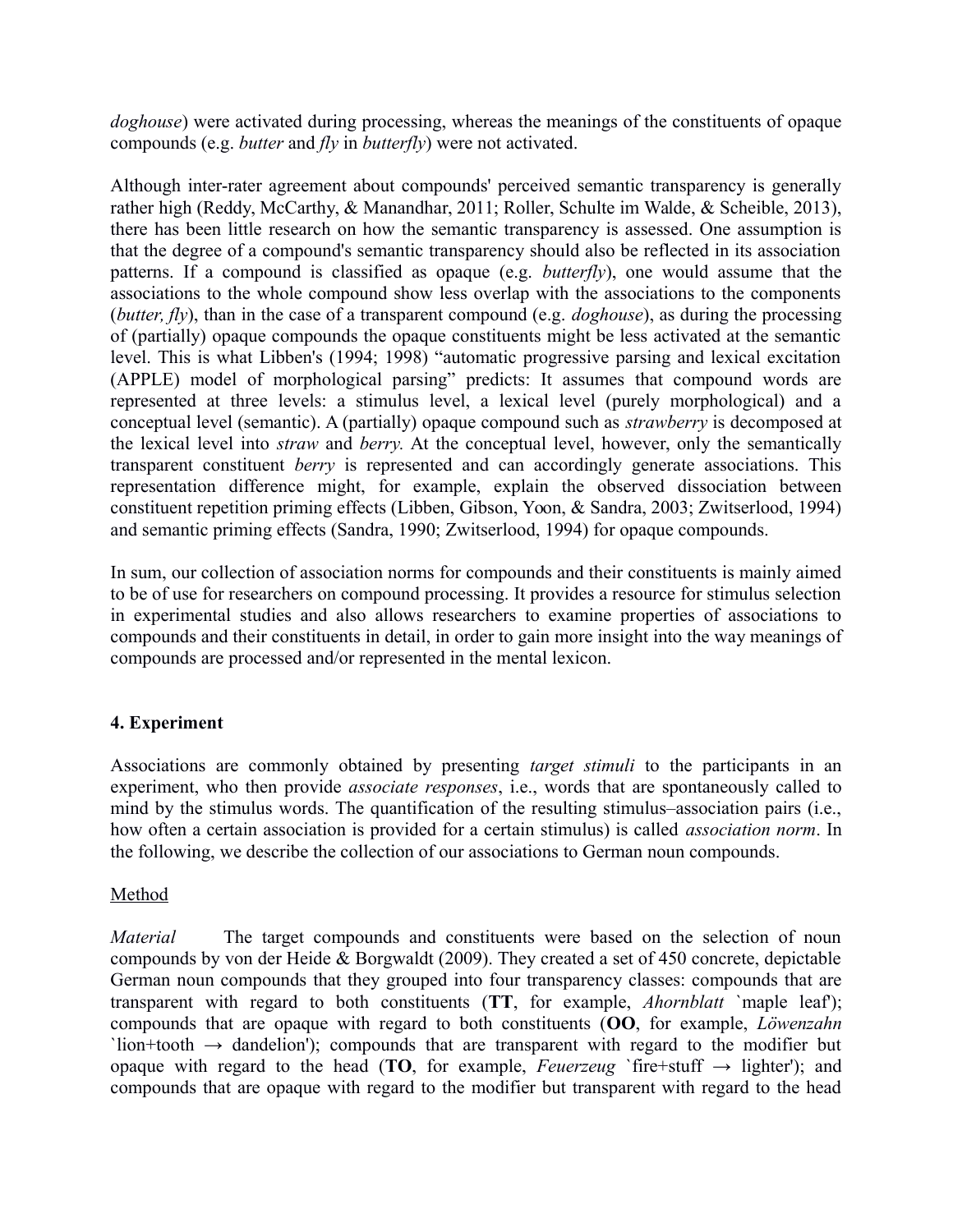(OT, for example, *Fliegenpilz* `fly+mushroom → toadstool').<sup>[1](#page-6-0)</sup> In total, the four classes contained 220 instances of TT, 126 instances of OT, 79 instances of TO, and 25 instances of OO.

The 450 noun compounds from von der Heide & Borgwaldt (2009) were categorized according to the morphological category of the modifier (AN: adjective-noun compound, NN: noun-noun compound, PN: preposition-noun compound, VN: verb-noun compound, MN: noun compound where the modifier is morphologically motivated by multiple classes, unique: noun compound with unique modifier). The categorization was performed by consensus decision of four computational linguists.

In our association collection, we only used 246 compounds of the 450 noun compounds from von der Heide & Borgwaldt (2009), i.e., 237 bi-morphemic noun-noun compounds and 9 noun compounds where the modifier is unique, a so-called cranberry morpheme (such as *him* in *Himbeere* `him+berry  $\rightarrow$  raspberry'), with no meaning by itself. Each compound had exactly two simple constituents. The compound set comprised 106 instances of TT, 37 instances of TO, 87 instances of OT, and 16 instances of OO. We restricted the target set because the subset of the two-part noun-noun compounds was most relevant to our research. Appendix A provides the complete list of our noun compounds.

In total, our material comprised 571 targets. The total number of target stimuli was less than 3\*246 because some compounds share constituents. We first divided the stimuli randomly into four separate packages, making sure that there was a similar number of compounds in each of the four packages, and that both constituents of each compound were in the same package as the compound. In this way, constituents that are shared by several compounds might appear in more than one part but we could collect the associations to the compounds and their constituents in the four packages independently of each other. Taking the multiple occurrences of some constituents into account, the four packages contained 173/169/173/172 targets, respectively. The four packages were then each randomly divided into eight parts containing 21-22 targets in a random order. To control for spammers and to identify non-native speakers of German, we also included three German fake compound nouns into each of the batches, in random positions of the lists. The list of fake nouns is (in alphabetical order): *Analigzerbruch, Armmoder, Brattlider, Bulkerzagen, Engschogen, Fennhoder, Harmweg, Luderschwege, Malligwohmer, Pillinrugen, Quetpfluge, Tropebuhle, Wierzverkuhr, Zogschucht.*

Procedure The experiment was performed via Amazon Mechanical Turk (AMT)<sup>[2](#page-6-1)</sup>. When an AMT worker chose one of our batches, the worker was presented 24 or 25 noun compounds (including 21or 22 real and three fake compounds) in 24/25 *HIT*s, respectively. The setup of the experiment is shown by Figure 1 in Appendix B, with translations in red font. The actual collection of the associations was performed as shown in Figures 4 and 5 in Appendix B: Each trial (represented by a HIT) provided a brief description of the experiment, an example item with potential responses, and a single target (one of the noun compounds, or one of the constituents, or a fake noun). Below the target were three data input lines where participants could type their associations. They were instructed to type at most one word per line and, following German

<span id="page-6-1"></span><span id="page-6-0"></span><sup>1</sup> The original classification into TT, TO, OT and OO was performed by the two authors (Claudia von der Heide and Susanne Borgwaldt). Transparency ratings were collected in a follow-up step, using a 1-7 scale. 2 www.mturk.com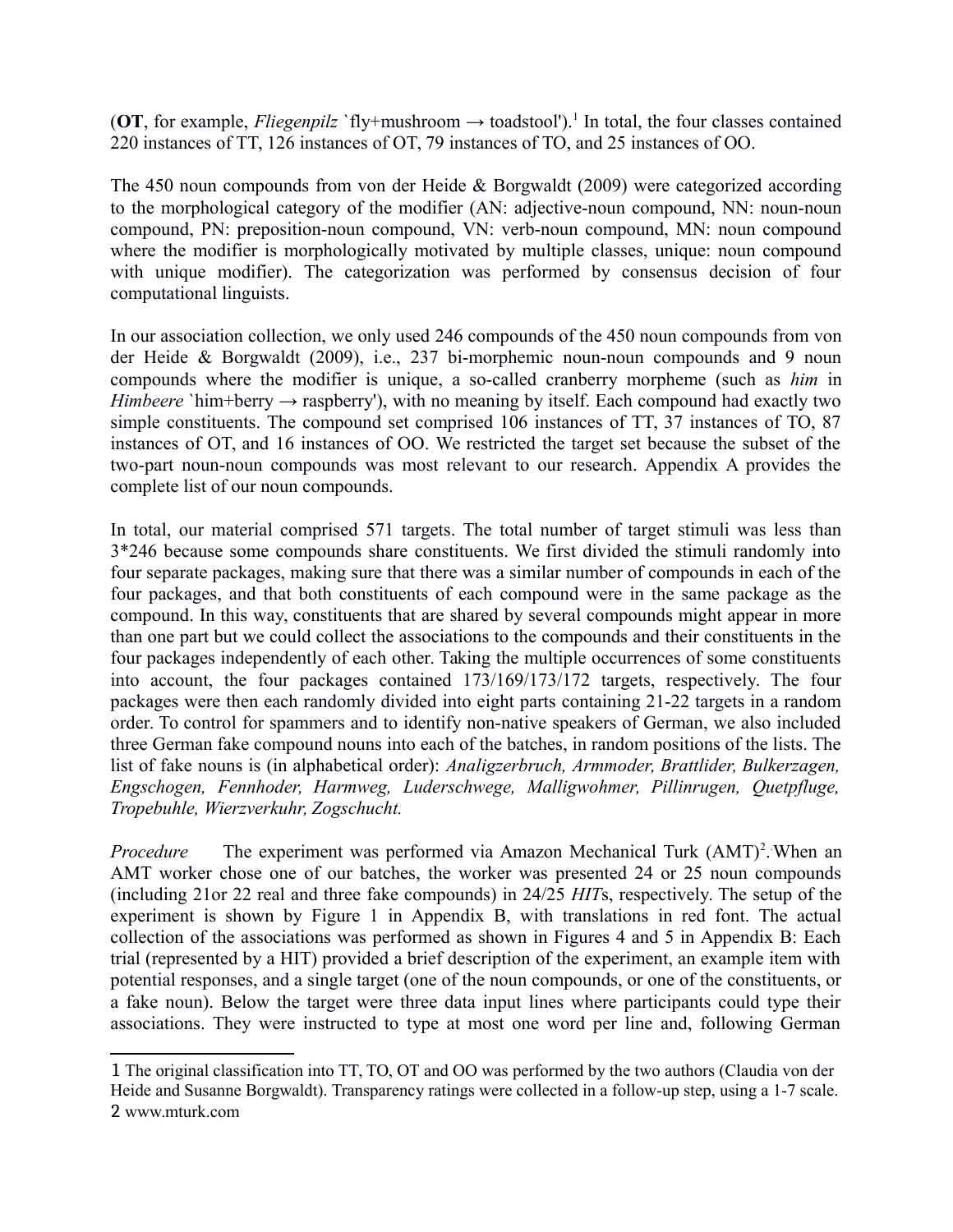grammar, to distinguish nouns from other parts-of-speech with capitalisation. Below the three input lines was a box that participants were asked to check if they did not know the word. The 4\*8=32 batches were completed within 1 to 26 days each, and the whole collection was finished within 3 months.

*Participants* The participants were Amazon Mechanical Turk workers. We asked for 25 native German speakers per target, and paid 2 US Cent per trial (i.e., for up to three associations). We only accepted participants who identified the fake nouns correctly and who in addition had an overall approval rate of at least 95% (after the experiment was completed). These checks ensured that we received associations from native German speakers only. Over all trials, we had participants with 146 different worker IDs, who provided associations for 1 up to 683 stimuli.

# Data

For each stimulus, we had between 2 and 120 participants. Because the participants could provide between zero and three associations per target, the actual number of associations per stimulus varies between 6 and 356. All but the unique constituents received ≥48 associations. In total, we collected 58,652 associations from 20,333 trials, an average of 2.88 associations per trial. The 58,652 association tokens are distributed over 26,004 association types.

# **5. Previous Experiment**

This section reports on a previous experiment to collect associations to the compound nouns and their constituents from von der Heide & Borgwaldt (2009), as described by Schulte im Walde et al. (2012). This experiment was our first attempt to collect associations to compound nouns and their constituents, and was stopped after one year because the incoming data stagnated. The current experiment described in Section 4 was then set up to continue the collection with a more specific focus on noun-noun compounds, still using identical collection instructions and procedures.

The reasons why we report on the earlier experiment are the following.

- The previous associations were collected for a superset of the noun compounds that were used in the current study. The two collections can be exploited independently (taking into account that they were collected in different ways) or together (making use of a richer set of associations for the intersection of the noun-noun compounds and their constituents, as well as exploiting an overall larger stimulus set).
- Moreover, we were interested if we could find differences between the two sets of association norms, as they were collected in different ways.

# Method

*Material* We used 442 compound nouns and constituents from the original selection by von der Heide & Borgwaldt (2009). In total, our material comprised 996 targets, i.e., 442 compounds and 554 constituents. The stimuli were divided randomly into 12 separate experimental lists of 83 nouns each.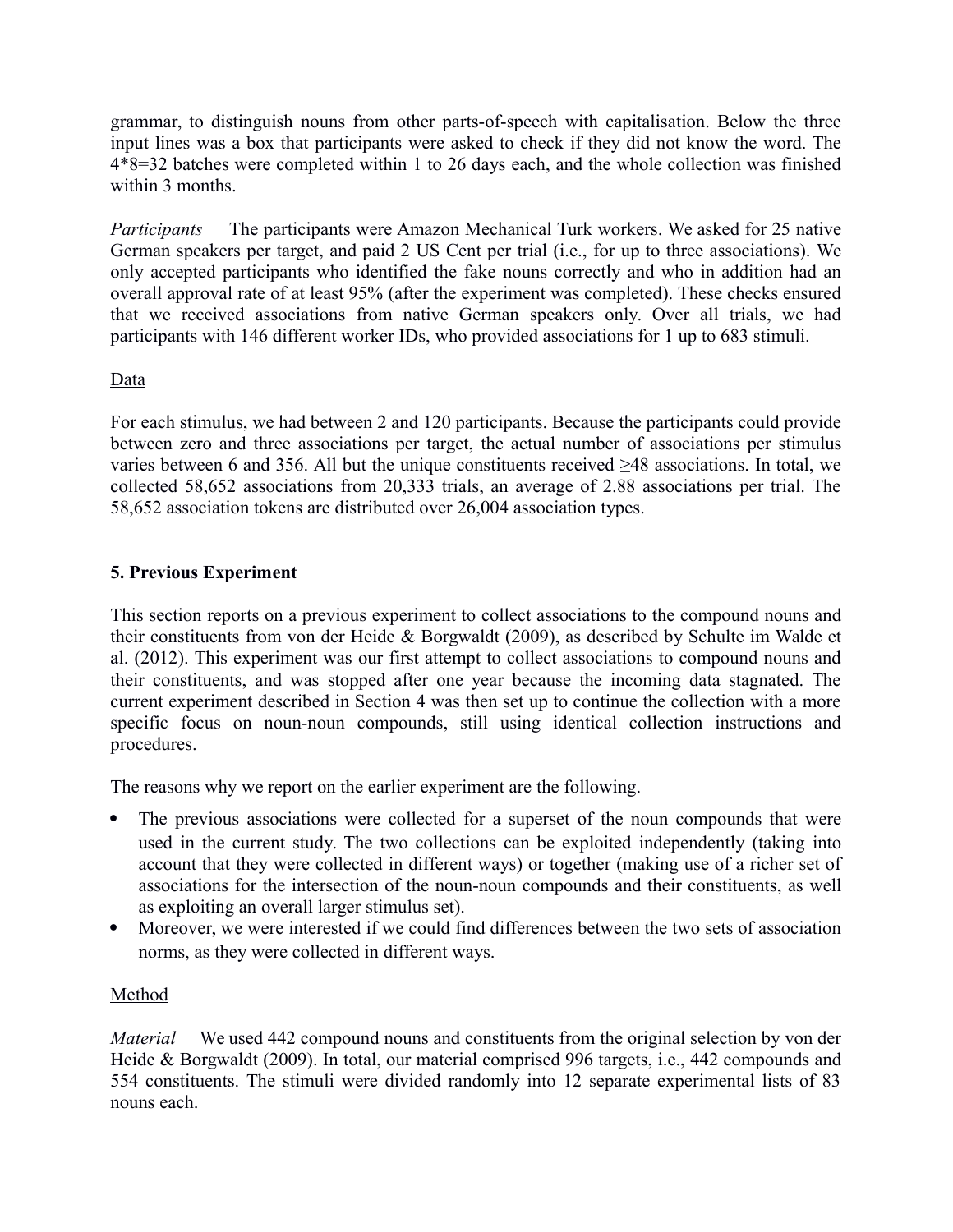*Procedure* The experiment was administered over the Internet and announced by emails to colleagues and friends. Participants were first provided a brief description of the experiment and asked for their biographical information, such as linguistic expertise, age and regional dialect (see Figure 4 in Appendix B, with a translated version in Figure 5). Next, the participant was presented with the written instructions for the experiment and an example item with potential responses. In the actual experiment, one of the 12 experimental lists was chosen randomly. Each of the 83 trials in the experimental list consisted of a single word presented in a box at the top of the screen. The word was either one of the noun compounds, or one of the constituents. If a compound constituent was not a noun, the base form was nominalised by starting it with a capital letter. For example, the verbal modifier *fahren* in *Fahrplan* `to ride+schedule → time table') was represented as *Fahren*, the adjectival modifier *blau* in *Blaubeere* `blue+berry → blueberry') was represented as *Blau*. The experiment ran for approx. one year.

 The order of the target words was random for each data set and each participant. Below the target were three data input lines where participants could type their associations. They were instructed to type at most one word per line and, following German grammar, to distinguish nouns from other parts-of-speech with capitalisation. Below the three input lines was a box that participants were asked to check if they did not know the word.

*Participants* 268 participants took part in the experiment. 225 of them claimed their L1 to be German; for 19 of them, German was not their L1; 1 of the participants claimed to have grown up bi-lingual; and 23 did not provide information about their L1. 124 of the individuals identified themselves as having a linguistic background and 112 rated themselves as linguistic novices; 32 participants did not provide information about their linguistic background.

#### Data

For each experimental list, we had between 14 and 28 participants. Because the participants could provide between zero and three associations per target, the number of participants per stimulus varies between 10 and 36, and the number of associations per stimulus varies between 6 and 74. In total, we collected 47,249 associations from 17,128 trials, an average of 2.76 associations per trial. The 47,249 association tokens were distributed over 28,238 association types. In 861 trials, the participants did not provide any association, out of which 327 targets were explicitely checked as not known by the participants.

#### **6. Overall Results and Analyses**

Quantifying over all responses in the two experiments resulted in a total of 47,523/106,693 stimulus–association types/tokens. Table 1 summarises the sizes of the association norms with regard to the current study, the previous study and the union of the two.We distinguish between associations to all noun compound stimuli and their constituents (as in the previous experiment) and associations to the subset of 246 noun-noun compounds and their constituents (which were used in the current experiment and already part of the previous experiment). Even though our previous experiment ran for approximately one year and the current experiment for only three months, we collected more associations in the current experiment.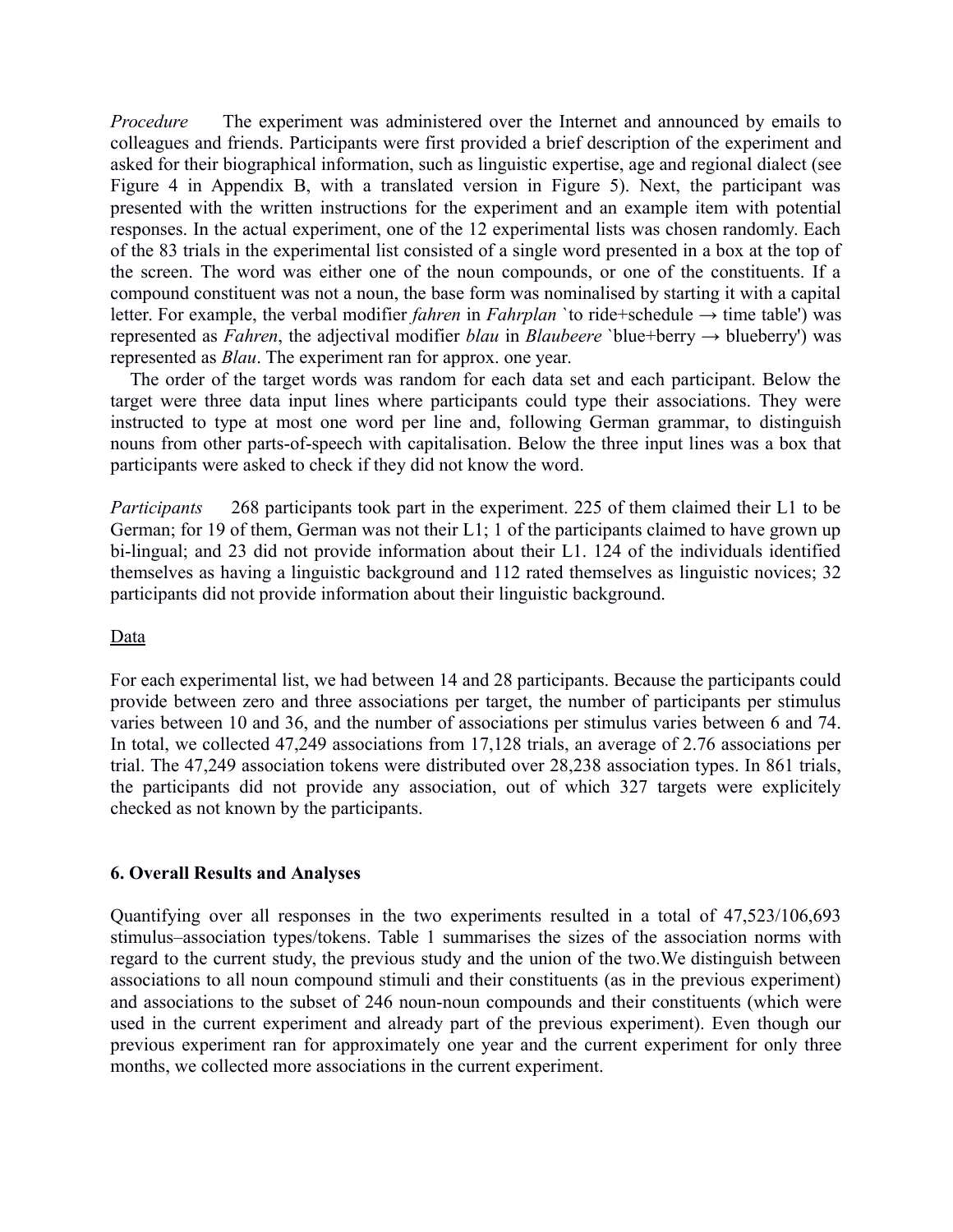|                         |                                               | Responses    |         |  |  |
|-------------------------|-----------------------------------------------|--------------|---------|--|--|
| Experiment              | Stimuli                                       | <b>Types</b> | Tokens  |  |  |
|                         | all noun compounds and<br>their constituents  | 28,238       | 47,249  |  |  |
| Web Experiment          | noun-noun compounds and<br>their constituents | 15,600       | 26,397  |  |  |
| <b>AMT</b> Experiment   | noun-noun compounds and<br>their constituents | 26,004       | 58,652  |  |  |
|                         | all noun compounds and<br>their constituents  | 47,523       | 106,693 |  |  |
| <b>Both Experiments</b> | noun-noun compounds and<br>their constituents | 34,560       | 85,049  |  |  |

Table 1. Sizes of association norms.

Tables 2 to 4 provide examples for the associations to three compounds and their constituents, in each case listing the 10 strongest (i.e., most frequently provided) associations. We selected three examples rather than a single one to observe (i) the effect of the degree of transparency of the compound on the associations to the compounds vs. constituents, as well as (ii) the effect of monosemous vs. polysemous stimuli with regard to the semantics of the associations. Note that *Fliegenpilz* is less transparent than *Ahornblatt* (at least with respect to its modifier), so that the associations of the compound and the modifier differ more strongly. Note also that two of the nouns are polysemous: *Fliege* and *Blatt*. For both nouns we received associations to two senses: in the case of *Blatt*, associations were given to the plant sense `leaf' as well as to the paper sense `sheet (of paper)'; *Fliege* evoked associations to the animal sense `fly' as well as to the clothes sense `bow tie'.

In the following subsections 6.1 to 6.4 we present a series of analyses of the association norms with regard to the following stimulus properties and stimulus-association relations:

- a *morpho-syntactic analysis*, looking into the parts-of-speech of the associations,
- a *distributional analysis*, looking into the co-occurrence of stimuli and associations,
- a *syntactic analysis*, looking into the dependency paths between stimuli and associations,
- a *semantic relation analysis*, looking into the stimuli-association semantic relations.

In all analyses, we will pay attention to the effects of our specific set of stimuli, compounds and their constituents, and explore which syntactic and semantic properties are specific to these stimuli. In subsection 6.5, we conclude our analyses with a study regarding the compounds' semantic transparency by investigating the correlation between association overlap (of compounds and constituents) and an existing set of compound–constituent ratings.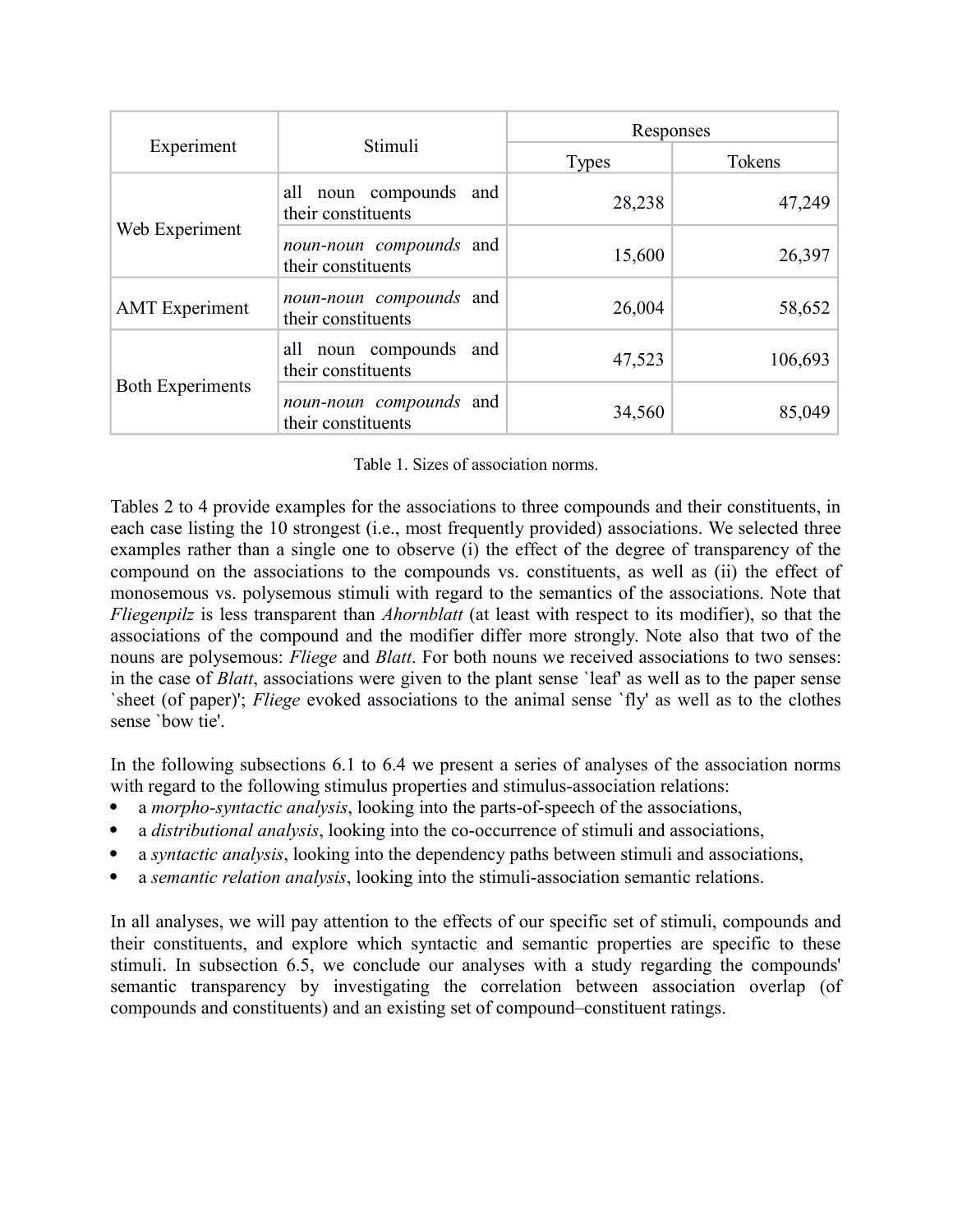|             | Ahornblatt `maple leaf' |                | Ahorn `maple'  |               | <i>Blatt</i> 'leaf/sheet (of paper)' |              |          |                |
|-------------|-------------------------|----------------|----------------|---------------|--------------------------------------|--------------|----------|----------------|
| Kanada      | 'Canada'                | 26             | Baum           | `tree'        | 39                                   | Baum         | `tree'   | 29             |
| <b>Baum</b> | `tree'                  | 23             | Sirup          | `syrup'       | 30                                   | Papier       | `paper'  | 27             |
| Herbst      | `autumn'                | 15             | Kanada         | 'Canada'      | 22                                   | grün         | 'green'  | 10             |
| Sirup       | `syrup'                 | 12             | <b>Blatt</b>   | `leaf         | 16                                   | schreiben    | 'write'  | 7              |
| Laub        | 'leaves'                |                | <b>Blätter</b> | 'leaves'      | 6                                    | Pflanze      | `plant'  | 4              |
| Wald        | `forest'                | 4              | Herbst         | `autumn'      | 4                                    | Laub         | 'leaves' | 3              |
| rot         | `red'                   | 4              | Wald           | `forest'      | 3                                    | Herbst       | `autumn' | 3              |
| bunt        | `colourful'             | $\overline{3}$ | grün           | `green'       | 2                                    | weiß         | `white'  | 3              |
| grün        | 'green'                 | 3              | rot            | `red'         | $\overline{2}$                       | <b>Blume</b> | `flower' | 3              |
| zackig      | `jagged'                | 2              | Ahornsirup     | 'maple syrup' | 2                                    | Wald         | `forest' | $\overline{2}$ |

Table 2. Most frequent responses to compound *Ahornblatt* `maple leaf' and its constituents.

| Fliegenpilz 'toadstool' |             | <i>Fliege</i> `fly/bow tie' |                 |            | <i>Pilz</i> `mushroom' |             |             |                |
|-------------------------|-------------|-----------------------------|-----------------|------------|------------------------|-------------|-------------|----------------|
| giftig                  | 'poisenous' | 34                          | nervig          | 'annoying' | 11                     | Wald        | `forest'    | 32             |
| rot                     | `red'       | 26                          | Insekt          | `insect'   | 9                      | giftig      | poisenous'  | 13             |
| Wald                    | `forest'    | 18                          | summen          | `buzz'     | 9                      | sammeln     | `collect'   | 9              |
| Gift                    | `poison'    | 6                           | Sommer          | summer'    | 6                      | Fliegenpilz | `toadstool' | 6              |
| Punkte                  | dots'       | 5                           | Klatsche        | flap'      | 6                      | Champignon  | `mushroom'  | 5              |
| weiß                    | `white'     | 4                           | lästig          | 'annoying' | 5                      | Suppe       | `soup'      | 4              |
| Märchen                 | `tale'      |                             | Fliegenklatsche | `fly flap' | 5                      | essen       | `eat'       | 3              |
| rot-weiß                | `red-white' | 2                           | Tier            | `animal'   | 5                      | essbar      | 'edible'    | $\overline{3}$ |
| gepunktet               | dotted'     | 2                           | klein           | `small'    | 5                      | Schimmel    | `mould'     | 3              |
| Vergiftung              | poisoning'  | 2                           | Krawatte        | `tie'      | 4                      | Champignons | `mushrooms' | 3 <sup>2</sup> |

Table 3. Most frequent responses to compound *Fliegenpilz* `toadstool' and its constituents.

|           | Schlittenhund 'sledge dog' |    |        | Schlitten 'sledge' |    |            | Hund `dog' |                 |
|-----------|----------------------------|----|--------|--------------------|----|------------|------------|-----------------|
| Schnee    | `snow'                     | 24 | Winter | 'winter'           | 34 | bellen     | `bark'     | 46              |
| Husky     | `husky'                    | 21 | Schnee | `snow'             | 32 | Katze      | `cat'      | 33              |
| Alaska    | `Alaska'                   | 11 | Kinder | `children'         | 9  | Haustier   | `pet'      | 20              |
| Winter    | 'winter'                   | 10 | kalt   | `cold'             | 8  | Tier       | `animal'   | 18              |
| kalt      | `cold'                     | 7  | SpaB   | `fun'              |    | Freund     | `friend'   | 17              |
| Eskimo    | 'Eskimo'                   | 5  | rodeln | 'sledge'           | 5  | treu       | `faithful' | 13              |
| Schlitten | 'sledge'                   | 4  | fahren | `ride'             | 5  | Leine      | 'leash'    | 10 <sup>1</sup> |
| rennen    | `run'                      | 4  | Hügel  | `hill'             | 4  | Maus       | `mouse'    | 9               |
| Eis       | `ice'                      | 4  | Kufen  | `skids'            | 3  | beißen     | 'bite'     | 8               |
| ziehen    | `pull'                     | 3  | Hund   | 'dog'              | 2  | Hundehütte | `kennel'   | 6               |

Table 4. Most frequent responses to compound *Schlittenhund* `sledge dog' and its constituents.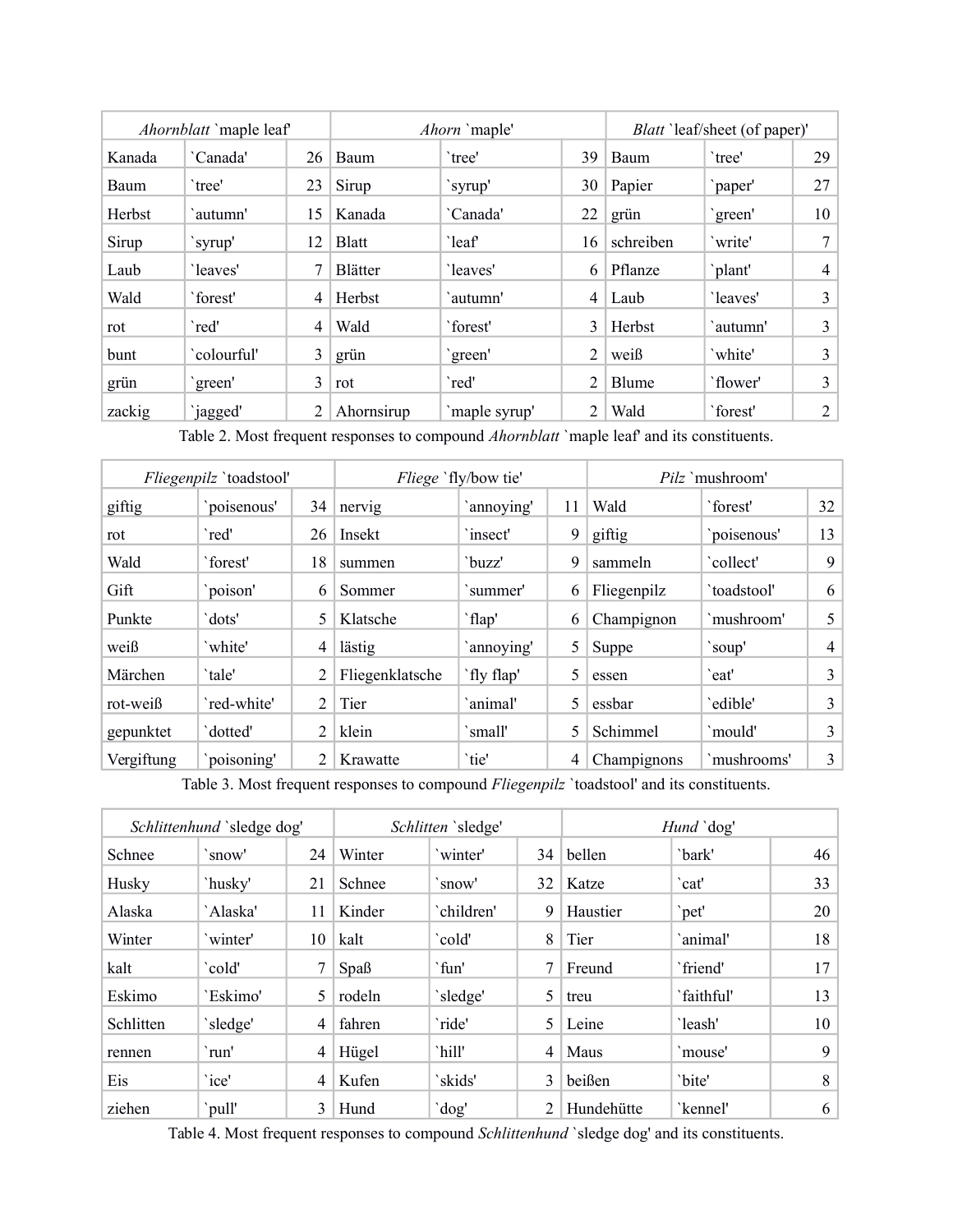#### 6.1 Morpho-syntactic analysis

In the morpho-syntactic analysis, each response to the stimuli was assigned its – possibly ambiguous – part-of-speech (*pos*). The results provide insight into the relevance of predominant part-of-speech categories. Similar morpho-syntactic analyses have been performed by Guida (2007), Schulte im Walde et al. (2008) and Schulte im Walde et al. (2012).

As resource for the pos assignment we relied on a lemmatised and pos-tagged frequency list of the *SdeWaC* corpus (Faaß & Eckart, 2013), a cleaned version of the German web corpus *deWaC* created by the *WaCky* group (Baroni, Bernardini, Ferraresi, & Zanchetta, 2009). The *SdeWaC* contains approx. 880 million word tokens. We disregarded fine-grained distinctions such as case, number and gender features and considered only the major categories verb  $(V)$ , noun  $(N)$ , and adjective (ADJ). A fourth category `OTHER' comprises all other part-of-speech categories such as adverbs, prepositions, particles, interjections, conjunctions, etc. Ambiguities between the categories arose e.g. when the experiment participant could have been referring either to an adjective or a (non-capitalised) noun, such as *fett* `fat'.[3](#page-11-0)

Having assigned part-of-speech tags to the associations, we were able to distinguish and quantify the morpho-syntactic categories of the associations. In non-ambiguous situations, the unique partof-speech received the total stimulus-association strength. For example, *Herd* `cooker' was provided as association to the stimulus *Pfanne* `pan' by 11 participants. Our pos resource contained *Herd* in the corpus only as a noun. So *Pfanne* received a contribution of all 11 mentions for a noun pos. In ambiguous situations, the stimulus-association frequency was split over the possible part-of-speech tags according to the pos proportions in the frequency list. For example, *fett* `fat' was provided as association to the stimulus *Pfanne* by three participants. Our pos resource contained *Fett* 10,780 times in the corpus as a noun, and 493 times as an adjective. So, with regard to *Fett*, *Pfanne* received a contribution of  $3*10,780/(10,780+493) = 2.87$  nouns, and of  $3*493/(10,780+493) = 0.13$  adjectives.

The output of this analysis is frequency distributions of the part-of-speech tags for each stimulus individually, and also as a sum over all stimuli. Table 5 presents the total numbers over all associate response tokens, across the two experiments. Overall, the participants provided noun associations in the clear majority of token instances, 69-73%; adjectives were given in 12-16% of the associations, and verbs in 11-13%. There are slight differences across the two experiments and when considering all compounds vs. only the noun-noun compounds, but overall the proportions are very similar in this table and also in comparison to the same analyses in previous work regarding associations to noun stimuli (Schulte im Walde et al., 2008). This is the case even if we only consider the associations to the compound stimuli.

| Experiment     | Stimuli                | Freq/<br>Prop | N      | <b>ADJ</b> |       | OTHER |
|----------------|------------------------|---------------|--------|------------|-------|-------|
| Web Experiment | all noun compounds     | Freq          | 33,322 | 6,835      | 5,264 | 1,827 |
|                | and their constituents | Prop          | 71%    | $14\%$     | $1\%$ | 4%    |

<span id="page-11-0"></span><sup>3</sup> Despite our instructions, some participants failed to use capitalisation, leading to ambiguity.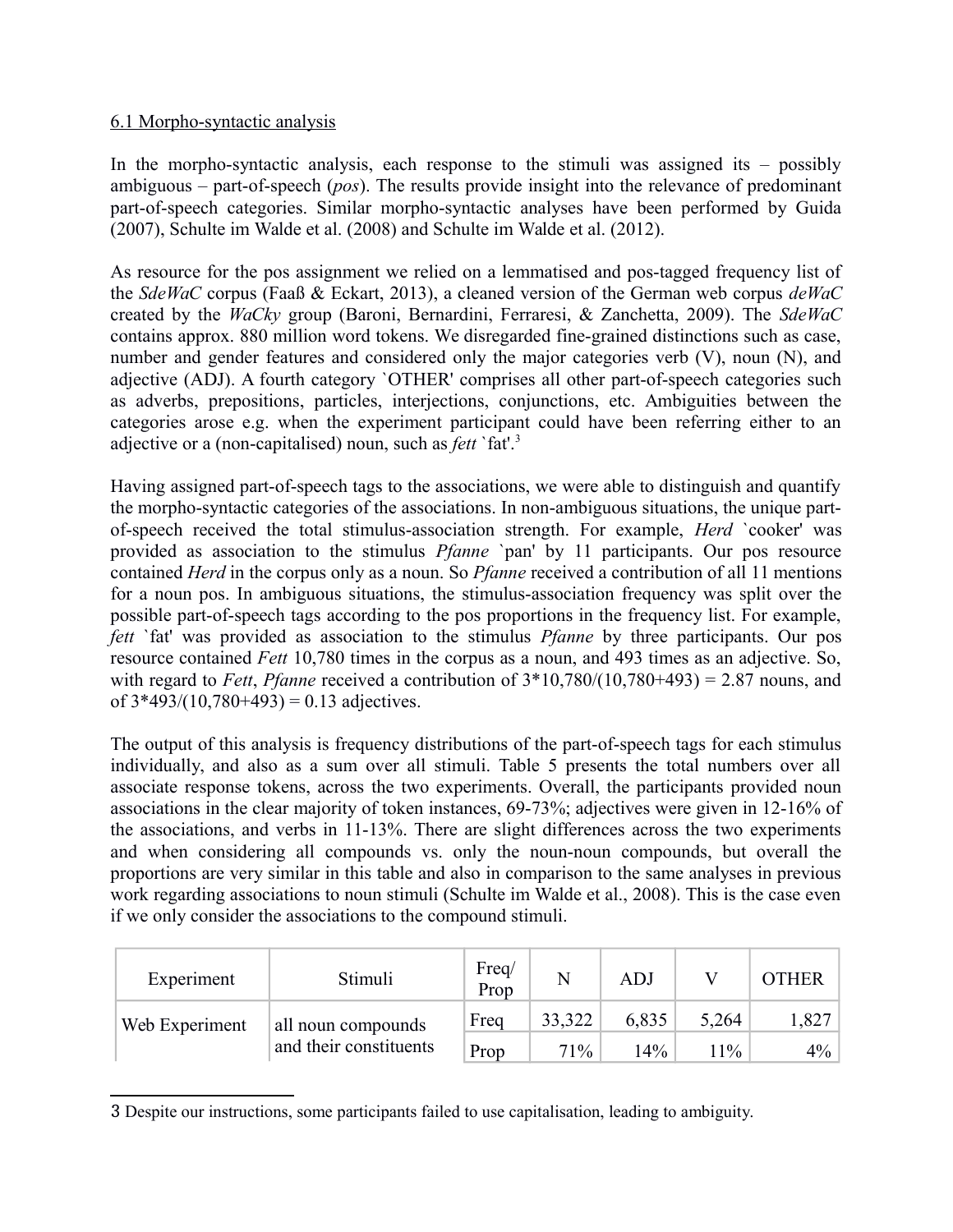|                         | noun-noun compounds                           | Freq | 18,263 | 4,197  | 2,971  | 967   |
|-------------------------|-----------------------------------------------|------|--------|--------|--------|-------|
|                         | and their constituents                        | Prop | 69%    | 16%    | $11\%$ | 4%    |
| <b>AMT</b> Experiment   | noun-noun compounds<br>and their constituents | Freq | 43,104 | 7,162  | 7,365  | 1,021 |
|                         |                                               | Prop | 73%    | 12%    | 13%    | 2%    |
|                         | noun-noun compounds<br>and their constituents | Freq | 61,367 | 11,359 | 10,337 | 1,986 |
| <b>Both Experiments</b> |                                               | Prop | 72%    | 14%    | 12%    | $2\%$ |
|                         | noun-noun compounds                           | Freq | 23,002 | 5,246  | 3,972  | 845   |
|                         | only                                          | Prop | 70%    | 16%    | 12%    | 3%    |

Table 5. Number and proportions of association parts-of-speech.

# 6.2 Co-occurrence analysis

This analysis examines whether the co-occurrence assumption holds for our association norms, i.e., what proportion of the associations is found in co-occurrence with the stimulus words in a corpus. The co-occurrence hypothesis assumes that associations are related to the textual cooccurrence of the stimulus-association pairs. The hypothesis has been confirmed in many previous studies, among them Miller (1969), Spence & Owens (1990), Fellbaum (1995), Schulte im Walde & Melinger (2008), Schulte im Walde et al. (2008), and Schulte im Walde & Müller (2013).

As association norms, we use all experiment data, and our study again relies on the *SdeWaC* corpus. This time, no parsing information is required, as we only check how often the associations co-occur within windows of 5 and 20 words (to the left and to the right). $4$  The analysis is again token-based. Table 6 presents the results. The columns show the proportions of pairs that co-occur with a co-occurrence strength of 1 (i.e., they co-occur at least once), 2 (i.e., they co-occur at least twice), etc. The rows distinguish between windows of size 5 and 20. For example, the association *Wald* `forest', which was provided by 32 participants for the stimulus *Pilz* `mushroom', was found 76 times in a window of 5 words from the stimulus. The 32 tokens thus appear in all columns. In contrast, the association *Husky* `husky', which was provided by 21 participants for the stimulus *Schlittenhund* `sledge dog', was found 10 times in a window of 5 words from the stimulus. The 10 tokens thus appear in the columns with co-occurrence strength  $\geq$ 1, 2, 5, 10.

For each co-occurrence range, we present two lines, one for all stimulus-association pairs, and the second when restricting the stimuli to the compounds. Note that the *all stimuli* condition is restricted to the 246 noun-noun compounds and their nominal constituents (i.e., disregarding nonnominal stimuli) so that we can compare the co-occurrence analyses to previous work on nominal stimuli and thus compare the co-occurrence information for (i) noun-noun compounds and their nominal constituents (all stimuli), (ii) the nominal compound stimuli only, and (iii) nouns in general (cf. Schulte im Walde et al., 2008).

<span id="page-12-0"></span><sup>4</sup> Note that the sentences in the *SdeWaC* are sorted alphabetically, so the window co-occurrence refers to 5/20 words to the left and right BUT within the same sentence.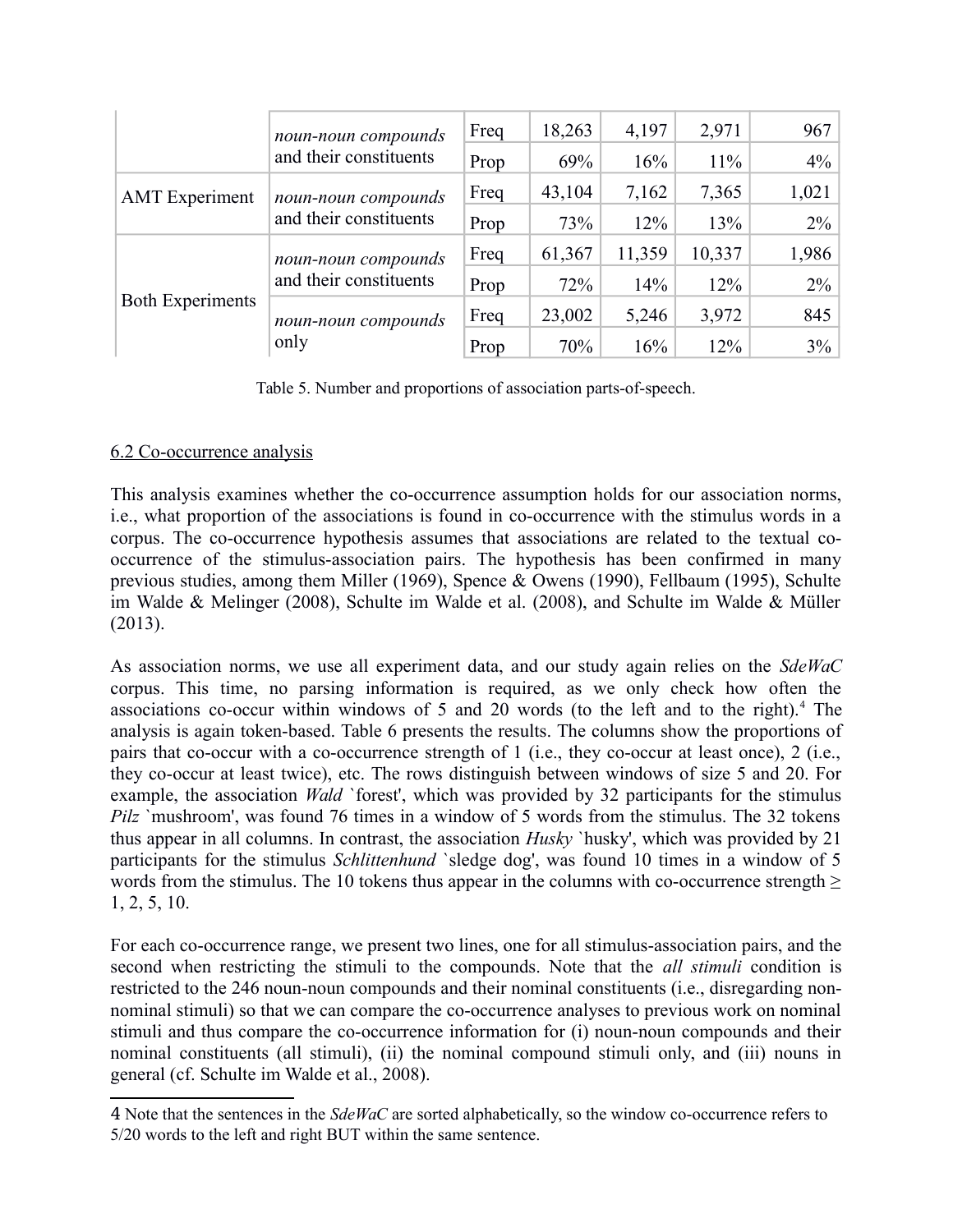|           |                  | Co-occurrence strength |     |     |     |     |                 |
|-----------|------------------|------------------------|-----|-----|-----|-----|-----------------|
|           |                  |                        |     |     | 10  | 20  | 50 <sub>1</sub> |
| window 5  | all stimuli      | 73%                    | 65% | 53% | 44% | 34% | 23%             |
|           | compound stimuli | 58%                    | 46% | 30% | 20% | 11% | $4\%$           |
| window 20 | all stimuli      | 79%                    | 72% | 62% | 53% | 43% | $31\%$          |
|           | compound stimuli | 67%                    | 56% | 41% | 29% | 18% | $9\%$           |

Table 6. Corpus co-occurrence of stimulus-associate pairs.

We can see that the co-occurrence assumption clearly holds for our norms: 73% of the associations appeared within a 5-word window of the respective stimuli at least once, and more than half (53%) of the associations appeared at least 5 times in a 5-word window of the respective stimuli. However, we also notice that the co-occurrence values are below those for German nouns and their associations in general: Compared to earlier studies (Schulte im Walde et al., 2008), where we performed the co-occurrence check on associations of 409 depictable German nouns (only including few compound nouns) and found 84% of the stimulus-association pairs in a 20 word window at least once, the current analysis found only 79% (and with regard to compoundassociation pairs only 67%). The difference is stronger than it first appears, because the earlier analyses were performed on a 200-million word German newspaper corpus from the 1990s (so the co-occurrence source was much smaller than the 880-million word corpus *SdeWaC*). In order to make the two analyses more comparable, we repeated our co-occurrence check for the compound norms on the 200-million word corpus. For the general noun norm data in Schulte im Walde et al. (2008) we found 73/84% of the stimulus-association pairs at least once in windows 5 and 20, whereas we only found 57/68% of the stimulus-associate pairs in the current analysis (taking compound and constituent stimuli into account), and with regard to compound-association pairs we found only 38/[5](#page-13-0)3%.<sup>5</sup> This comparison clearly shows that while the cooccurrence assumption holds for our norms, the corpora offer less information on compounds than on simple nouns.

#### 6.3 Syntactic dependency paths

This analysis goes beyond pure co-occurrence and investigates the syntactic dependency paths between the stimuli and their associations. The analysis tells us whether there are any specifically strong syntactic relationships as triggers for associations. For example, we do not know a priori whether responses refer to associations that are in a modifier relationship with the stimuli (such as *grün* `green' for *Salat* `salad'), or in conjunction (such as *Katze* `cat' for *Hund* `dog'), etc. To obtain insight into which syntactic dependencies might trigger associations to our compound and constituent stimuli, we checked for all stimulus-association pairs whether and which dependency paths exist between the stimuli and the associations.

The analysis relies on dependency parses of the *SdeWaC* corpus (see above) by Bohnet's MATE dependency parser (Bohnet, 2010). For each occurrence of a stimulus in the parsed corpus, we

<span id="page-13-0"></span>5 Schulte im Walde & Müller (2013) performed a detailed comparison of stimulus- associate corpus cooccurrence across corpora, varying the corpus sizes and the corpus domains.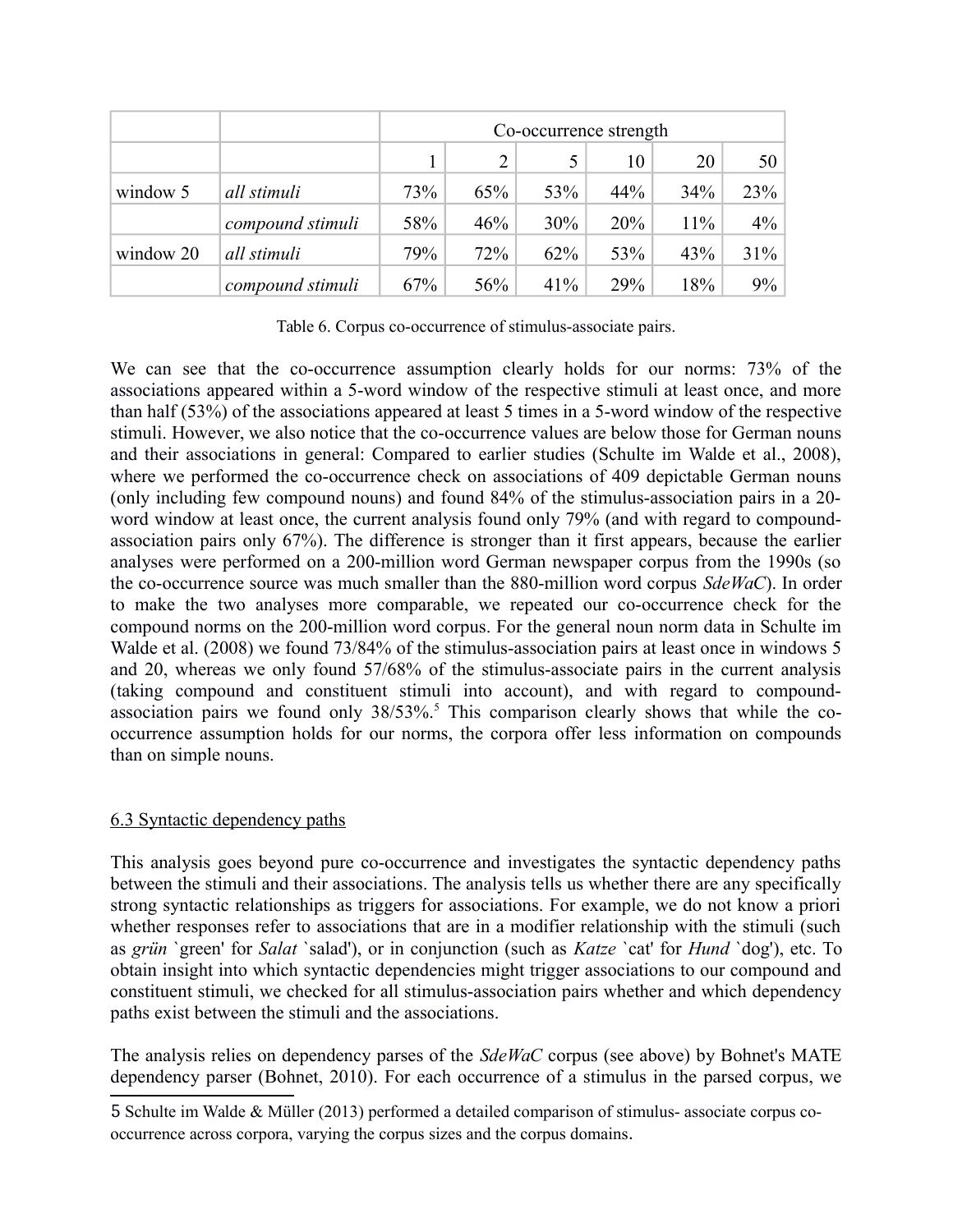first checked for each association whether it appeared in the same sentence. In the positive case, we determined the shortest dependency path between the stimulus and the association. The analysis is again token-based: We took the strength between the stimulus-association pairs into account, i.e., how often the association was provided for a stimulus.

Table 7 presents the 10 most frequent paths that exist between the stimuli and the associations, accompanied by a stimulus-associate pair example and by the total frequency indicating how often the paths appeared over all stimulus-association pairs. The paths start with the part-ofspeech of the stimulus and end with the part-of-speech of the associate response. The tag 'NN' refers to common nouns; 'ADJA' to attributive adjectives, 'APPR(ART)' to (portmanteau) prepositions, 'KON' to conjunctions, and any part-of-speech starting with 'VV' to a main verb.

| Path             | Example Stimulus-Associate Pair                           | <b>Total Frequency</b> |
|------------------|-----------------------------------------------------------|------------------------|
| NN/NN            | Tasse `cup' – Kaffee `coffee'                             | 3,377                  |
| NN/APPR/NN       | <i>Hütte</i> `shed' $-Holz$ `wood'                        | 2,357                  |
| NN/ADJA          | <i>Salat</i> `salad' – <i>grün</i> `green'                | 3,343                  |
| NN/KON/NN        | <i>Hund</i> $\deg' - K \text{atze}$ $\operatorname{cat'}$ | 2,235                  |
| NN/VVFIN         | <i>Buch</i> 'book' $-$ <i>lesen</i> 'read'                | 1,163                  |
| NN/VVFIN/APPR/NN | <i>Kokosnuss</i> `coconut' – <i>Palme</i> `palm'          | 949                    |
| NN/VVFIN/NN      | <i>Maulwurf</i> `mole' – <i>Hügel</i> `molehill'          | 941                    |
| NN/APPR/VVFIN/NN | <i>Papierkorb</i> 'bin' – <i>Abfall</i> 'trash'           | 888                    |
| NN/APPR/VVFIN    | <i>Brille</i> 'glasses' – <i>watch</i> 'sehen'            | 661                    |
| NN/APPRART/NN    | <i>Hut</i> `hat' $-Kopf$ `head'                           | 610                    |

Table 7. Most frequent dependency paths between stimuli and assciates.

The semantics of the paths (at least of those that are similarly short as in the examples) is quite obvious. For example, 'NN/KON/NN' refers to the stimulus and the association appearing as two conjuncts (such as *Hund* `dog' and *Katze* `cat'); 'NN/ADJA' refers to an attributive adjective that directly modifies the noun stimulus (such as *grün* `green' for *Salat* `salad'), 'NN/APPR/NN' to a syntactic construction where either the stimulus or the association depends on a preposition that itself depends on the other noun (such as *Hütte*/*aus*/*Holz* `shed/made from/wood'). One could specify the paths in more detail (e.g., by adding the dependency direction, or by specifying the prepositional heads), or generalise more about some aspects (e.g., by summarising over the various forms of the verbs). However, the current version seems appropriate for a first impression of the syntactic dependencies between the stimuli and their associations.

Table 8 lists the five strongest examples for the five most prominent syntactic paths.<sup>[6](#page-14-0)</sup> The path strength is that portion of the association strength for which the respective path between the stimulus and the association was found in the parsed corpus (as there might have been other paths between the stimulus-association pair). For example, 74.39% of the dependency paths between

<span id="page-14-0"></span><sup>6</sup> Note that for ambiguous stimuli and associations, only the translation of the respective sense is given.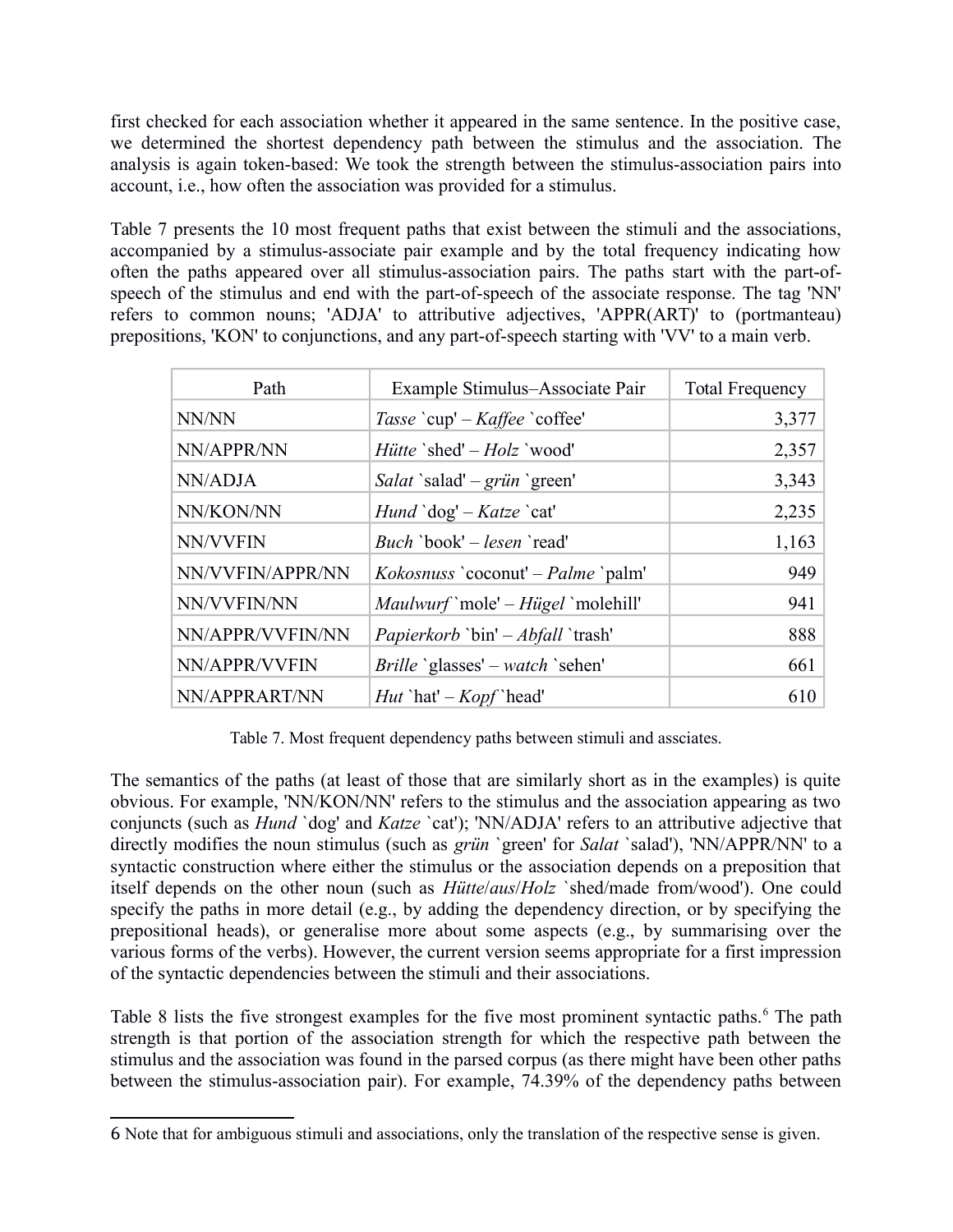*Tasse* `cup' and *Kaffee* `coffee' were NN/NN, so given an association strength of 36, the path strength is  $36 * 0.7439 = 26.78$ .

In order to look into the path instances, we checked on the actual corpus parses of the sentences where stimuli and associations appeared with the given paths. In most cases, our initial intuitions about the semantics of the paths were confirmed. For example, the NN/ADJA cases all refer to adjectival noun modifiers; the NN/KON/NN cases refer to conjuncts (often representing collocations) such as *Pfeil und Bogen* `bow and arrow', *Hund und Katze* `dog and cat', and *Kaffee und Kuchen* `coffee and cake'; and the NN/VVFIN cases refer to nominal complements of verbs (such as subjects as in *Hund-bellen* `dog barks' and *Telefon-klingeln* `phone rings', or direct objects as in *Brief-schreiben* `write letter'). The NN/NN cases, however, refer to measure constructions such as *Tasse Tee/Kaffee* `a cup of tea/coffee', or genitive constructions such as *Dach eines Hauses* `roof of a house', which we had not predicted in advance. Looking into actual sentences also helps to specify the NN/APPR/NN cases, by investigating the prepositional heads. For example, there are instances of *Zeit zwischen … Uhr und … Uhr* `time between ... o'clock and ... o'clock', and *Zeit von ... Uhr bis ... Uhr* `time from ... o'clock until ... o'clock'; *Thermoskanne mit Tee* `thermos with tea', and *Tee aus der Thermoskanne* `tea from the thermos'; *Lampe auf dem Nachttisch* `lamp on the bed table'; *Hütte aus Holz* `hut made out of wood'; *Wasser auf die Mühle* `water onto the mill' (note that the latter example is part of a collocation, meaning "grist to the mill", encouragement). In the NN/APPR/NN cases a refinement of the paths with prepositions types would obviously be a useful extension.

In sum, the dependency paths provide interesting and diverse insights into salient syntactic dependencies between the stimuli and the associations. To our knowledge, there is no previous related work that explored the syntactic paths in association norms. Rather, Schulte im Walde et al. (2008) explored parse tuples for noun-verb pairs to identify potential syntactic dependencies between stimulus nouns and associate verbs, and between stimulus verbs and associate nouns. The current analysis provides a broader spectrum of syntactic information, such that not only noun-verb pairs are involved. While the above information comprises both compound and constituent stimuli, the strongest paths for only compounds strongly overlap with this larger set.

| Stimulus                      | Association           | Association<br>Strength | Path       | Path Strength |
|-------------------------------|-----------------------|-------------------------|------------|---------------|
| Tasse `cup'                   | Kaffee `coffee'       | 36                      |            | 26,78         |
| Tasse `cup'                   | Tee `tea'             | 35                      |            | 19,89         |
| Dach `roof'                   | <i>Haus</i> `house'   | 67                      | NN/NN      | 18,50         |
| <i>Blatt</i> `sheet'          | Papier `paper'        | 27                      |            | 17,78         |
| <i>Kanne</i> `pot'            | Kaffee `coffee'       | 40                      |            | 17,20         |
| $Uhr$ 'o'clock'               | Zeit 'time'           | 48                      |            | 16,04         |
| <i>Thermoskanne</i> 'thermos' | Tee `tea'             | 34                      |            | 10,66         |
| <i>Nachttisch</i> `bed table' | Lampe 'lamp'          | 21                      | NN/APPR/NN | 10,50         |
| Hütte 'shed'                  | Holz `wood'           | 29                      |            | 10,26         |
| <i>Mühle</i> `mill'           | <i>Wasser</i> `water' | 16                      |            | 9,29          |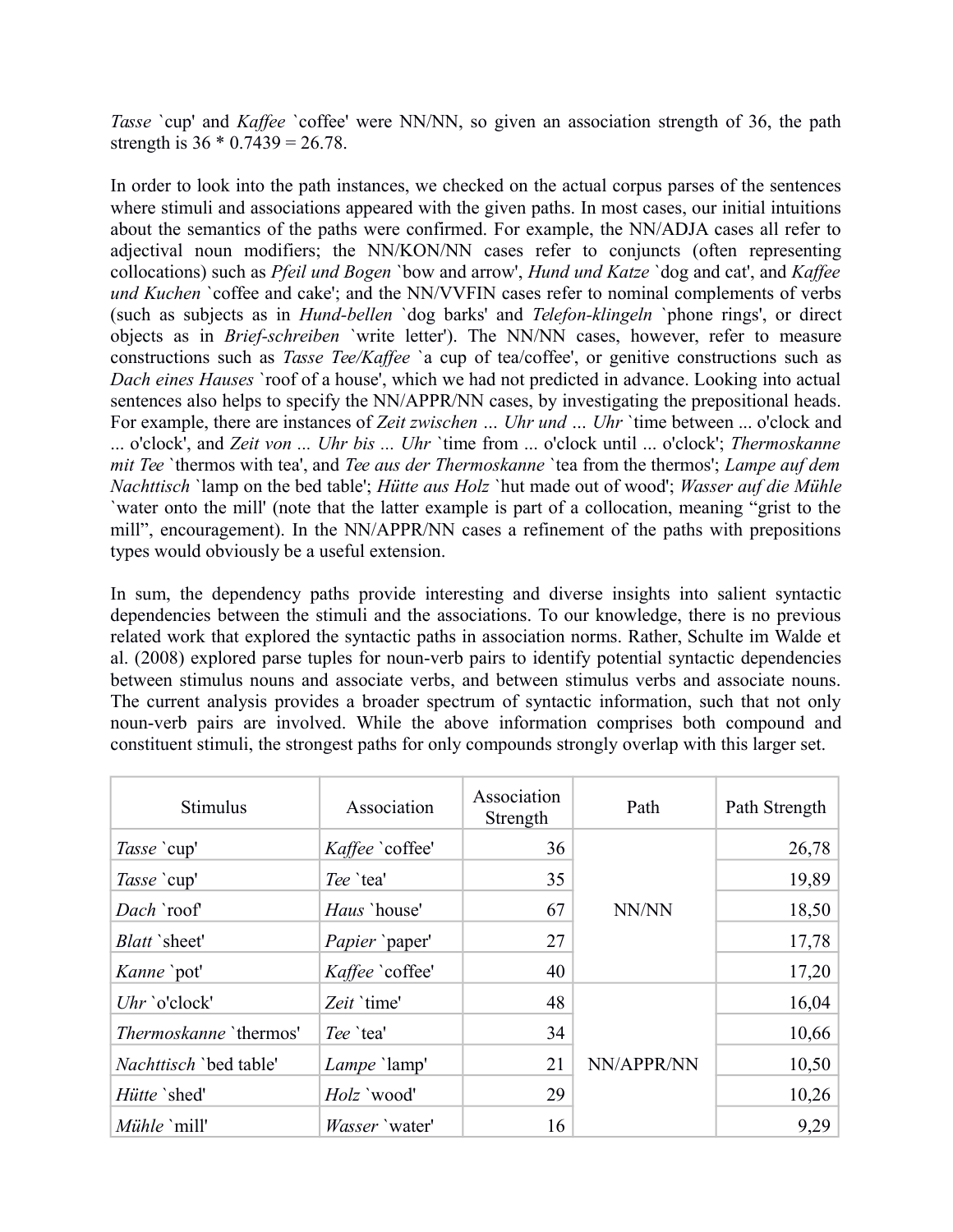| Jeans 'jeans'         | blau 'blue'          | 48 |           | 26,57 |
|-----------------------|----------------------|----|-----------|-------|
| Licht `light'         | hell `bright'        | 54 |           | 25,62 |
| Salat `salad'         | grün `green'         | 32 | NN/ADJA   | 23,00 |
| Ziegelstein `brick'   | rot `red'            | 28 |           | 22,84 |
| Messer 'knife'        | scharf `sharp'       | 28 |           | 21,15 |
| <i>Bogen</i> `bow'    | <i>Pfeil</i> `arrow' | 52 |           | 35,26 |
| <i>Hund</i> `dog'     | Katze `cat'          | 33 |           | 17,31 |
| Kuchen 'cake'         | Kaffee `coffee'      | 21 | NN/KON/NN | 14,98 |
| Tisch 'table'         | Stuhl `chair'        | 31 |           | 13,60 |
| Mann `man'            | Frau 'woman'         | 30 |           | 11,97 |
| <i>Hund</i> `dog'     | <i>bellen</i> `bark' | 46 |           | 20,52 |
| Telefon `phone'       | klingeln `ring'      | 22 | NN/VVFIN  | 18,76 |
| Hahn `cock'           | krähen `craw'        | 26 |           | 18,09 |
| <i>Brief</i> `letter' | schreiben 'write'    | 41 |           | 13,11 |
| Buch `book'           | lesen `read'         | 84 |           | 11,83 |

Table 8. Examples of stimulus-associate pairs and their dependency paths.

# 6.4 Semantic relations

The final analysis concerns types of semantic relationships (such as synonymy) that hold between the stimulus words and the associate responses. This analysis provides insight into which semantic relations the experiment participants might have had in mind when they provided associations. We rely on the German WordNet, *GermaNet (*Kunze, 2000), to explore the semantic information, and used GermaNet version 6.0, which was the latest version when the study started, comprising 69,594 synsets and 93,407 lexical units. We consider the paradigmatic relations *synonymy, antonymy, hypernymy, hyponymy*, and *co-hyponymy*. The synonymy information was based on the 69,594 synsets; in addition, GermaNet 6.0 contains a total of 74,945 hypernymy relations, and 1,587 antonymy relations.

The analysis is again token-based, i.e., incorporating the strengths between stimuli and associations. So if a relationship between a stimulus and an association is found, it is instantiated by the strength between them. For example, if the association *Obst* `fruit' was provided 12 times for the stimulus *Apfel* `apple', the strength of the semantic relation *hypernymy* that combined the two lexemes in GermaNet was instantiated by 12. In case another hypernym of *Apfel* (such as *Frucht* `fruit') was found among the associations, the stimulus-association strength was added to the existing hypernym strength. So on the one hand, we determine the strengths between individual stimulus-association pairs, and on the other hand we can summarise over all associations for a certain stimulus (and also for all stimuli) to identify the strengths of the various semantic relations with regard to a specific stimulus, and also over all stimuli. Table 9 presents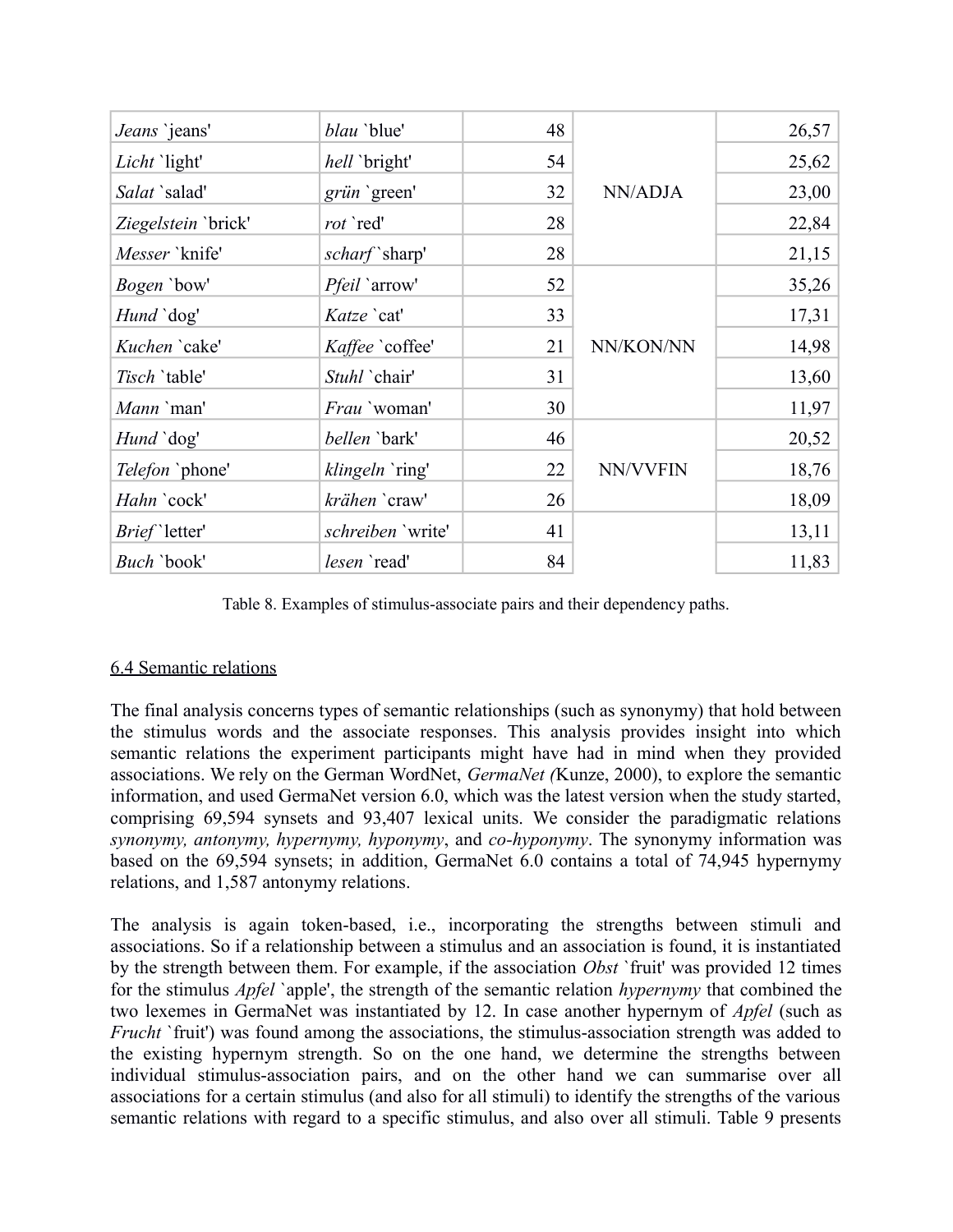the 20 strongest semantic relationships between individual compound stimuli and their associations.

In total, we found semantic relation information for 426 of our 571 stimuli (75%). If we only look at the compound stimuli, the proportion is much lower at 59%, covering associations to 145 out of the 246 compounds. It is very impressive, however, that all of the stimuli are included in GermaNet. That is, GermaNet covers not only the simple nouns in our data set but also all of the compounds. The missing proportions are due to non-existing relationships between the stimuli and the associations; for this, the coverage for the compounds is lower than for the whole set of stimuli, which is not surprising.

| Stimulus                     | Association                | <b>Semantic Relation</b> | Strength |
|------------------------------|----------------------------|--------------------------|----------|
| Seezunge 'sole'              | Fisch `fish'               | hypernym                 | 31       |
| Ohrring 'earring'            | Schmuck `jewellery'        | hypernym                 | 24       |
| Mohrrübe `carrot'            | Karotte 'carrot'           | synonym                  | 22       |
| Schlittenhund 'sledge dog'   | Husky `husky'              | co-hyponym               | 21       |
| Armbrust `crossbow'          | <i>Pfeil</i> `arrow'       | co-hyponym               | 19       |
| Eisenbahn `railway'          | $Zug$ 'train'              | synonym                  | 17       |
| Wirbelsäule `spine'          | Knochen 'bone'             | hypernym                 | 16       |
| Truthahn 'turkey cock'       | Pute 'turkey hen'          | co-hyponym               | 14       |
| Meerschweinchen 'guinea pig' | Haustier `pet'             | hypernym                 | 14       |
| Federball `badminton'        | Badminton 'badminton'      | co-hyponym               | 14       |
| Taschentuch 'tissue'         | Tempo 'tissue brand name'  | hyponym                  | 13       |
| Bildschirm 'monitor'         | Fernseher 'television'     | co-hyponym               | 13       |
| Kreditkarte `credit card'    | VISA 'VISA'                | hyponym                  | 11       |
| Bullauge 'bull's eye'        | Fenster 'window'           | hypernym                 | 11       |
| Wäscheklammer `clothespin'   | Wäscheleine 'clothes line' | co-hyponym               | 10       |
| Skistock `ski stick'         | Ski `ski'                  | co-hyponym               | 10       |
| Seemann `seaman'             | Matrose 'sailor'           | co-hyponym               | 10       |
| Fingerhut 'thimble'          | Nadel `needle'             | co-hyponym               | 10       |
| Brombeere 'blackberry'       | Himbeere 'raspberry'       | co-hyponym               | 10       |
| Schornstein 'chimney'        | Kamin 'chimney'            | synonym                  | 9        |

Table 9. Examples of semantic relations between stimulus-associate pairs.

Table 10 shows the proportions of GermaNet relations that have been identified for the stimulusassociation pairs. The proportions in columns 2 and 3 correlate with the total proportions of semantic relation instances that are coded in GermaNet, so there are no specifically strong semantic relations among the stimulus-associate pairs. Looking at the associations to the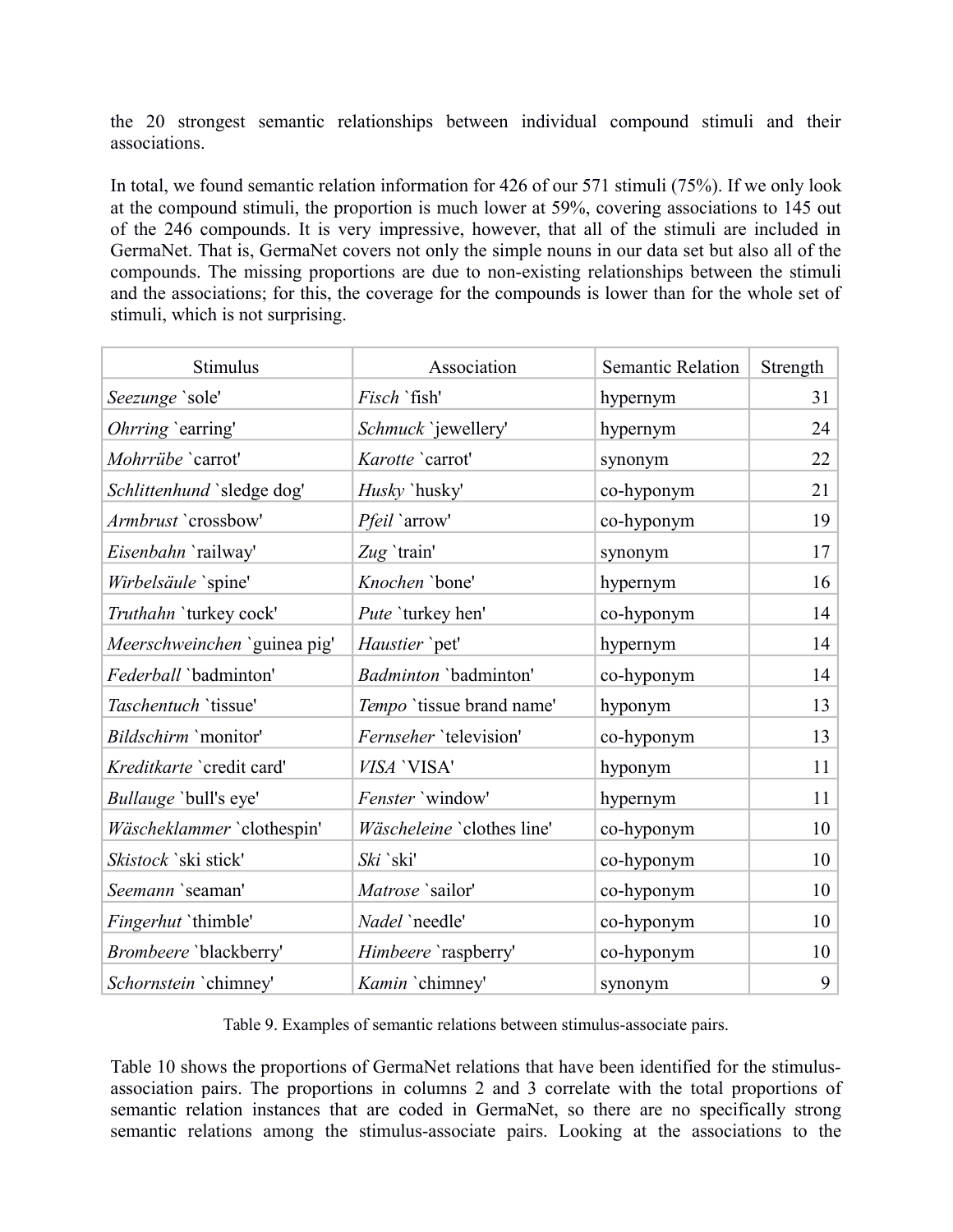compound stimuli in columns 4 and 5, however, demonstrates that with regard to the compound stimuli, it is more intuitive and thus easier to generate hypernyms and co-hyponyms than hyponyms, as the compounds are often very specific. There are only 26 types of hyponyms to the compound stimuli in total, with the most prominent examples being *Taschentuch-Tempo* and *Kreditkarte-VISA*, that appear among the top 20 pairs in Table 9. In sum, we found an interesting difference in the semantic relations of the stimulus-association pairs when looking at the compounds in comparison to all stimulus nouns.

|                   | found in GermaNet |          |     |                  |  |  |
|-------------------|-------------------|----------|-----|------------------|--|--|
| semantic relation | all stimuli       |          |     | compound stimuli |  |  |
| co-hyponymy       | 2,410             | 43.00%   | 408 | 48,00%           |  |  |
| hyponymy          | 1,324             | 23.00%   | 71  | 8,00%            |  |  |
| hypernymy         | 1,249             | 22.00%   | 260 | 31,00%           |  |  |
| synonymy          | 646               | 11.00%   | 113 | 13,00%           |  |  |
| antonymy          | 38                | $1.00\%$ |     | $0,00\%$         |  |  |

Table 10. Proportions of semantic relations among stimulus-associate pairs according to GermaNet.

# 6.5 Associations and semantic transparency

Our main motivation to collect the association norms for the German noun compounds and their constituents was that the associations provide insight into the semantic properties of the compounds and their constituents and should therefore represent a valuable resource for cognitive and computational linguistics research on semantic transparency, and lexical semantics in general. More specifically, we are interested in the degree of semantic transparency of the compound nouns with regard to their constituents, and we are currently investigating whether the degree of overlap of associations is indeed an indicator of the semantic relatedness between the compounds and their constituents. The examples in Tables 2 to 4 gave a first impression that this might indeed be the case, and in the following we will provide more evidence for our hypothesis.

We apply a measure suggested by Schulte im Walde et al. (2012) that relies on a simple association overlap to predict the degree of semantic transparency of the experiment compound nouns: We use the proportion of shared associations of a compound and its constituent with respect to the total number of associations of the compound. The degree of semantic transparency of a compound noun is calculated with respect to each constituent of the compound. As an example of the calculation, when considering the 10 most frequent responses of the compound noun *Ahornblatt* `maple leaf' and its constituents, as provided in Table 2, the compound noun received a total of 99 association tokens, out of which it shares 87 with the first constituent *Ahorn* `maple', and 52 with the second constituent *Blatt* `leaf'. Thus, the predicted degrees of semantic transparency are 87/99 = 0.88 for *Ahornblatt–Ahorn*, and 52/99 = 0.53 for *Ahornblatt– Blatt*. These predicted degrees of semantic transparency are compared against mean transparency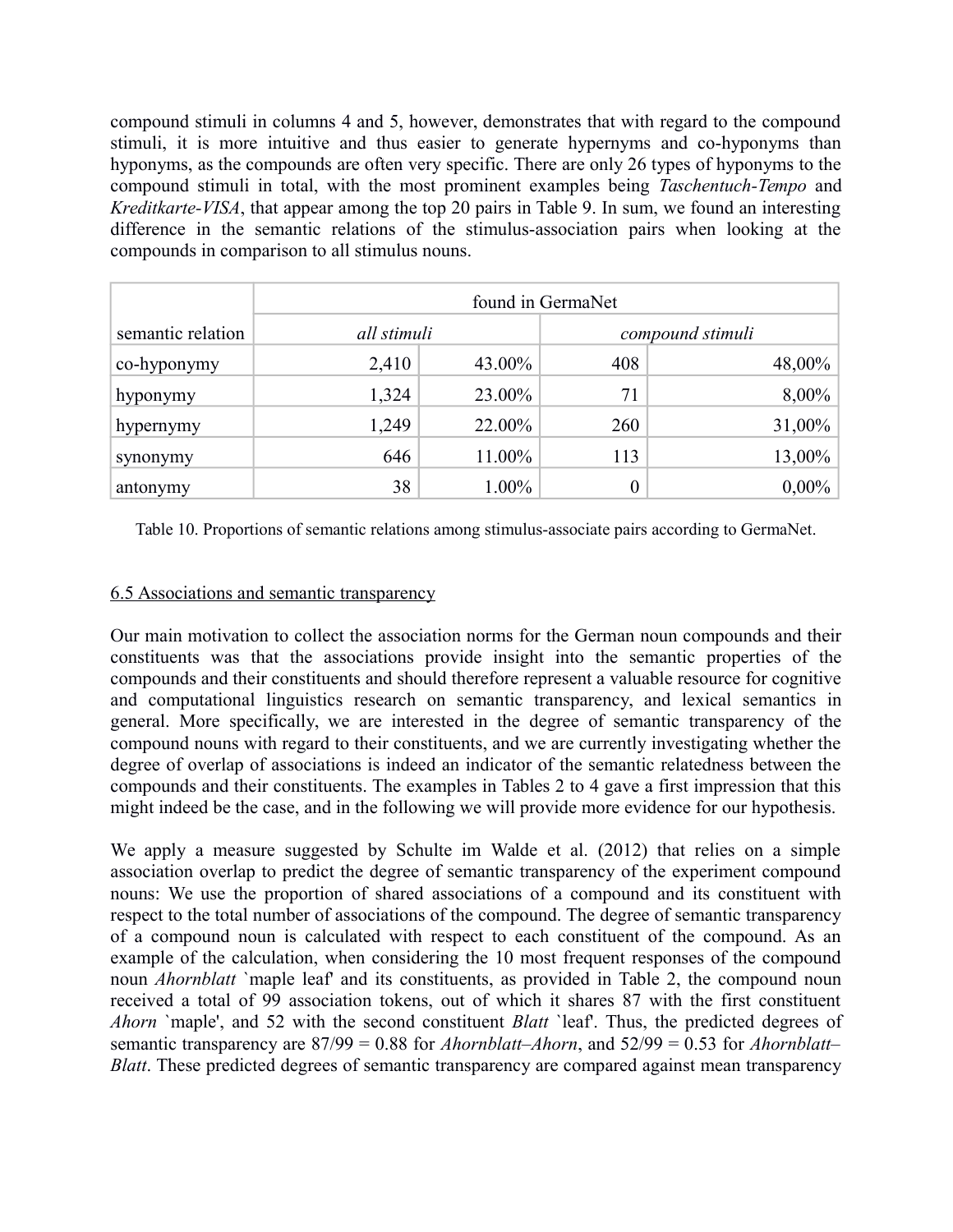judgements as collected by von der Heide & Borgwaldt  $(2009)^7$  $(2009)^7$ , using the Spearman Rank-Order Correlation Coefficient ρ. Our hypothesis is that the larger the overlap of associations to a compound and a constituent, the stronger the degree of the compound-constituent transparency.

The resulting correlation values are  $p=0.6227$  (taking both constituent types into account),  $p=0.6128$ for the compound-modifier pairs and  $p=.6547$  for the compound-head pairs. The simple association overlap measure therefore exceeds moderate correlation values, going up to .6547. Looking into the two experiments separately, the results are slightly better for the AMT norms than for the standard web data, and thus confirm the semantic usefulness of both experiment setups. In addition, the overlap measure is stronger for heads than for modifiers.

The case study shows that the associations provide insight into semantic properties of the compounds (and their constituents) that should be useful for models of compounds' semantic transparency. Specifically, the data seem to indicate that associations to compound nouns comprise associations to both head and modifier, i.e., they reflect meaning components of both constituents. As the overlap between constituents and compounds correlates with transparency ratings, we can conclude that associations to compound nouns contain fewer associations to their opaque constituents than to transparent constituents. That is, for a transparent compound like *Schlittenhund* `sledge dog' we expect to find associations to both components *Schlitten* `sledge' and *Hund* `dog', whereas in a partially opaque compound like *Fliegenpilz* `toadstool' associations might be more related to the transparent constituent *Pilz* `mushroom' than to the opaque constituent *Fliege* `fly/bow tie'. This result is in accordance with Libben's APPLE model (1994; 1998), that opaque constituents are not conceptually activated during processing.

# **7. Conclusion**

The current study presented a collection of association norms for German noun compounds and their constituents. The collection has been conducted via crowdsourcing and was compared to an earlier web experiment. The norms are aimed to be of use for researchers on compound processing, containing association norms for not only compounds but also for their constituents, in order to provide a resource for stimulus selection in experimental studies (e.g., Sandra, 1990). Second, examining properties of associations to compounds and their constituents in detail, our data could provide more insight into the way in which the meanings of compounds are being processed and/or represented in the mental lexicon, i.e., complement the results of on-line experiments.

In total, the new association norms for 246 noun-noun compounds and their constituents comprise 58,652 associations (tokens), distributed over 26,004 stimulus-associate pairs (types). The quantitative contribution of the crowdsourcing experiment is slightly larger than that of the previous web experiment (58,652 vs. 47,249 stimulus-associate tokens), even though it only ran a quarter of the time.

<span id="page-19-0"></span><sup>7</sup> von der Heide & Borgwaldt (2009) collected transparency ratings for their 450 compounds: 30 native German speakers were asked to rate the semantic transparency of the compounds with respect to each of their constituents on a scale from 1 (opaque) to 7 (transparent). For more details on the ratings see Schulte im Walde, Müller, & Roller (2013).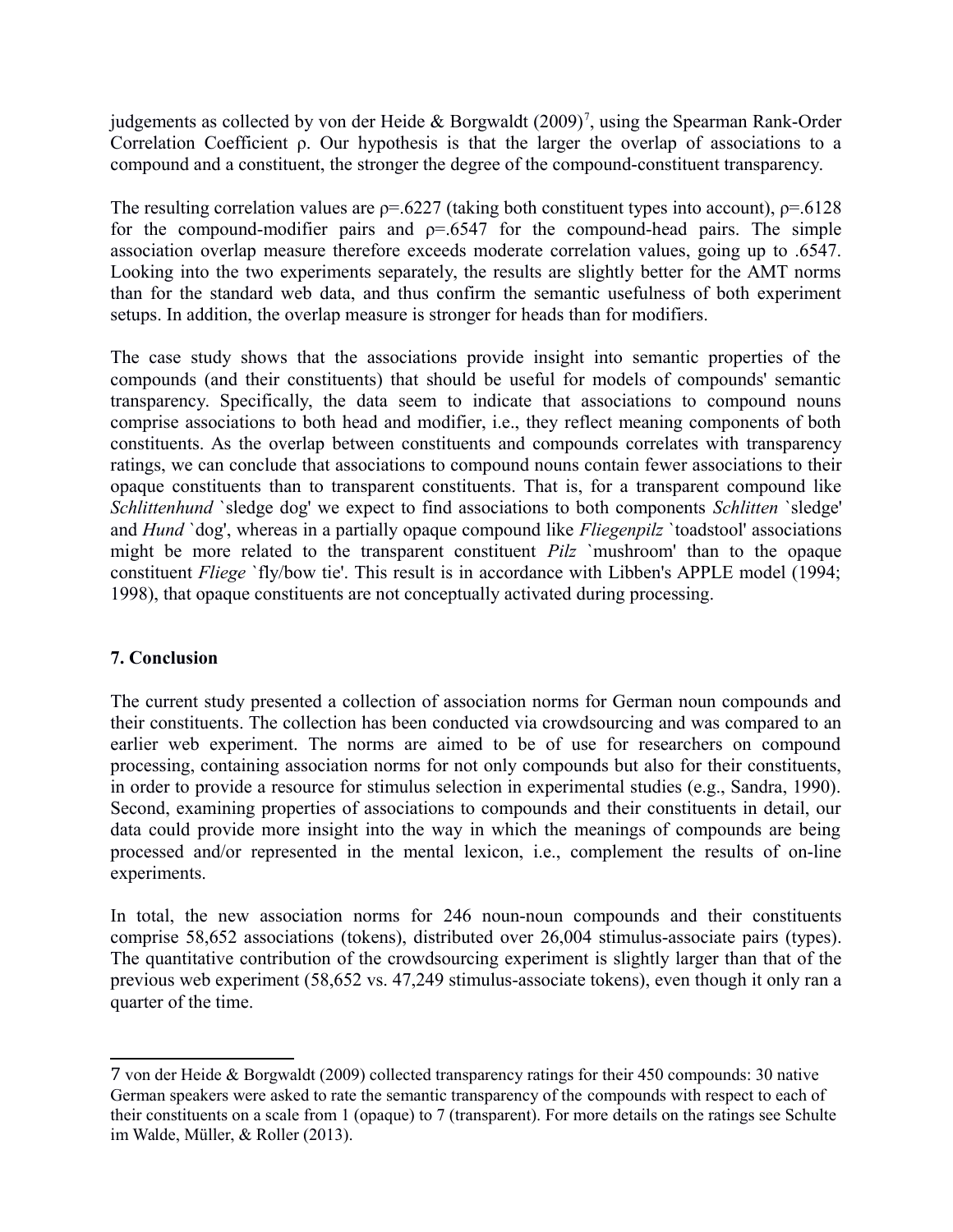We analysed the stimulus-associate pairs of both the current and the previous experiments in four ways, performing (1) a morpho-syntactic analysis, (2) a distributional analysis, (3) a syntactic analysis, and (4) a semantic relation analysis. Concerning (1) a part-of-speech analysis of the associate responses and (3) a dependency path analysis of the stimulus-associate pairs, there were no noticable differences when comparing the associations to compounds and the associations to nouns in general. Concerning (2) the window co-occurrence of stimulus-associate pairs and (4) the semantic relations between stimuli and associations, we however demonstrated that

- while we could confirm the co-occurrence hypothesis for our compound nouns, the corpus coverage pointed to the caveat that compounds are typically covered worse by corpus data than simple nouns. This demonstrates the importance of a reasonable morphological annotation of compounds, and that we have considerably less corpus information for compound nouns in comparison to nouns in general;
- the semantic relations between associations and compound stimuli differ to those between associations and nouns in general. Not surprisingly, we find less hyponyms among the associations but more hypernyms and co-hyponyms.

Finally, the overlap between associations to compounds and associations to their constituents correlated moderately with semantic transparency ratings obtained by human raters (von der Heide & Borgwaldt, 2009), providing additional insight into how the meaning of complex words is related to the meaning of their parts. In summary, the associations could in general represent a valuable resource concerning the lexical semantic properties of the compound stimuli and the semantic relations between the stimuli and their associations, and – more specifically – they could be useful in future cognitive and computational linguistics research on semantic transparency.

#### **Acknowledgements**

This work was supported by the DFG Heisenberg Fellowship SCHU-2580/1 (Sabine Schulte im Walde). We would also like to thank Ronny Jauch, who performed parts of the analyses in Section 6 within his Diploma Thesis (Jauch, 2012), and the anonymous reviewers for their valuable comments.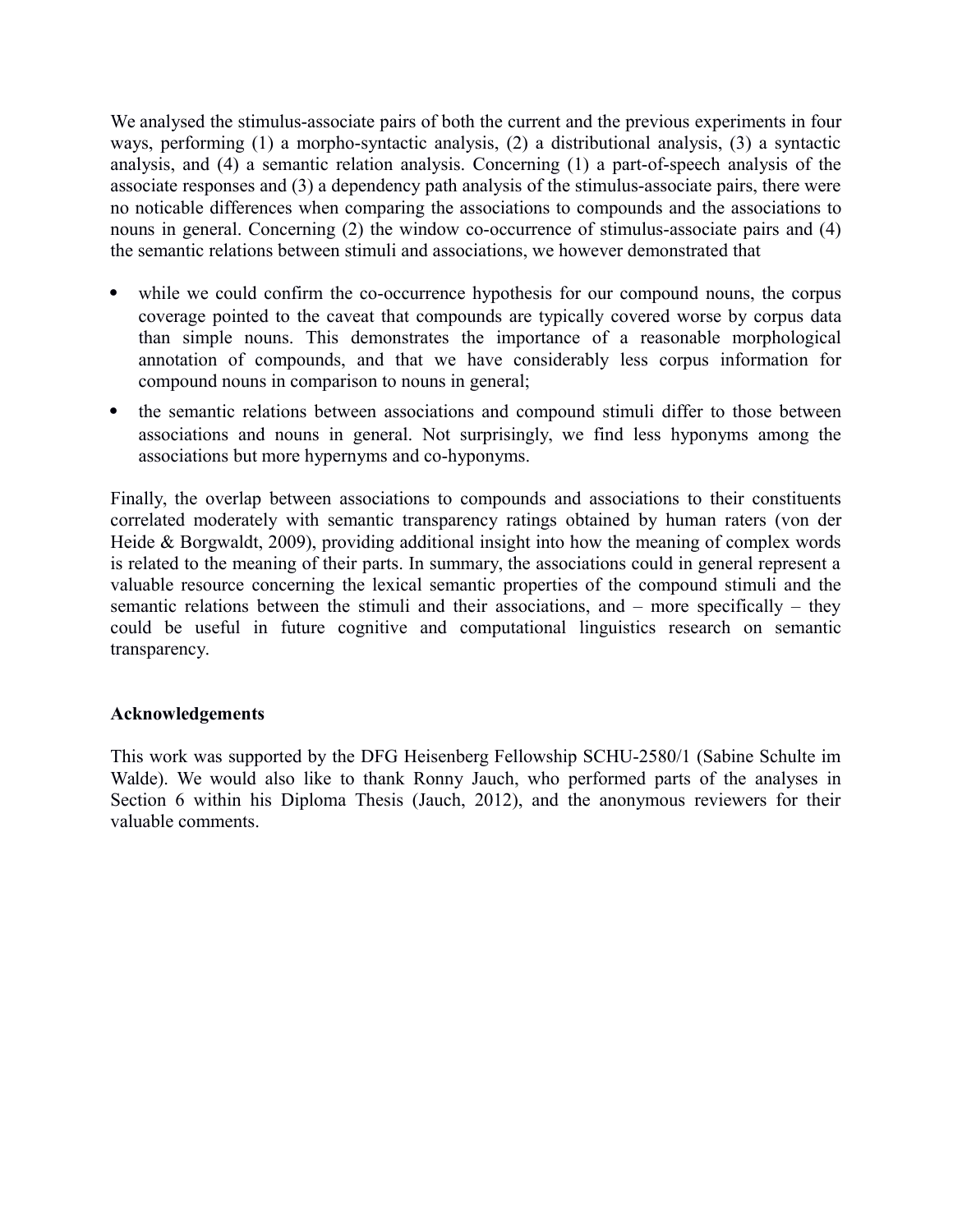# **Appendix A**

In the following, we provide a list of our subset of bi-morphemic noun compounds from von der Heide & Borgwaldt (2009), including the compound constituents, and the categorisation label for ",NN" (noun-noun compound) vs. "unique" (noun compound with unique modifier).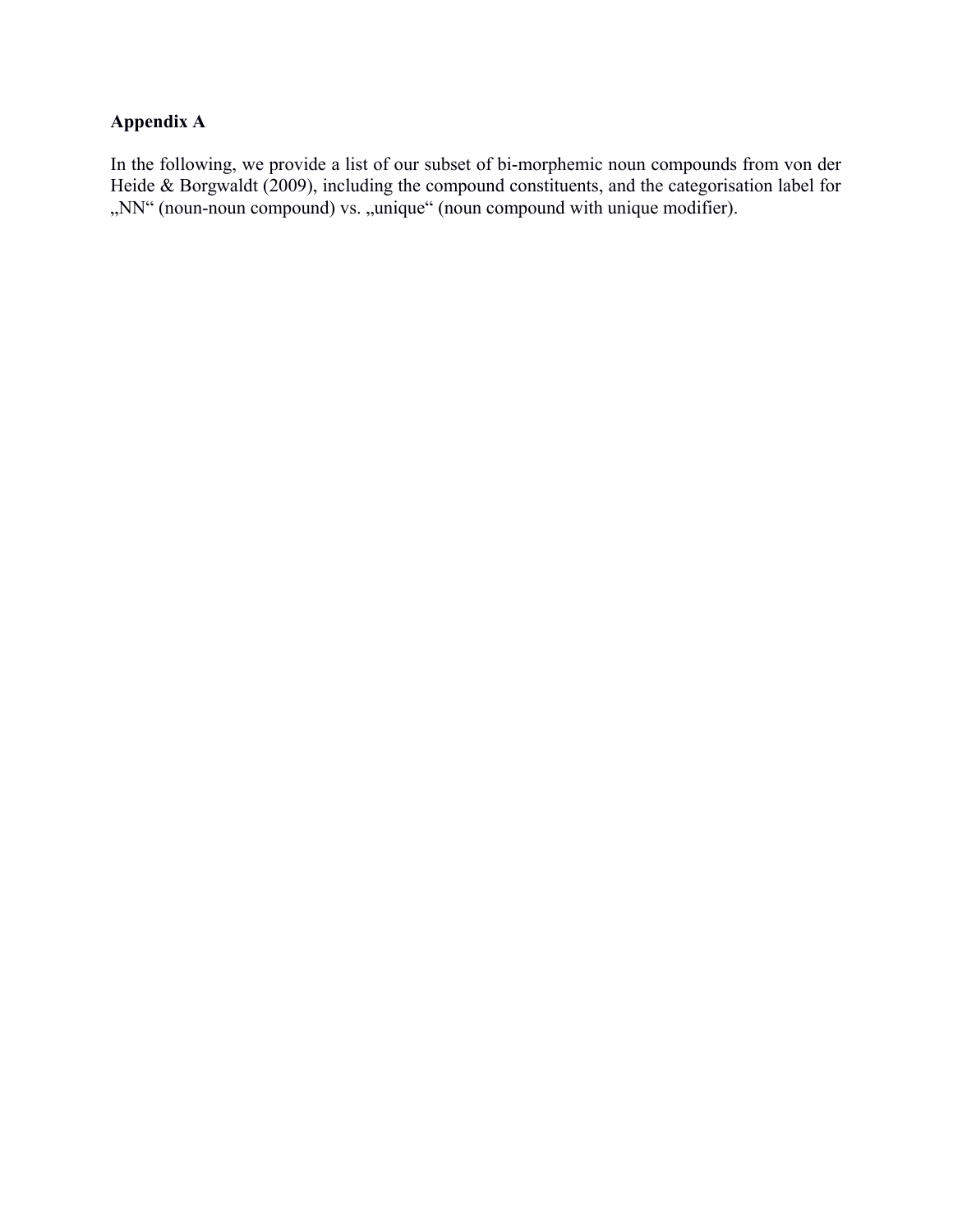| Ahornblatt         | Ahorn           | <b>Blatt</b> | <b>NN</b>                  |
|--------------------|-----------------|--------------|----------------------------|
| Armband            | Arm             | Band         | <b>NN</b>                  |
| Armbrust           | Arm             | <b>Brust</b> | <b>NN</b>                  |
| Aschenbecher       | Asche           | Becher       | <b>NN</b>                  |
| Bahnhof            | Bahn            | Hof          | <b>NN</b>                  |
| Bananenschale      | Banane          | Schale       | <b>NN</b>                  |
| Bärlauch           | Bär             | Lauch        | <b>NN</b>                  |
| Basketball         | <b>Basket</b>   | Ball         | <b>NN</b>                  |
| <b>Baumhaus</b>    | Baum            | Haus         | <b>NN</b>                  |
| Bettwäsche         | <b>Bett</b>     | Wäsche       | <b>NN</b>                  |
| <b>Bierfass</b>    | Bier            | Fass         | <b>NN</b>                  |
| Bildschirm         | Bild            | Schirm       | <b>NN</b>                  |
| Billiardtisch      | <b>Billiard</b> | Tisch        | <b>NN</b>                  |
| Bleistift          | Blei            | Stift        | <b>NN</b>                  |
| Blockflöte         | <b>Block</b>    | Flöte        | <b>NN</b>                  |
| Blumenkohl         | Blume           | Kohl         | <b>NN</b>                  |
| Blumenstrauß       | Blume           | Strauß       | <b>NN</b>                  |
| Blumenvase         | <b>Blume</b>    | Vase         | <b>NN</b>                  |
| <b>Brautkleid</b>  | <b>Braut</b>    | Kleid        | NN                         |
| <b>Briefkasten</b> | <b>Brief</b>    | Kasten       | <b>NN</b>                  |
| <b>Briefmarke</b>  | <b>Brief</b>    | Marke        | <b>NN</b>                  |
| Briefpapier        | <b>Brief</b>    | Papier       | <b>NN</b>                  |
| Briefträger        | <b>Brief</b>    | Träger       | NN                         |
| <b>Brillenetui</b> | <b>Brille</b>   | Etui         | NN                         |
| <b>Brombeere</b>   | <b>Brom</b>     | Beere        | unique                     |
| <b>Bullauge</b>    | <b>Bulle</b>    | Auge         | NN                         |
| Büroklammer        | Büro            | Klammer      | NN                         |
| Cowboyhut          | Cowboy          | Hut          | <b>NN</b>                  |
| Cowboystiefel      | Cowboy          | Stiefel      | $\rm NN$                   |
| Dachboden          | Dach            | Boden        | NN                         |
| Dachfenster        | Dach            | Fenster      | <b>NN</b>                  |
| Dachstuhl          | Dach            | Stuhl        | $\mathop{\rm NN}\nolimits$ |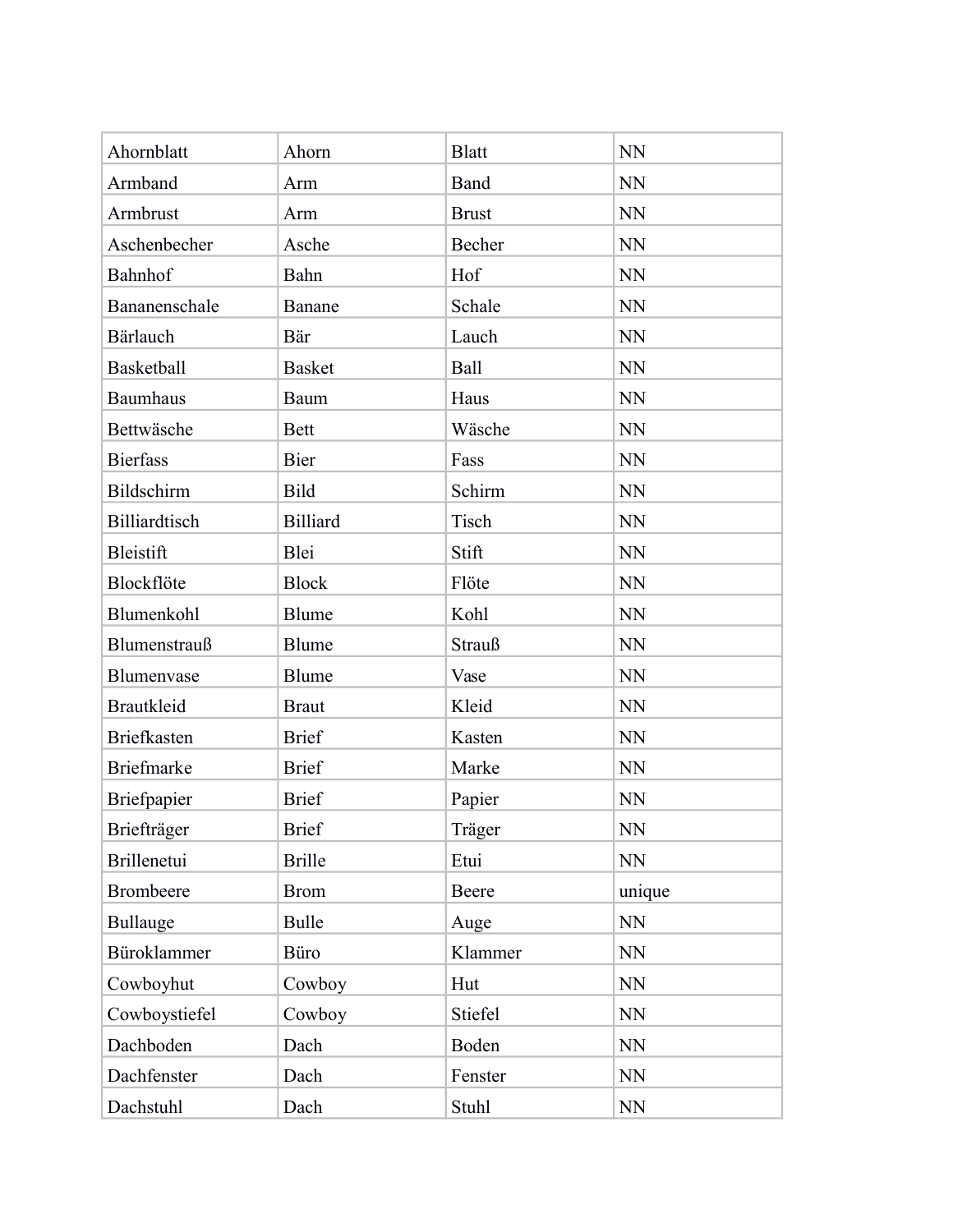| Dominostein       | Domino   | Stein       | <b>NN</b> |
|-------------------|----------|-------------|-----------|
| Eidechse          | Eid      | Echse       | unique    |
| Eisbär            | Eis      | Bär         | <b>NN</b> |
| Eisberg           | Eis      | <b>Berg</b> | <b>NN</b> |
| Eisenbahn         | Eisen    | Bahn        | <b>NN</b> |
| Eisstadion        | Eis      | Stadion     | <b>NN</b> |
| Eiswürfel         | Eis      | Würfel      | <b>NN</b> |
| Ellenbogen        | Elle     | Bogen       | <b>NN</b> |
| Erdbeere          | Erde     | Beere       | <b>NN</b> |
| Erdnuss           | Erde     | <b>Nuss</b> | <b>NN</b> |
| Espressomaschine  | Espresso | Maschine    | <b>NN</b> |
| Federball         | Feder    | Ball        | <b>NN</b> |
| Federboa          | Feder    | Boa         | <b>NN</b> |
| Feldsalat         | Feld     | Salat       | <b>NN</b> |
| Feuerwerk         | Feuer    | Werk        | <b>NN</b> |
| Feuerzeug         | Feuer    | Zeug        | <b>NN</b> |
| Fieberthermometer | Fieber   | Thermometer | <b>NN</b> |
| Filzstift         | Filz     | Stift       | <b>NN</b> |
| Fingerhut         | Finger   | Hut         | <b>NN</b> |
| Fleischwolf       | Fleisch  | Wolf        | <b>NN</b> |
| Fliegenklatsche   | Fliege   | Klatsche    | <b>NN</b> |
| Fliegenpilz       | Fliege   | Pilz        | <b>NN</b> |
| Flohmarkt         | Floh     | Markt       | <b>NN</b> |
| Fotoalbum         | Foto     | Album       | <b>NN</b> |
| Fotoapparat       | Foto     | Apparat     | <b>NN</b> |
| Fußball           | Fuß      | Ball        | <b>NN</b> |
| Fußleiste         | Fuß      | Leiste      | <b>NN</b> |
| Gesangsbuch       | Gesang   | <b>Buch</b> | <b>NN</b> |
| Gewächshaus       | Gewächs  | Haus        | <b>NN</b> |
| Glockenspiel      | Glocke   | Spiel       | <b>NN</b> |
| Golfball          | Golf     | Ball        | <b>NN</b> |
| Gummibärchen      | Gummi    | Bärchen     | <b>NN</b> |
| Gummiente         | Gummi    | Ente        | <b>NN</b> |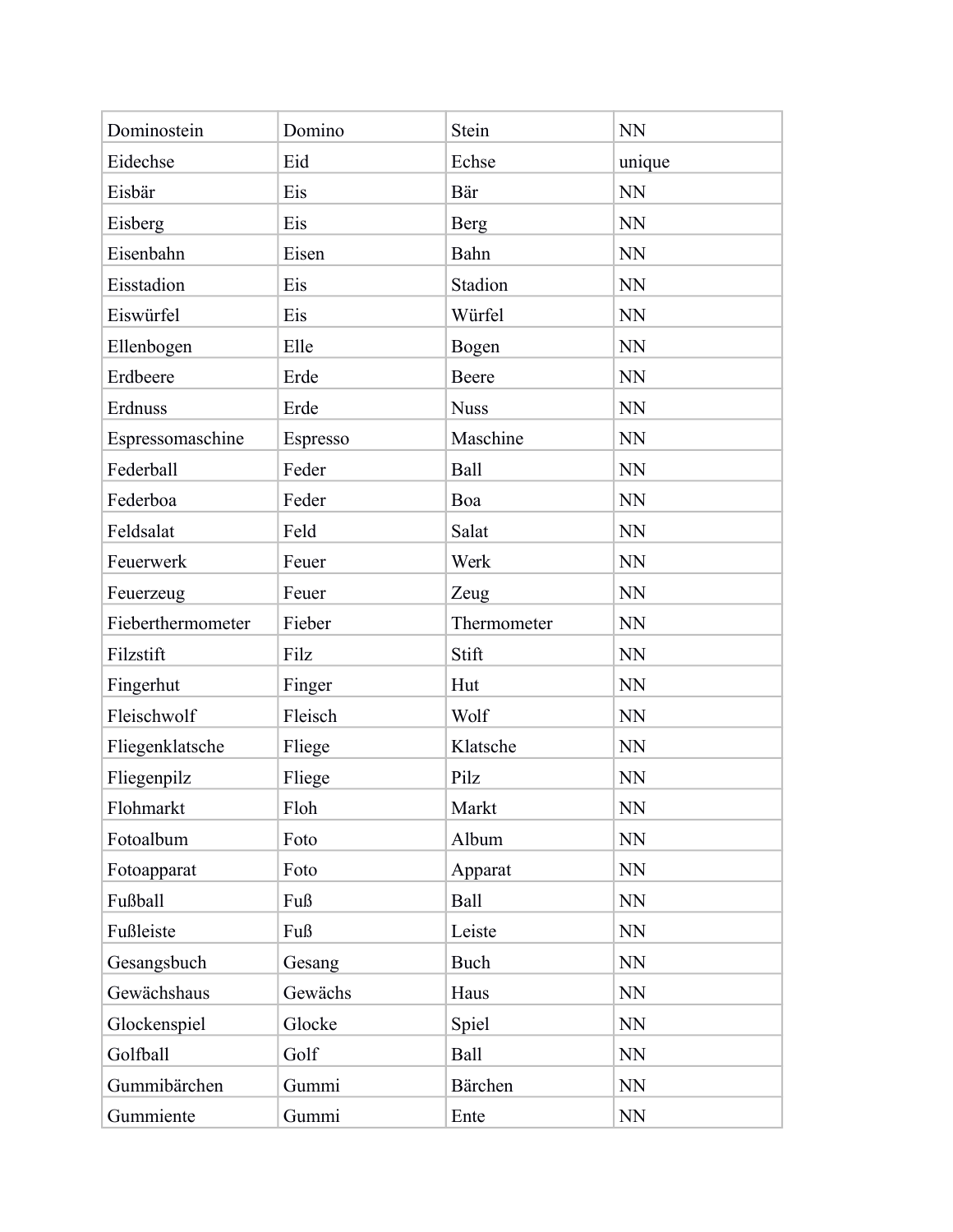| Gummistiefel      | Gummi     | Stiefel       | <b>NN</b> |
|-------------------|-----------|---------------|-----------|
| Gürteltier        | Gürtel    | Tier          | <b>NN</b> |
| Haarreifen        | Haar      | Reifen        | NN        |
| Hahnenfuß         | Hahn      | Fuß           | NN        |
| Halskette         | Hals      | Kette         | NN        |
| Handcreme         | Hand      | Creme         | <b>NN</b> |
| Handschuh         | Hand      | Schuh         | <b>NN</b> |
| Handtasche        | Hand      | Tasche        | NN        |
| Handtuch          | Hand      | Tuch          | <b>NN</b> |
| Haselnuss         | Hasel     | <b>Nuss</b>   | <b>NN</b> |
| Hausboot          | Haus      | <b>Boot</b>   | <b>NN</b> |
| Heidelbeere       | Heide     | Beere         | <b>NN</b> |
| Heuhaufen         | Heu       | Haufen        | <b>NN</b> |
| Himbeere          | Him       | Beere         | unique    |
| Hirschkäfer       | Hirsch    | Käfer         | NN        |
| Hollywoodschaukel | Hollywood | Schaukel      | NN        |
| Hornbrille        | Horn      | <b>Brille</b> | <b>NN</b> |
| Hufeisen          | Huf       | Eisen         | <b>NN</b> |
| Hundehütte        | Hund      | Hütte         | <b>NN</b> |
| Hüttenkäse        | Hütte     | Käse          | <b>NN</b> |
| Jägerzaun         | Jäger     | Zaun          | <b>NN</b> |
| Jeanshemd         | Jeans     | Hemd          | <b>NN</b> |
| Jeansjacke        | Jeans     | Jacke         | <b>NN</b> |
| Kaffeemaschine    | Kaffee    | Maschine      | <b>NN</b> |
| Kaffeemühle       | Kaffee    | Mühle         | NN        |
| Kaffeepad         | Kaffee    | Pad           | NN        |
| Kettensäge        | Kette     | Säge          | NN        |
| Kleiderschrank    | Kleider   | Schrank       | NN        |
| Knoblauch         | Knob      | Lauch         | unique    |
| Kokosnuss         | Kokos     | <b>Nuss</b>   | <b>NN</b> |
| Kopfkissen        | Kopf      | Kissen        | NN        |
| Kopfsalat         | Kopf      | Salat         | <b>NN</b> |
| Kreditkarte       | Kredit    | Karte         | <b>NN</b> |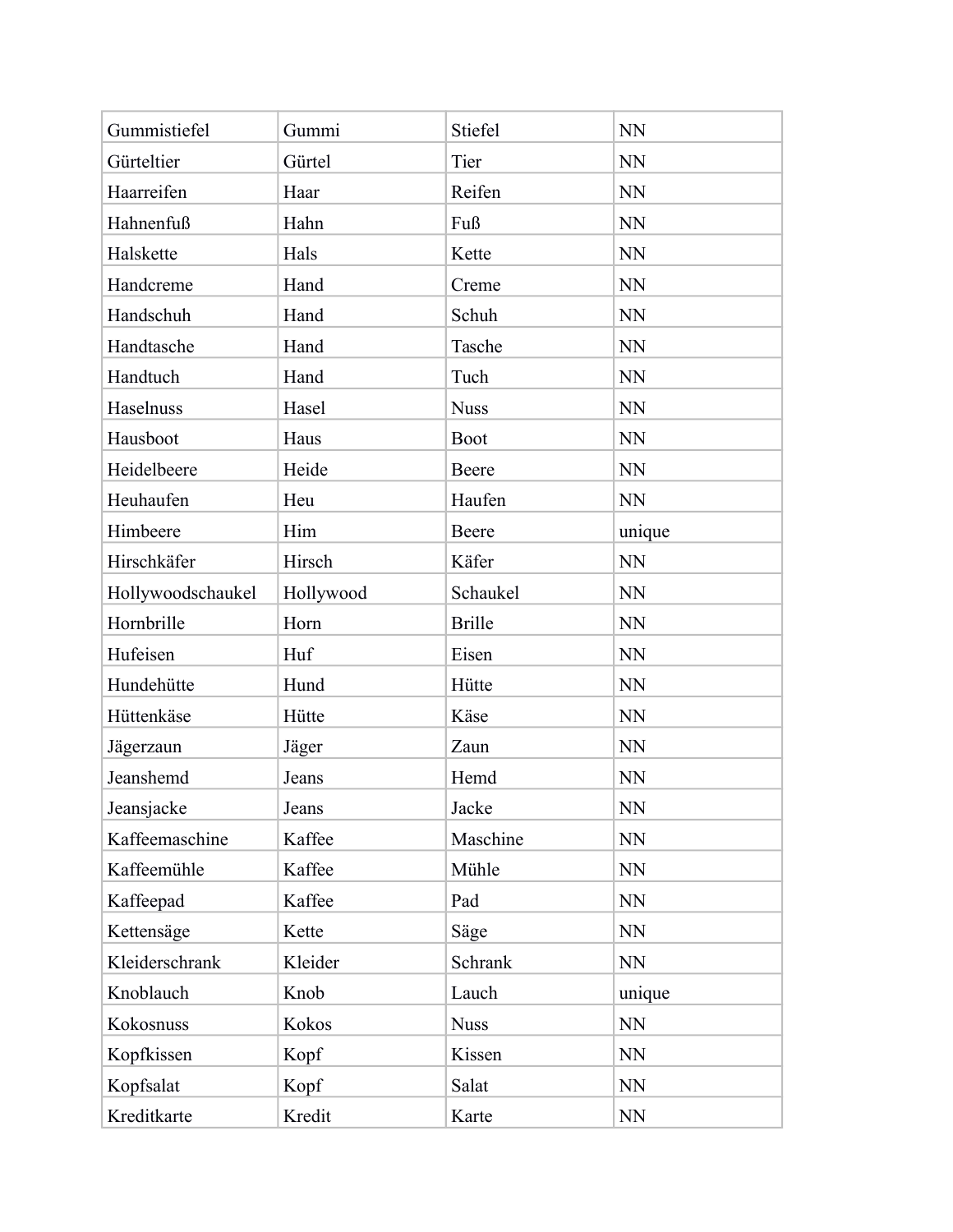| Kreissäge       | Kreis   | Säge        | <b>NN</b> |
|-----------------|---------|-------------|-----------|
| Kronkorken      | Krone   | Korken      | <b>NN</b> |
| Kronleuchter    | Krone   | Leuchter    | <b>NN</b> |
| Kuckucksuhr     | Kuckuck | Uhr         | <b>NN</b> |
| Kuhfladen       | Kuh     | Fladen      | <b>NN</b> |
| Kulturbeutel    | Kultur  | Beutel      | NN        |
| Kürbiskern      | Kürbis  | Kern        | NN        |
| Lachsschinken   | Lachs   | Schinken    | <b>NN</b> |
| Latzhose        | Latz    | Hose        | <b>NN</b> |
| Leberwurst      | Leber   | Wurst       | NN        |
| Lederhose       | Leder   | Hose        | NN        |
| Lichtschalter   | Licht   | Schalter    | <b>NN</b> |
| Löwenzahn       | Löwe    | Zahn        | NN        |
| Luftmatratze    | Luft    | Matratze    | <b>NN</b> |
| Luftpumpe       | Luft    | Pumpe       | <b>NN</b> |
| Maisfeld        | Mais    | Feld        | NN        |
| Maiskolben      | Mais    | Kolben      | <b>NN</b> |
| Marienkäfer     | Maria   | Käfer       | <b>NN</b> |
| Maßstab         | Maß     | Stab        | NN        |
| Maulwurf        | Maul    | Wurf        | <b>NN</b> |
| Mausefalle      | Maus    | Falle       | NN        |
| Meerschweinchen | Meer    | Schweinchen | <b>NN</b> |
| Mettwurst       | Mett    | Wurst       | <b>NN</b> |
| Mikadostäbchen  | Mikado  | Stäbchen    | <b>NN</b> |
| Milchshake      | Milch   | Shake       | <b>NN</b> |
| Mohrrübe        | Mohr    | Rübe        | NN        |
| Motorhaube      | Motor   | Haube       | <b>NN</b> |
| Motorrad        | Motor   | Rad         | <b>NN</b> |
| Mülleimer       | Müll    | Eimer       | <b>NN</b> |
| Mülltonne       | Müll    | Tonne       | <b>NN</b> |
| Mundharmonika   | Mund    | Harmonika   | <b>NN</b> |
| Nachttisch      | Nacht   | Tisch       | <b>NN</b> |
| Nadelkissen     | Nadel   | Kissen      | <b>NN</b> |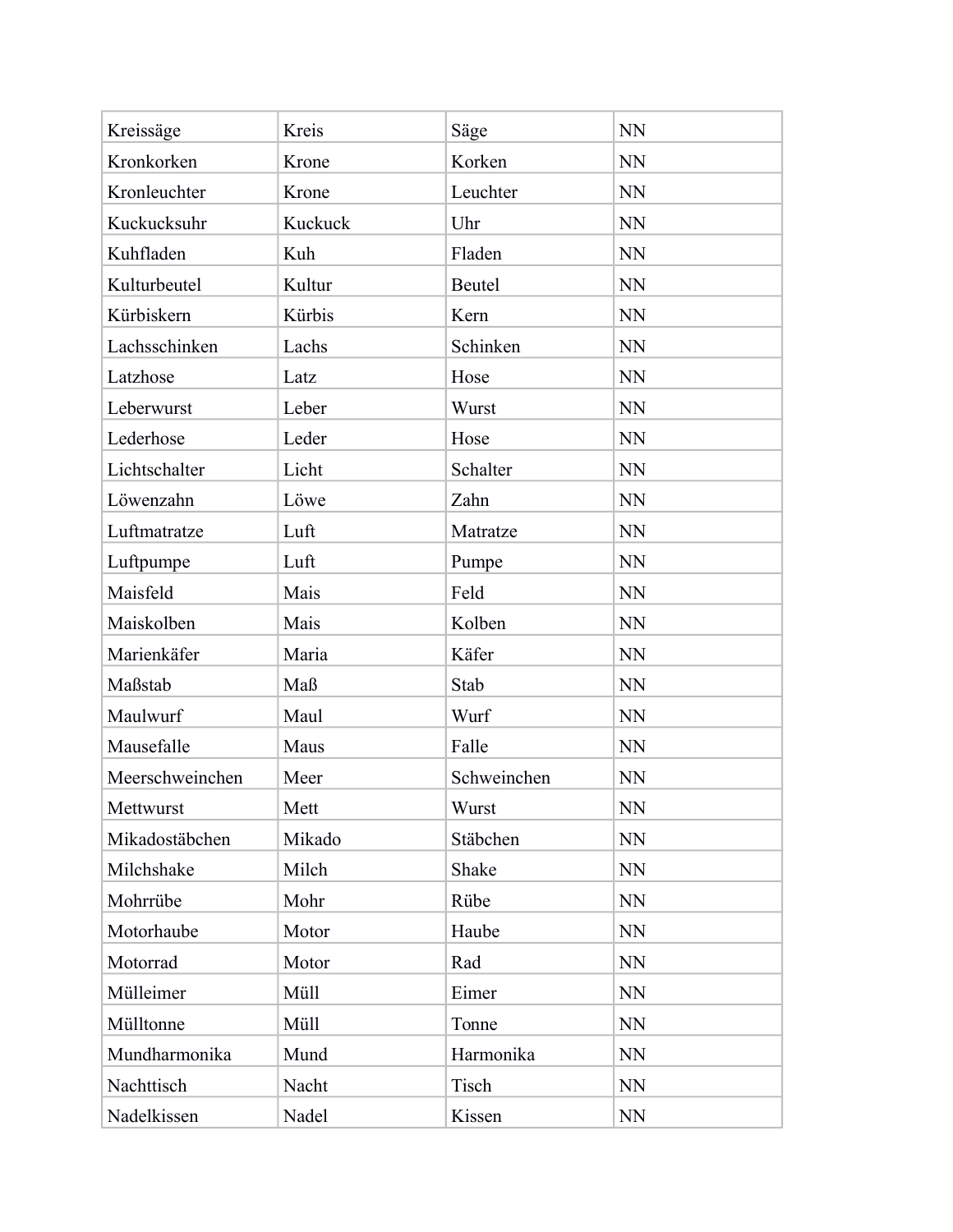| Nagelfeile    | Nagel     | Feile        | <b>NN</b> |
|---------------|-----------|--------------|-----------|
| Nagellack     | Nagel     | Lack         | <b>NN</b> |
| Nasenbär      | Nase      | Bär          | <b>NN</b> |
| Nashorn       | Nase      | Horn         | <b>NN</b> |
| Nilpferd      | Nil       | Pferd        | <b>NN</b> |
| Nudelholz     | Nudel     | Holz         | <b>NN</b> |
| Nummernschild | Nummer    | Schild       | <b>NN</b> |
| Obstkuchen    | Obst      | Kuchen       | <b>NN</b> |
| Ohrring       | Ohr       | Ring         | <b>NN</b> |
| Papierkorb    | Papier    | Korb         | <b>NN</b> |
| Pfannkuchen   | Pfanne    | Kuchen       | NN        |
| Pfauenfeder   | Pfau      | Feder        | <b>NN</b> |
| Pfeffermühle  | Pfeffer   | Mühle        | <b>NN</b> |
| Postbote      | Post      | <b>Bote</b>  | <b>NN</b> |
| Postkarte     | Post      | Karte        | <b>NN</b> |
| Pudelmütze    | Pudel     | Mütze        | NN        |
| Radkappe      | Rad       | Kappe        | <b>NN</b> |
| Reetdach      | Reet      | Dach         | <b>NN</b> |
| Regenbogen    | Regen     | Bogen        | NN        |
| Regenmantel   | Regen     | Mantel       | <b>NN</b> |
| Regenrinne    | Regen     | Rinne        | NN        |
| Regenschirm   | Regen     | Schirm       | <b>NN</b> |
| Ringfinger    | Ring      | Finger       | NN        |
| Rittersporn   | Ritter    | Sporn        | <b>NN</b> |
| Rucksack      | Ruck      | Sack         | NN        |
| Sandburg      | Sand      | <b>Burg</b>  | $\rm NN$  |
| Sanduhr       | Sand      | Uhr          | <b>NN</b> |
| Schachbrett   | Schach    | <b>Brett</b> | <b>NN</b> |
| Schildkröte   | Schild    | Kröte        | <b>NN</b> |
| Schlauchboot  | Schlauch  | <b>Boot</b>  | <b>NN</b> |
| Schlittenhund | Schlitten | Hund         | <b>NN</b> |
| Schlüsselbund | Schlüssel | <b>Bund</b>  | NN        |
| Schneckenhaus | Schnecke  | Haus         | NN        |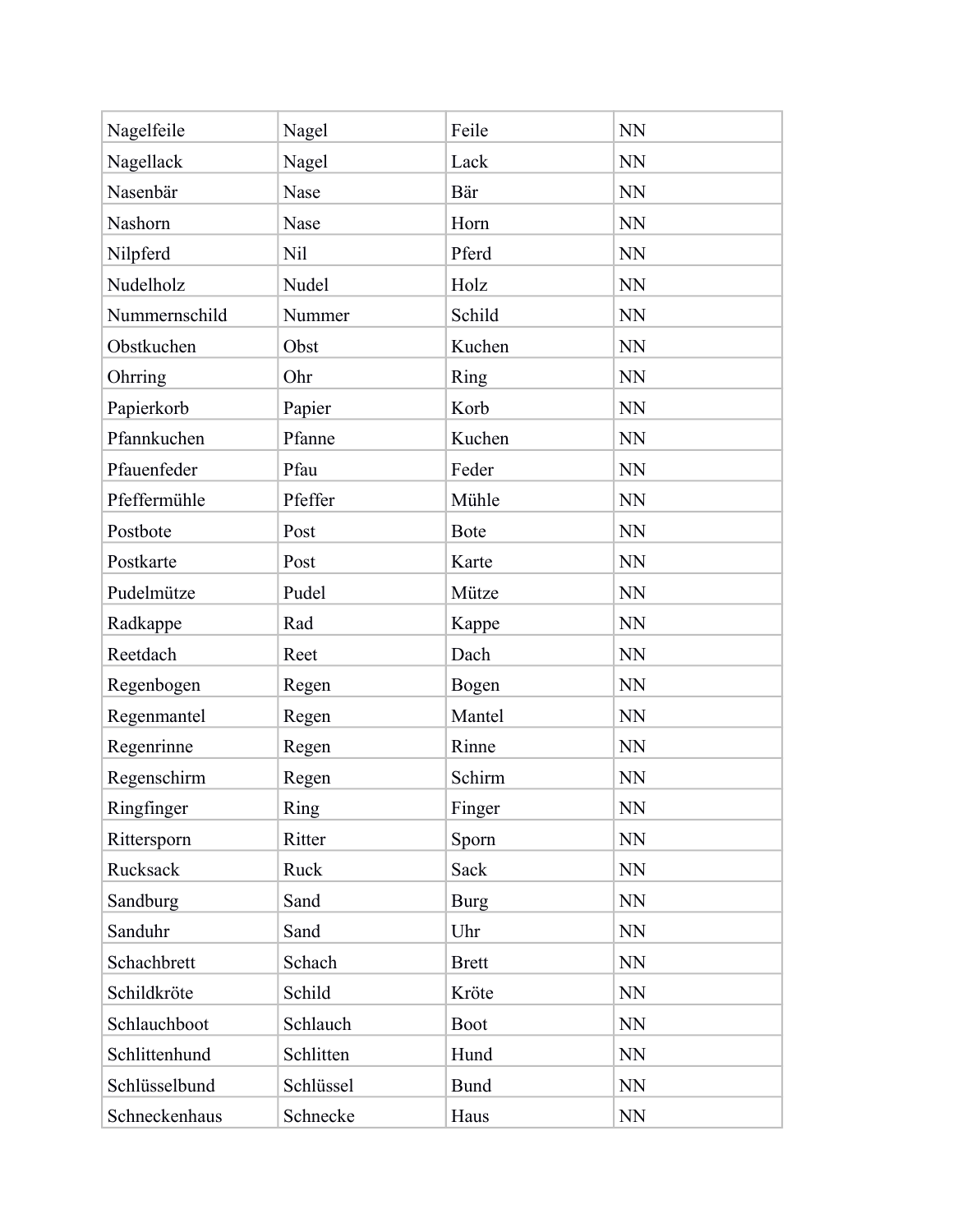| Schneeball      | Schnee  | Ball          | <b>NN</b> |
|-----------------|---------|---------------|-----------|
| Schneemann      | Schnee  | Mann          | <b>NN</b> |
| Schnittlauch    | Schnitt | Lauch         | <b>NN</b> |
| Schornstein     | Schorn  | Stein         | unique    |
| Schulbuch       | Schule  | <b>Buch</b>   | <b>NN</b> |
| Schwertfisch    | Schwert | Fisch         | <b>NN</b> |
| Seehund         | See     | Hund          | <b>NN</b> |
| Seemann         | See     | Mann          | <b>NN</b> |
| Seerose         | See     | Rose          | <b>NN</b> |
| Seestern        | See     | <b>Stern</b>  | <b>NN</b> |
| Seezunge        | See     | Zunge         | <b>NN</b> |
| Seifenblase     | Seife   | <b>Blase</b>  | <b>NN</b> |
| Seilbahn        | Seil    | Bahn          | <b>NN</b> |
| Sessellift      | Sessel  | Lift          | <b>NN</b> |
| <b>Skistock</b> | Ski     | <b>Stock</b>  | <b>NN</b> |
| Sonnenblume     | Sonne   | Blume         | <b>NN</b> |
| Sonnenbrille    | Sonne   | <b>Brille</b> | <b>NN</b> |
| Sonnencreme     | Sonne   | Creme         | <b>NN</b> |
| Sonnenschirm    | Sonne   | Schirm        | <b>NN</b> |
| Sonnenuhr       | Sonne   | Uhr           | <b>NN</b> |
| Spiegelei       | Spiegel | Ei            | <b>NN</b> |
| Spinnennetz     | Spinne  | <b>Netz</b>   | <b>NN</b> |
| Stachelbeere    | Stachel | Beere         | <b>NN</b> |
| Stacheldraht    | Stachel | Draht         | <b>NN</b> |
| Stereoanlage    | Stereo  | Anlage        | <b>NN</b> |
| Sternschnuppe   | Stern   | Schnuppe      | <b>NN</b> |
| Strandkorb      | Strand  | Korb          | <b>NN</b> |
| Straßenbahn     | Straße  | Bahn          | <b>NN</b> |
| Strohhalm       | Stroh   | Halm          | <b>NN</b> |
| Strumpfhose     | Strumpf | Hose          | <b>NN</b> |
| Suppenteller    | Suppe   | Teller        | <b>NN</b> |
| Tannenzapfen    | Tanne   | Zapfen        | <b>NN</b> |
| Taschenbuch     | Tasche  | Buch          | NN        |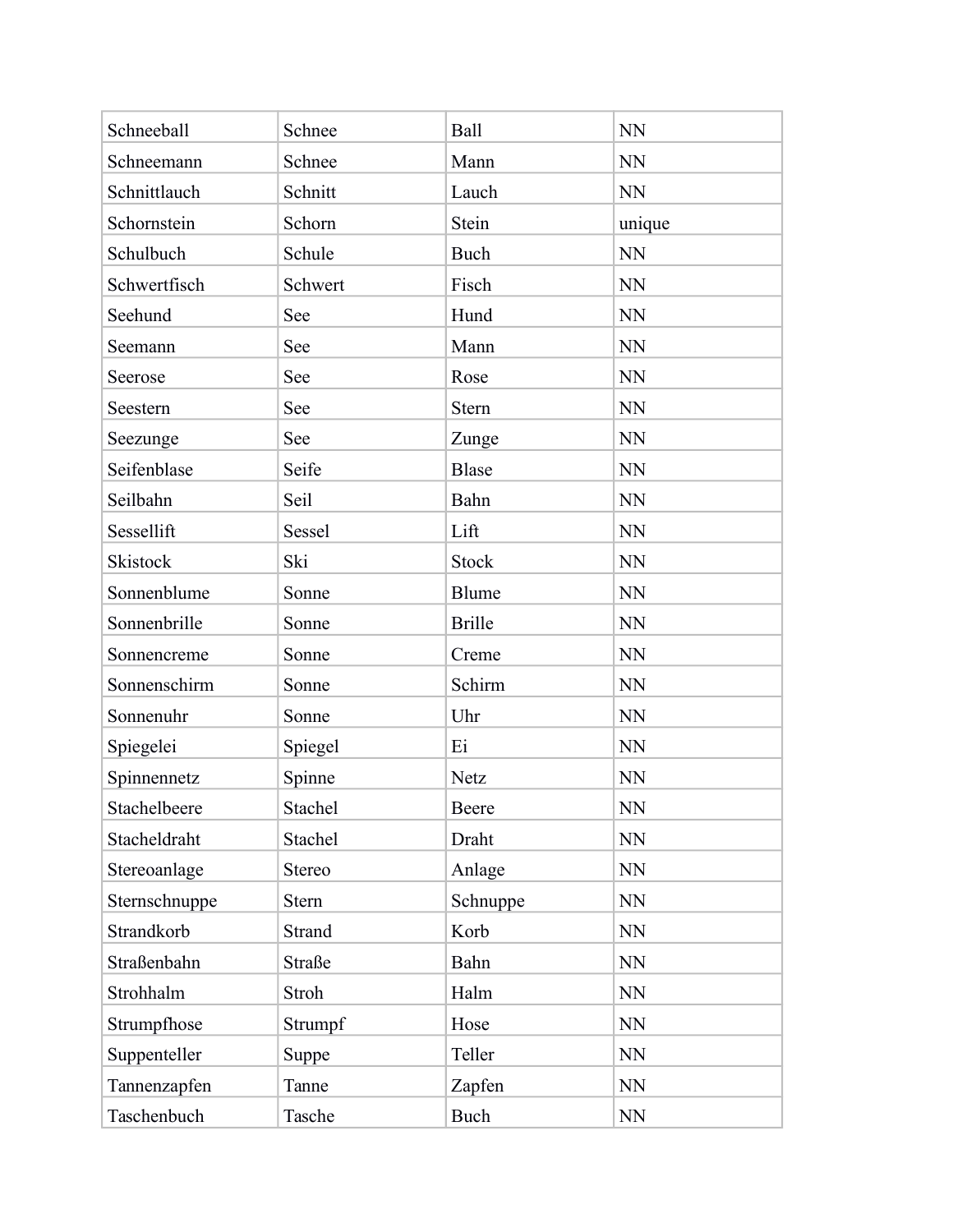| Taschenlampe    | Tasche      | Lampe       | <b>NN</b> |
|-----------------|-------------|-------------|-----------|
| Taschenmesser   | Tasche      | Messer      | <b>NN</b> |
| Taschentuch     | Tasche      | Tuch        | <b>NN</b> |
| Teddybär        | Teddy       | Bär         | <b>NN</b> |
| Teebeutel       | Tee         | Beutel      | <b>NN</b> |
| Teekanne        | Tee         | Kanne       | <b>NN</b> |
| Teelicht        | Tee         | Licht       | <b>NN</b> |
| Teelöffel       | Tee         | Löffel      | <b>NN</b> |
| Teetasse        | Tee         | Tasse       | <b>NN</b> |
| Telefonbuch     | Telefon     | <b>Buch</b> | <b>NN</b> |
| Telefonhörer    | Telefon     | Hörer       | <b>NN</b> |
| Telefonzelle    | Telefon     | Zelle       | <b>NN</b> |
| Tennisball      | Tennis      | Ball        | <b>NN</b> |
| Tennisschläger  | Tennis      | Schläger    | <b>NN</b> |
| Thermoskanne    | Thermo      | Kanne       | unique    |
| Tintenfisch     | Tinte       | Fisch       | <b>NN</b> |
| Toilettenpapier | Toilette    | Papier      | <b>NN</b> |
| Truthahn        | Trut        | Hahn        | unique    |
| Türklinke       | Tür         | Klinke      | <b>NN</b> |
| Vanilleeis      | Vanille     | Eis         | <b>NN</b> |
| Visitenkarte    | Visite      | Karte       | <b>NN</b> |
| Vogelhaus       | Vogel       | Haus        | <b>NN</b> |
| Vogelkäfig      | Vogel       | Käfig       | <b>NN</b> |
| Walnuss         | Wal         | <b>Nuss</b> | unique    |
| Wäscheklammer   | Wäsche      | Klammer     | <b>NN</b> |
| Wasserfall      | Wasser      | Fall        | NN        |
| Wasserhahn      | Wasser      | Hahn        | <b>NN</b> |
| Wassermelone    | Wasser      | Melone      | <b>NN</b> |
| Wasserwaage     | Wasser      | Waage       | NN        |
| Weihnachtsbaum  | Weihnachten | Baum        | NN        |
| Werwolf         | Wer         | Wolf        | unique    |
| Windlicht       | Wind        | Licht       | <b>NN</b> |
| Windmühle       | Wind        | Mühle       | NN        |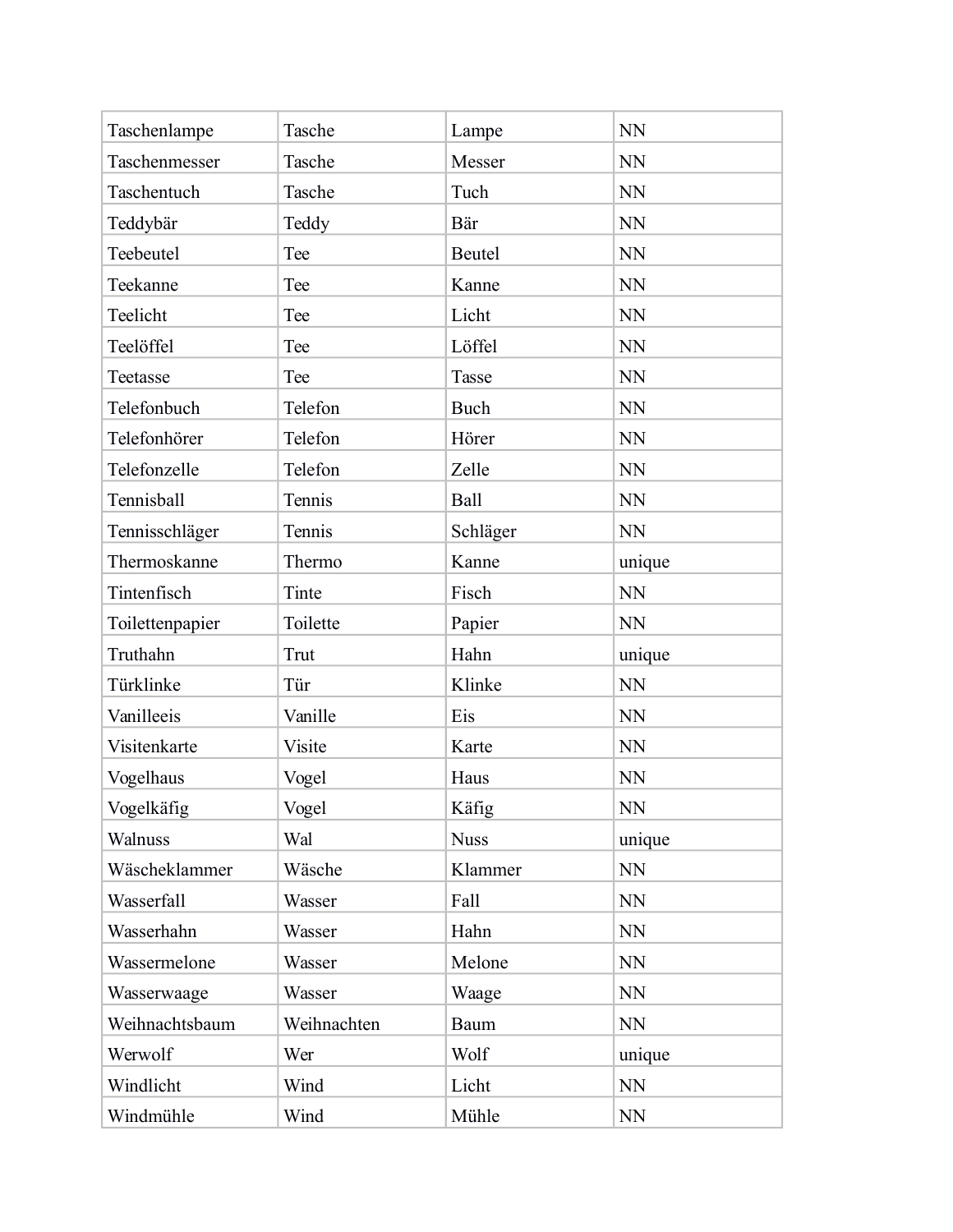| Wintermantel   | Winter  | Mantel        | <b>NN</b> |
|----------------|---------|---------------|-----------|
| Wirbelsäule    | Wirbel  | Säule         | <b>NN</b> |
| Wollschal      | Wolle   | Schal         | <b>NN</b> |
| Würfelzucker   | Würfel  | Zucker        | <b>NN</b> |
| Zahnbürste     | Zahn    | <b>Bürste</b> | <b>NN</b> |
| Zahnkrone      | Zahn    | Krone         | <b>NN</b> |
| Zahnpasta      | Zahn    | Pasta         | <b>NN</b> |
| Zahnrad        | Zahn    | Rad           | <b>NN</b> |
| Zahnseide      | Zahn    | Seide         | <b>NN</b> |
| Zahnspange     | Zahn    | Spange        | <b>NN</b> |
| Zeitschrift    | Zeit    | Schrift       | <b>NN</b> |
| Ziegelstein    | Ziegel  | Stein         | <b>NN</b> |
| Zitronenpresse | Zitrone | Presse        | <b>NN</b> |
| Zollstock      | Zoll    | <b>Stock</b>  | <b>NN</b> |
| Zuckerhut      | Zucker  | Hut           | <b>NN</b> |
| Zuckerwatte    | Zucker  | Watte         | <b>NN</b> |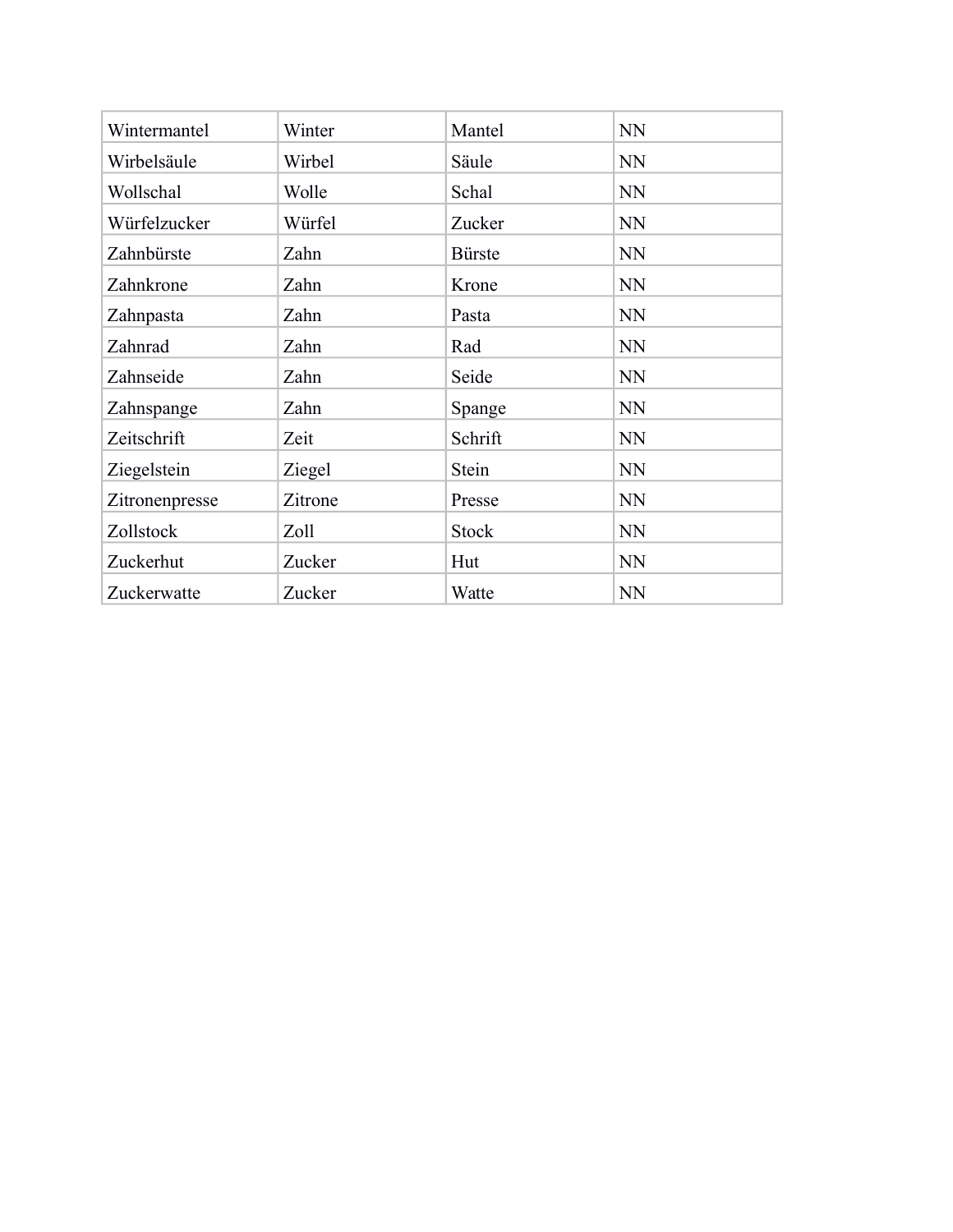#### **Appendix B**

In the following, we provide the experiment setups for the association collection via AMT in the current study, and for the association collection through a standard web experiment in the previous study (Schulte im Walde et al., 2012). The AMT setup of the current collection is shown by Figure 1, with translations in red font. The actual collection of the associations was performed as shown in Figure 2, translated by Figure 3. The web collection of the associations was performed as shown in Figure 4, translated by Figure 5.

|                    | Describe your HIT to Workers                                                                           |                                                                                                                                                           |  |  |  |
|--------------------|--------------------------------------------------------------------------------------------------------|-----------------------------------------------------------------------------------------------------------------------------------------------------------|--|--|--|
|                    |                                                                                                        | Associations to complex German nouns (Part 1)                                                                                                             |  |  |  |
| <b>Title</b>       |                                                                                                        | Assoziationen zu zusammengesetzten deutschen Nomen (Teil 1)                                                                                               |  |  |  |
|                    |                                                                                                        | Describe the task to Workers. Be as specific as possible, e.g. "answer a survey about movies", instead of "short survey", so Workers know what to expect. |  |  |  |
|                    | Write down what spontaneously comes to mind.                                                           |                                                                                                                                                           |  |  |  |
| <b>Description</b> | Schreibe auf, was Dir spontan zu einem Nomen-Kompositum einfällt.                                      |                                                                                                                                                           |  |  |  |
|                    |                                                                                                        | Give more detail about this task. This gives Workers a bit more information before they decide to view your HIT.                                          |  |  |  |
| Keywords           | kompositum, compound, semantik, semantics, nomen, noun, assoziation, association, spontan, spontaneous |                                                                                                                                                           |  |  |  |
|                    | Provide keywords that will help Workers search for your HITs.                                          |                                                                                                                                                           |  |  |  |
|                    |                                                                                                        | This project may contain potentially explicit or offensive content, for example, nudity. (See details)                                                    |  |  |  |
|                    | <b>Setting up your HIT</b>                                                                             |                                                                                                                                                           |  |  |  |
|                    | <b>Reward per assignment</b>                                                                           | s<br>0.02                                                                                                                                                 |  |  |  |
|                    |                                                                                                        | Tip: Consider how long it will take a Worker to complete each task. A 30 second task that pays \$0.05 is a \$6.00 hourly wage.                            |  |  |  |
|                    | Number of assignments per HIT                                                                          | 25                                                                                                                                                        |  |  |  |
|                    |                                                                                                        | How many unique Workers do you want to work on each HIT?                                                                                                  |  |  |  |
|                    | Time allotted per assignment                                                                           | $10-1$<br>Minutes $\div$                                                                                                                                  |  |  |  |
|                    |                                                                                                        | Maximum time a Worker has to work on a single task. Be generous so that Workers are not rushed.                                                           |  |  |  |
|                    | <b>HIT expires in</b>                                                                                  | 7<br>Days<br>÷                                                                                                                                            |  |  |  |
|                    |                                                                                                        | Maximum time your HIT will be available to Workers on Mechanical Turk.                                                                                    |  |  |  |
|                    | Results are automatically approved in                                                                  | 7<br>Days<br>$\hat{\tau}$                                                                                                                                 |  |  |  |
|                    |                                                                                                        | After this time, all unreviewed work is approved and Workers are paid.                                                                                    |  |  |  |
|                    | <b>Advanced</b>                                                                                        |                                                                                                                                                           |  |  |  |
|                    |                                                                                                        |                                                                                                                                                           |  |  |  |
|                    |                                                                                                        |                                                                                                                                                           |  |  |  |
|                    |                                                                                                        |                                                                                                                                                           |  |  |  |
|                    | Worker requirements:                                                                                   |                                                                                                                                                           |  |  |  |
|                    |                                                                                                        | Customize Worker Requirements<br>÷                                                                                                                        |  |  |  |
|                    |                                                                                                        |                                                                                                                                                           |  |  |  |
|                    | -- Select --                                                                                           | Specify ALL the qualifications Workers must meet to work on your HITs:<br>$\div$ 0<br>$\div$ clear<br>÷<br>equal to                                       |  |  |  |
|                    |                                                                                                        |                                                                                                                                                           |  |  |  |
|                    |                                                                                                        | (+) Add another criterion<br>(up to 5)                                                                                                                    |  |  |  |
|                    |                                                                                                        |                                                                                                                                                           |  |  |  |
|                    |                                                                                                        | Only Workers who qualify to do my HITs can preview my HITs.                                                                                               |  |  |  |

Figure 1. AMT setup.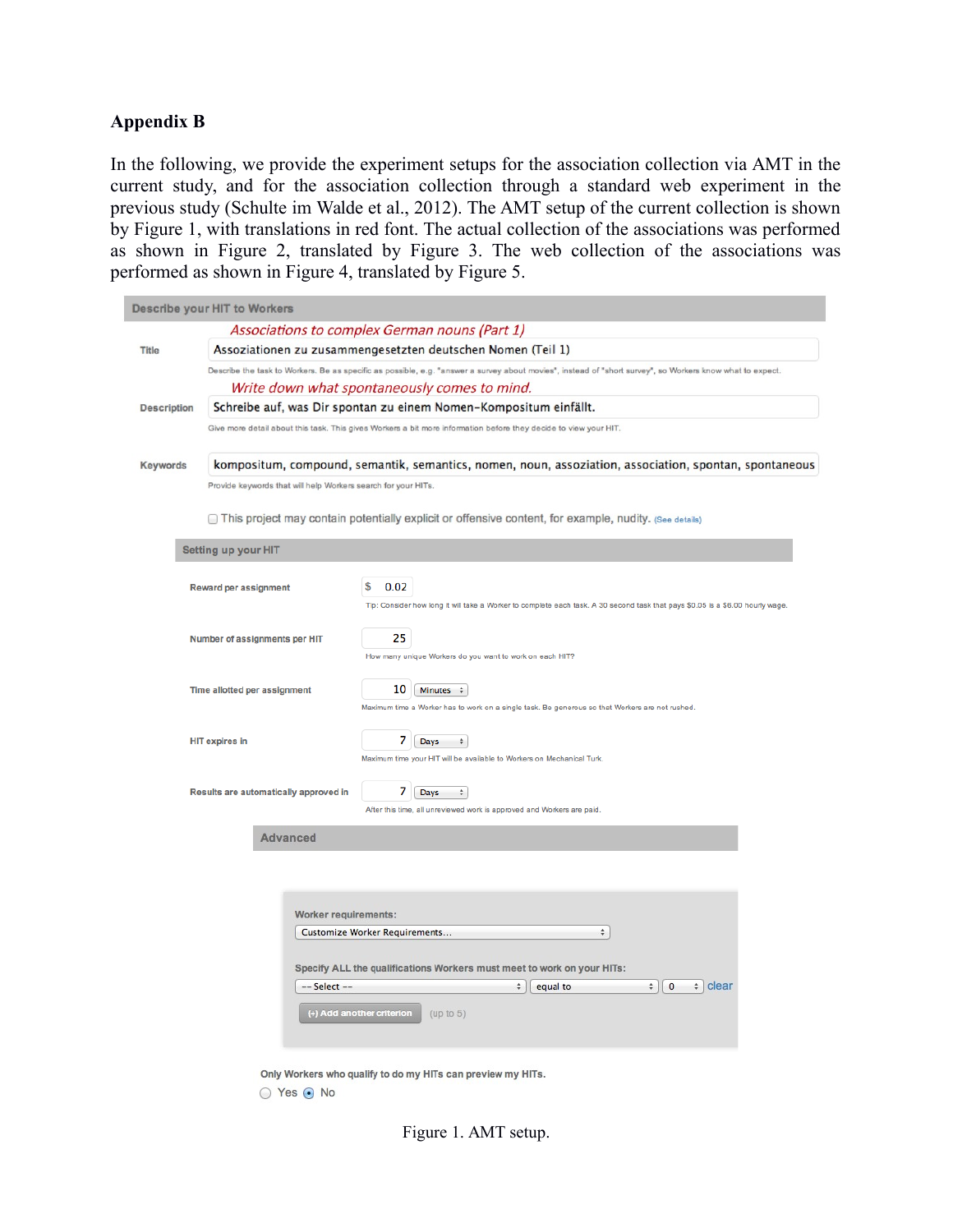# **Assoziationen zu deutschen Nomen**

In diesem Experiment geht es um Nomen-Assoziationen.

Aufgabe: Wir präsentieren Nomen, und Du schreibst Wörter auf, die Dir spontan dazu einfallen. Pro Nomen stehen bis zu drei Felder zur Verfügung.

Beispiel: Woran denkst Du spontan bei dem Wort Schnee? Winter, kalt, Schlitten

Wichtige Hinweise:

- Nur für deutsche Muttersprachler Native speakers of German only.
- · Bitte nicht lange nachdenken, sondern spontan und zügig antworten.
- Bitte nur ein Wort pro Zeile schreiben.
- Bitte alle 24 HITs bearbeiten.
- · Wir haben als Test einige Wörter in den Daten versteckt, die von Muttersprachlern als "erfunden" erkannt werden sollten. In einem solchen Fall bitte die Auswahl "Kenne ich nicht!" treffen.

#### Assoziationen zu \${word} :

◯ Ich kenne das Nomen "\${word}" nicht!

Figure 2. Background for AMT experiment.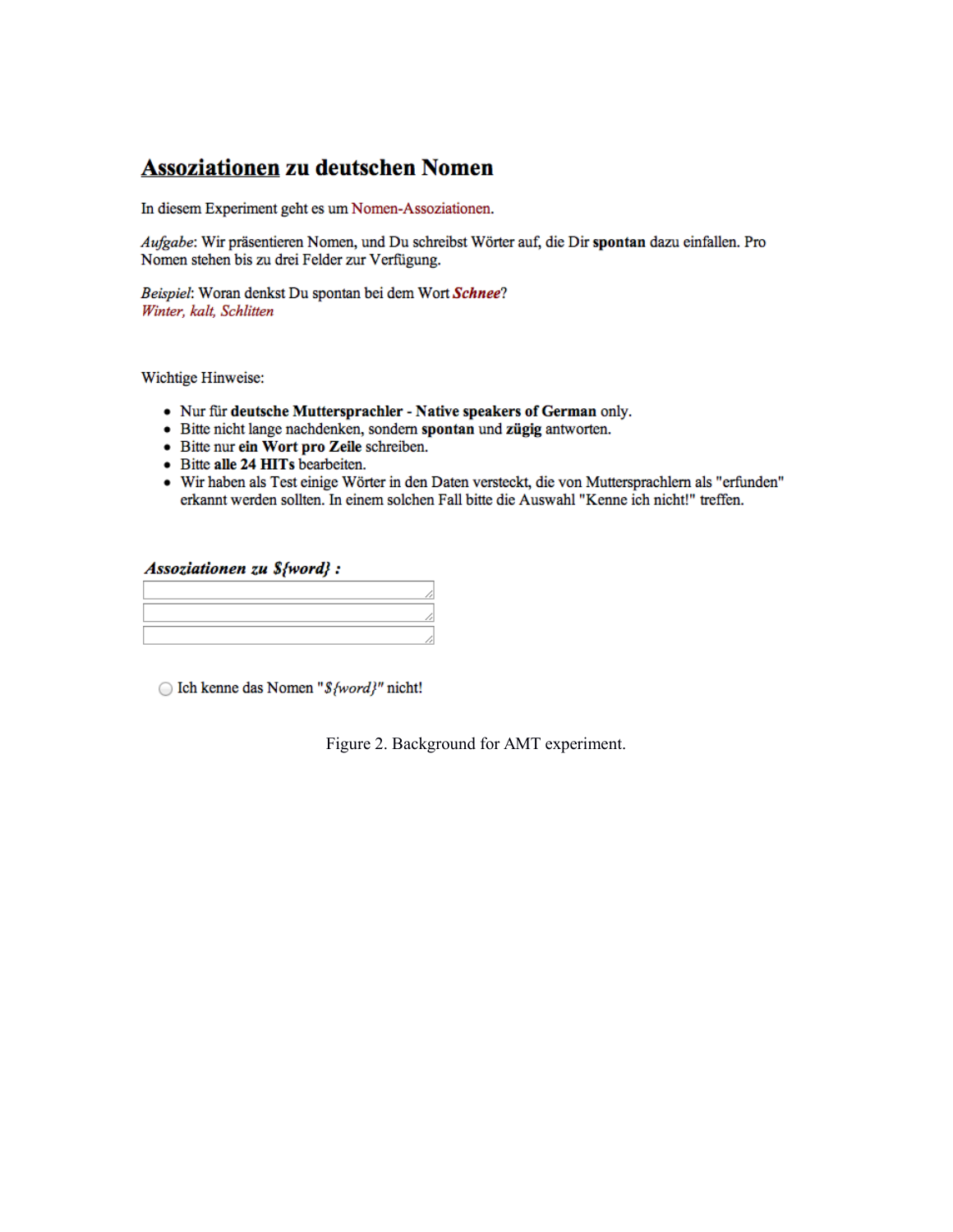# **Associations to German Nouns**

This experiment is about associations to nouns.

Task: You will see nouns, and we ask you to list words that spontaneously come to mind. For each noun you will be provided three lines in which to list associations.

Example: What comes to mind when you read the word snow? winter, cold, sledge

Important notes:

- The task is for native speakers of German only.
- Please respond spontaneously and quickly.
- Please only write one word per line.
- Please do all 24 HITs.
- As test cases to control for spammers, we hid some non-existing words in the data that you should identify as such. In these cases, please check the "I don't know!" button.

**Associations to S{word}:** 

 $\bigcirc$  I don't know the noun "\${word}"!

Figure 3. Background for AMT experiment, translated into English.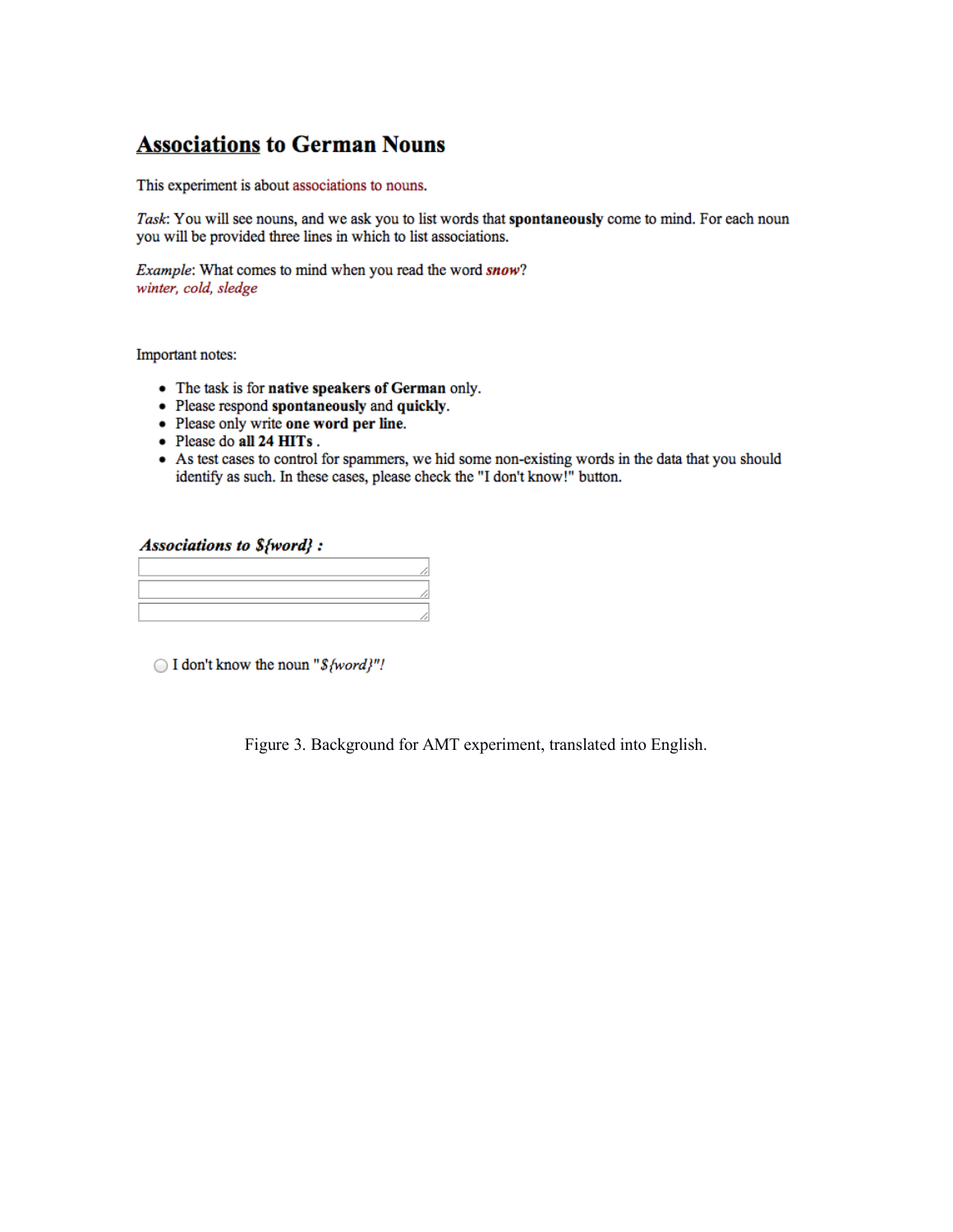# **Nomen-Assoziationen 2010**

#### **Idee und Aufgabe**

In diesem Experiment geht es um Wortassoziationen. Wir präsentieren Nomen, und Sie schreiben Wörter auf, die Ihnen spontan dazu einfallen. Pro Nomen stehen Ihnen bis zu drei Felder für Assoziationen zur Verfügung.

**Beispiel:** Woran denken Sie spontan bei dem Wort Schnee? Winter, kalt, Schlitten

Bevor das Experiment losgeht, können Sie nachfolgend Angaben zu Ihrer Person machen. Betätigen Sie den Knopf "Weiter", um auf eine Beispielseite mit Instruktionen zu kommen. Bitte beachten Sie: Wenn Sie einmal angefangen haben, sollten Sie das Experiment nicht unterbrechen.

#### Persönliche Angaben

Die folgenden Angaben sind freiwillig. Es ist allerdings hilfreich für die Auswertung des Experiments, wenn Sie uns die Informationen zur Verfügung stellen, besonders bei den mit \* gekennzeichneten Feldern. Die Daten werden selbstverständlich nur zur Auswertung des Experiments verwendet.

**Name** 

Alter

\*Muttersprache

\*In welchem Land sind Sie aufgewachsen?

\*In welcher Region sind Sie aufgewachsen?

\*Haben Sie Kenntnisse in Linguistik (nicht aus der Schule)?

◯ ja

 $\bigcirc$  nein

**Beruf** 

Email

Weiter

Figure 4. Background to previous association experiment in Schulte im Walde et al. (2012).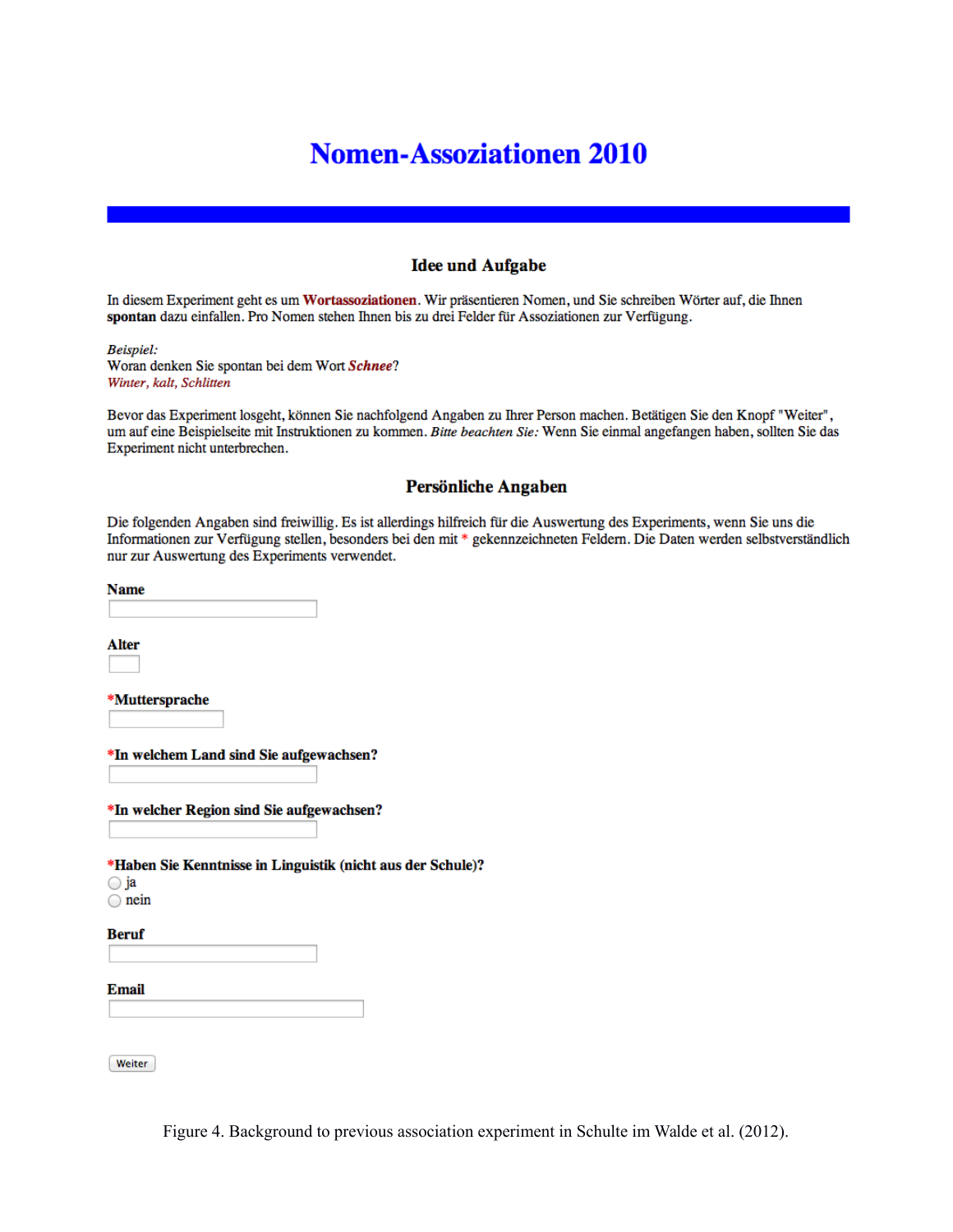# **Noun Associations 2010**

#### **Idea and Task**

This experiment is about word associations. You will see nouns, and we ask you to list words that spontaneously come to mind. For each noun you will be provided three lines in which to list associations.

Example: What comes to mind when you read the word snow? winter, cold, sledge

Before the experiment starts, we kindly ask you for some personal information. Then press the button "continue" to proceed to an example page with instructions. Please note: Once you have started the experiment, please do not pause until finished.

#### **Personal Information**

For evaluating the associations of the study, it would be very helpful for us to have as much background about the participants as possible, especially regarding fields marked by \*. We will not use the data for anything other than evaluating the study.

**Name** 

Age

\*Native Language

\*In which country did you grow up?

\*In which region did you grow up?

\*Do you have a background in linguistics (professional or academic)?  $\bigcirc$  yes

 $\bigcirc$  no

**Profession** 

Email

continue

Figure 5. Background to previous association experiment, translated into English.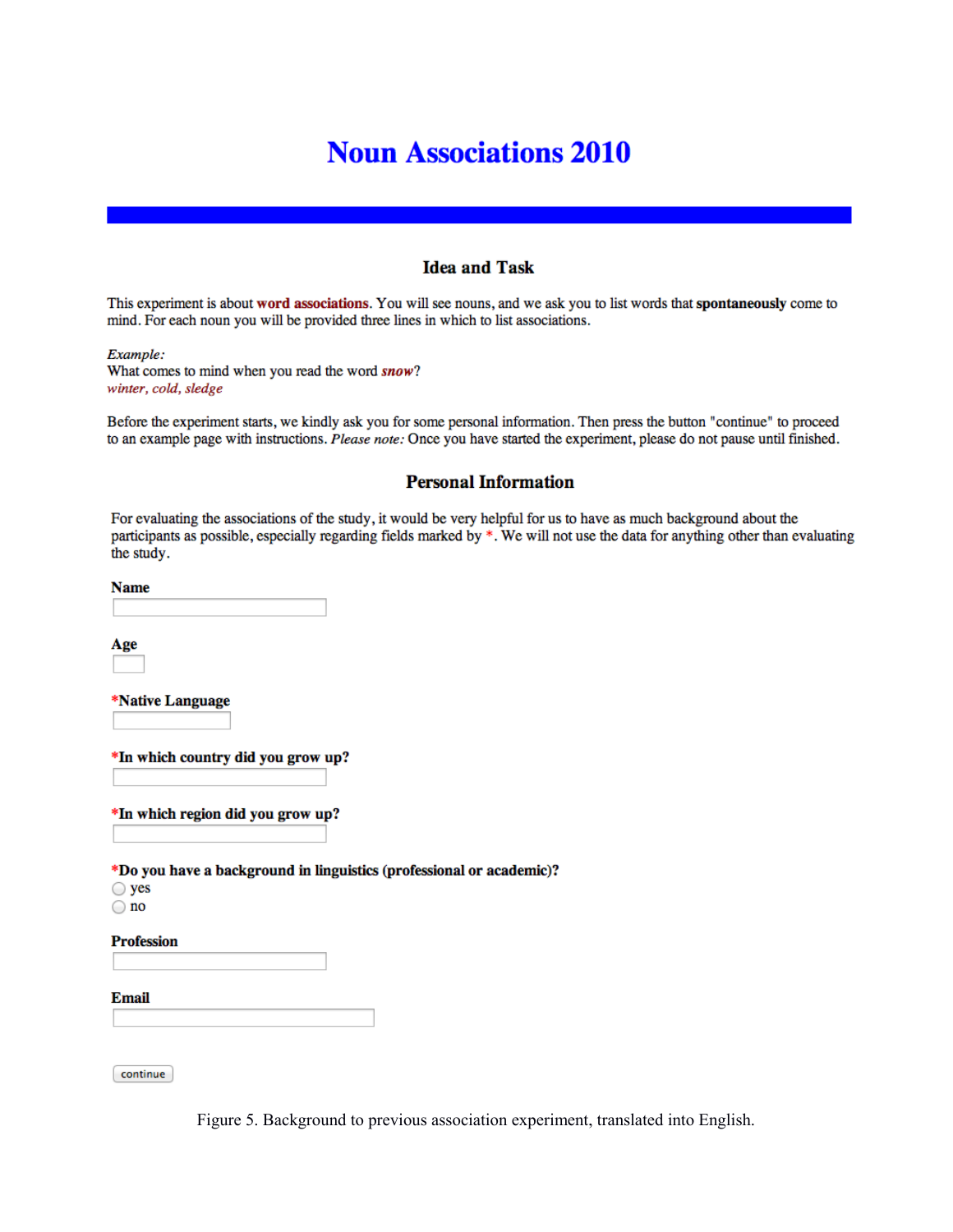#### **References**

- Baayen, R.H. & Schreuder, R. (1999). War and peace: Morphemes and full forms in a noninteractive activation parallel dual-route model. *Brain and Language* 68, 27 - 32.
- Baroni, M., Bernardini, S., Ferraresi, A., & Zanchetta, E. (2009). The WaCky Wide Web: A collection of very large linguistically processed web-crawled corpora. *Language Resources and Evaluation* 43 (3), 209-226.
- Bertram, R., & Hyönä, J. (2003). The length of a complex word modifies the role of morphological structure: Evidence from reading short and long Finnish compounds. *Journal of Memory & Language* 48, 615-634.
- Bertram, R., Kuperman, V., Baayen, R.H., & Hyönä, J. (2011). The hyphen as a segmentation cue in triconstituent compound processing: It's getting better all the time. *Scandinavian Journal of Psychology* 52, 530–544.
- Bohnet, B. (2010). Top accuracy and fast dependency parsing is not a contradition. In: *Proceedings of the 23rd International Conference on Computational Linguistics.* Association for Computational Linguistics. 89-97.
- Butterworth, B. (1983). Lexical Representation. In: Butterworth, B. (ed.) *Language Production*. vol 2. (pp. 257-294) London: Academic Press.
- Caramazza, A., Laudanna, A., & Romani, C. (1988). Lexical access and inflectional morphology. *Cognition*, 28, 297-332.
- Church, K. & Hanks, P. (1990). Word association norms, mutual information, and lexicography. *Computational Linguistics*, 16, 22-29.
- Clark, H. (1971). Word associations and linguistic theory. In Lyons, J. (ed.). *New Horizons in Linguistics* (pp. 271-286). Baltimore: Penguin.
- Comesaña, M., Fraga, I., Moreira, A., Frade, C., & Soares, A. (2014). Free associate norms for 139 European Portuguese words for children from different age groups. *Behavior Research Methods* 46, 564–574.
- de Deyne, S., & Storms, G. (2008). Word associations: Norms for 1,424 Dutch words in a continuous task. *Behavior Research Methods,* 40, 198-205.
- de Jong, N., Feldman, L., Schreuder, R., Pastizzo, M., & Baayen, R.H. (2002). The processing and representation of Dutch and English compounds: Peripheral morphological and central orthographic effects. *Brain and Language* 81 (1), 555-567.
- Faaß, G., & Eckart, K. (2013). SdeWaC A corpus of parsable sentences from the web. *Proceedings of the International Conference of the German Society for Computational Linguistics and Language Technology.* (pp. 61-68). Darmstadt: Gesellschaft für Sprachtechnologie und Computerlinguistik, 61-68.
- Fellbaum, C. (1995). Co-occurrence and antonymy. *Lexicography* 8(4), 281-303.
- Fellbaum, C. (1998). *WordNet An Electronic Lexical Database*. Cambridge: MIT Press.
- Fellbaum, C., & Chaffin, R. (1990). Some principles of the organization of verbs in the mental lexicon. In: *Proceedings of the 12th Annual Conference of the Cognitive Science Society of America.* Association for Computational Linguistics. 420-427.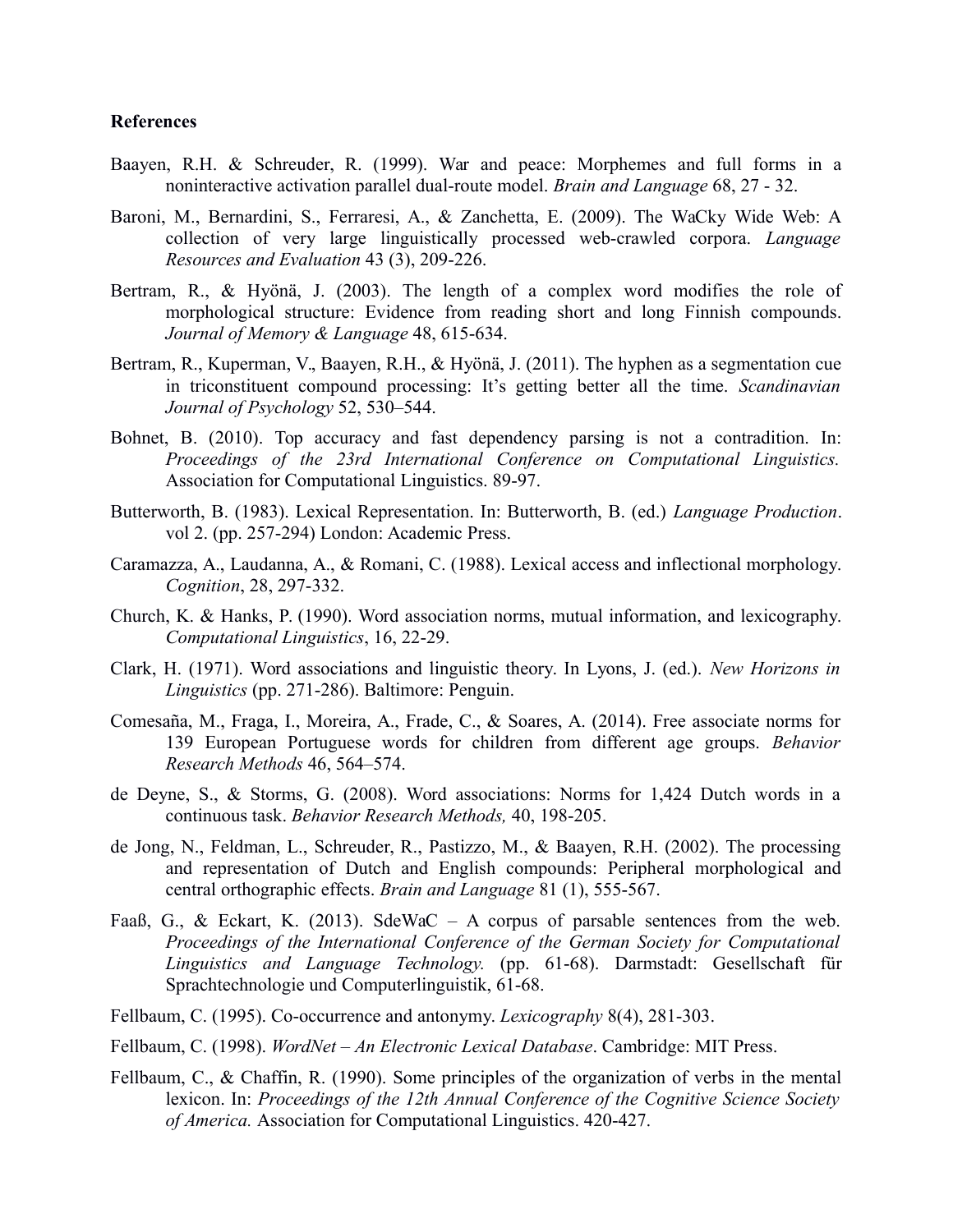- Fernández, A., Diez, E., & Alonso, M., & Beato, M. S. (2004). Free-association norms for the Spanish names of the Snodgrass and Vanderwart pictures. *Behavior Research Methods, Instruments and Computers* 36(3), 577-583.
- Ferrand, L., & Alario, F.-X. (1998). French word association norms for 366 names of objects. *L'Année Psychologique* 98(4), 659-709.
- Fleischer, W. & Barz, I. (2012). *Wortbildung der deutschen Gegenwartssprache* (4<sup>th</sup> edition). Berlin, Boston: de Gruyter.
- French, C., & Richards, A. (1992). Word association norms for a set of threat/neutral homographs. *Cognition & Emotion,* 6, 65-87.
- Gagné, C., & Spalding, T. (2009). Constituent integration during the processing of compound words: Does it involve the use of relational structures? *Journal of Memory and Language* 60, 20-35.
- Guida, A. (2007). *The representation of verb meaning within lexical semantic memory: Evidence from word associations*. Master's Thesis, Università degli studi di Pisa.
- Heringer, H. J. (1986). The verb and its semantic power: Association as the basis for valence. *Journal of Semantics* 4, 79-99.
- Hirsh, K., & Tree, J. (2001). Word association norms for two cohorts of British adults. *Journal of Neurolinguistics* 14(1), 1-44.
- Janssen, N., Bi, Y., & Caramazza, A. (2008). A tale of two frequencies: Determining the speed of lexical access for Mandarin Chinese and English compounds. *Language and Cognitive Processes* 23 (7-8), 1191-1223.
- Jauch, R. (2012). *Empirische Analysen von Assoziationen und distributionelle Modellierung der Kompositionalität von deutschen Nomen-Komposita.* M.Sc. Thesis, Institut für Maschinelle Sprachverarbeitung, Universität Stuttgart.
- John, C. H. (1988). Emotionality ratings and free-association norms of 240 emotional and nonemotional words. *Cognition & Emotion,* 2, 49-70.
- Kiss, G., Armstrong, C., Milroy, R., & Piper, J. (1973). An associative thesaurus of English and its computer analysis. In: Aitken, A., Bailey, R. & Hamilton-Smith, N. (eds.). *The Computer and Literary Studies*. (pp. 153–165). Edinburgh: Edinburgh University Press.
- Klos, V. (2011). *Komposition und Kompositionalität.* Berlin: Walter de Gruyter.
- Kremer, G., & Baroni, M. (2011). A set of semantic norms for German and Italian. *Behavior Research Methods,* 43, 97-109.
- Krott, A., Schreuder, R., Baayen, R.H., & Dressler, W. (2007). Analogical effects on linking elements in German compound words. *Language and Cognitive Processes* 22 (1), 25-57.
- Kunze, C. (2000). Extension and use of GermaNet, a lexical-semantic database. In: *Proceedings of the 2nd International Conference on Language Resources and Evaluation.* Association for Computational Linguistics. 999-1002.
- Lauteslager, M., Schaap, T., & Schievels, D. (1986). *Schriftelijke Woordassociatienormen voor 549 Nederlandse Zelfstandige Naamworden.* Lisse: Swets and Zeitlinger.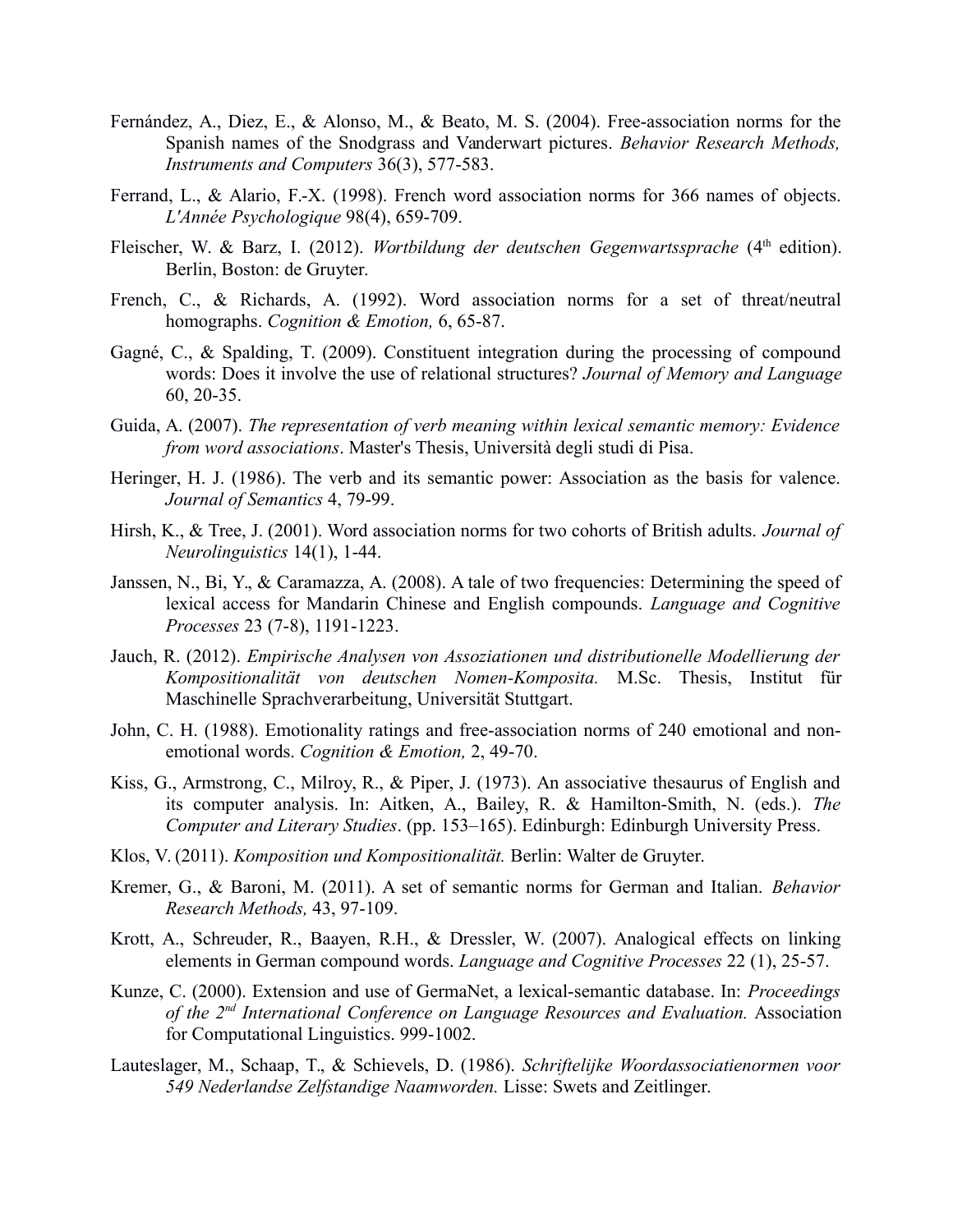- Libben, G. (1994). How is morphological decomposition achieved? *Language and Cognitive Processes,* 9 (3), 369–391.
- Libben, G. (1998). Semantic transparency in the processing of compounds: Consequences for representation, processing, and impairment. *Brain and Language* 61, 30–44.
- Libben, G., Gibson, M., Yoon, Y. B., & Sandra, D. (2003). Compound fracture: The role of semantic transparency and morphological headedness. *Brain and Language* 84, 50–64.
- Longtin, C.-M., Segui, J., & Hallé, P. (2003). Morphological priming without morphological relationship. *Language and Cognitive Processes* 18 (3), 313-334.
- Lüttmann, H., Zwitserlood, P., Böhl, A., & Bölte, J. (2011). Evidence for morphological composition at the form level in speech production. *Journal of Cognitive Psychology* 23 (7), 818-836
- Macizo, P., Gómez-Ariza, C., & Bajo, M. (2000). Associative norms of 58 Spanish words for children from 8 to 13 years old. *Psicológica,* 21, 287-300.
- Marslen-Wilson, W., Tyler, L., Waksler, R., & Older, L. (1994). Morphology and meaning in the English mental lexicon. *Psychological Review* 101 (1), 3-33.
- McNamara, T. (2005). *Semantic Priming: Perspectives from Memory and Word Recognition.* New York: Psychology Press, New York.
- Melinger, A., Schulte im Walde, S. & Weber, A. (2006). Characterizing response types and revealing noun ambiguity in German association norms. In: *Proceedings of the EACL Workshop "Making Sense of Sense: Bringing Computational Linguistics and Psycholinguistics together"*. Association for Computational Linguistics. 41-48.
- Melinger, A., & Weber, A. (2006). *Database of noun associations for German.* [http://www.coli.uni-saarland.de/projects/nag/.](http://www.coli.uni-saarland.de/projects/nag/)
- Miller, G. (1969). The organization of lexical memory: Are word associations sufficient? In Talland, G., & Waugh, N. (eds.). *The Pathology of Memory*. New York: Academic Press, 223-237.
- Nelson, D., McEvoy, C., & Schreiber, T. (2004). The University of South Florida Free Association, Rhyme, and Word Fragment Norms. *Behavior Research Methods, Instruments, & Computers,* 36, 402-407.
- Palermo, D., & Jenkins, J. (1964). *Word Association Norms: Grade School through College.* Minneapolis: University of Minnesota Press, Minneapolis.
- Rapp, R. (2002). The computation of word associations: Comparing syntagmatic and paradigmatic approaches. In: *Proceedings of the 19th International Conference on Computational Linguistics*. Association for Computational Linguistics.
- Reddy, S., McCarthy, D., & Manandhar, S. (2011). An empirical study on compositionality in compound nouns. In: *Proceedings of the 5th International Joint Conference on Natural Language Processing*, Chaing Mai, Thailand, 210-218.
- Roller, S., Schulte im Walde, S., & Scheible, S. (2013). The (un)expected effects of applying standard cleansing models to human ratings on compositionality. In: *Proceedings of the 9th Workshop on Multiword Expressions.* Association for Computational Linguistics, 32- 41.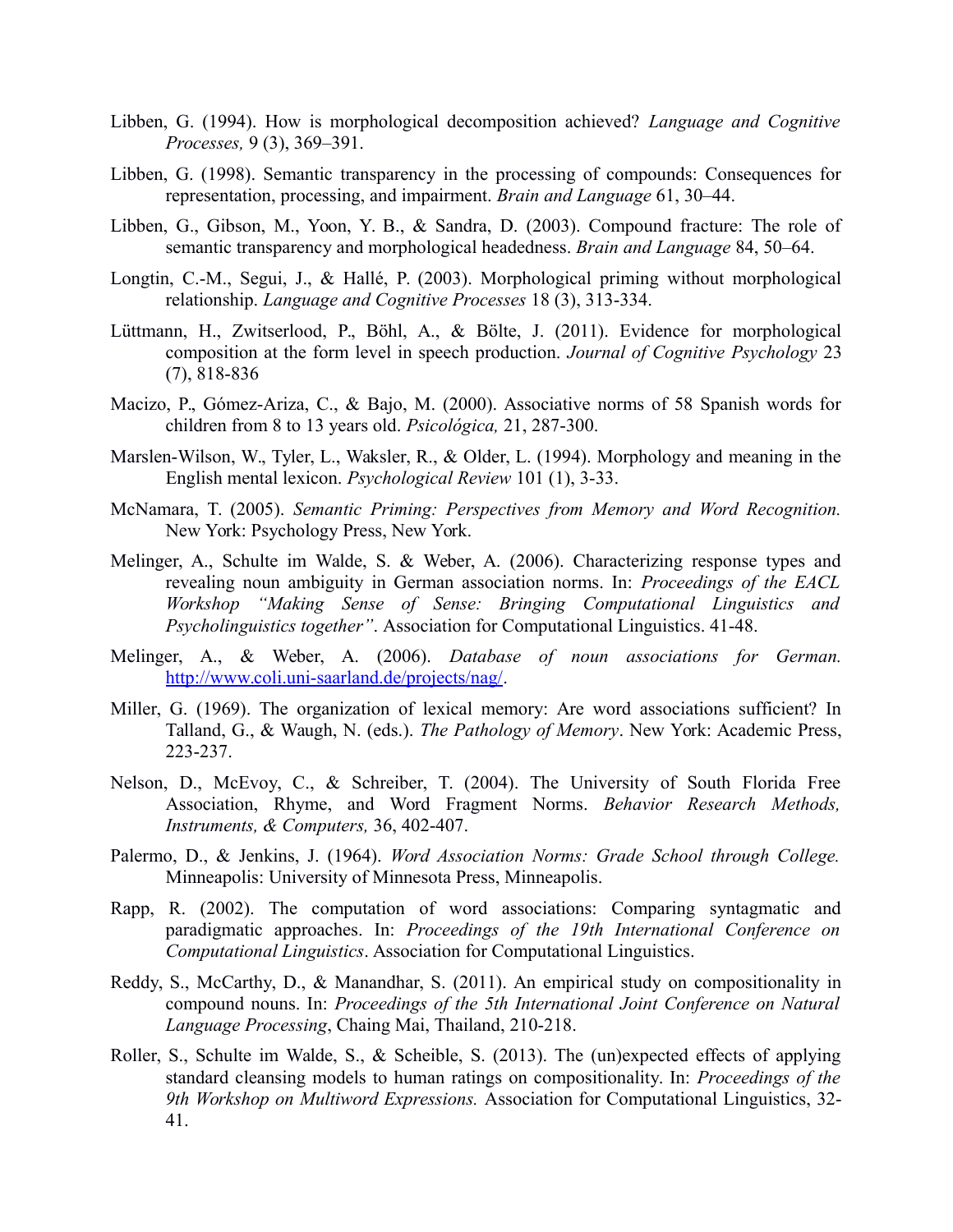- Roth, M., & Schulte im Walde, S. (2008). Corpus co-occurrence, dictionary and wikipedia entries as resources for semantic relatedness information. In: *Proceedings of the 6th International Conference on Language Resources and Evaluation.* Association for Computational Linguistics, 1852-1859.
- Russell, W. (1970). The complete German language norms for responses to 100 words from the Kent-Rosanoff word association test. In: Postman, L., & Keppel, G. (eds.). *Norms of Word Association.* (pp. 53-94) New York: Academic Presss..
- Russell, W., & Meseck, O. (1959). Der Einfluss der Assoziation auf das Erinnern von Worten in der deutschen, französischen und englischen Sprache. *Zeitschrift für Experimentelle und Angewandte Psychologie* 6, 191-211.
- Sandra, D. (1990). On the representation and processing of compound words: Automatic access to constituent morphemes does not occur. *The Quarterly Journal of Experimental Psychology* 42, 529-567.
- Schröder, A., Gemballa, T., Ruppin, S., & Wartenburger, I. (2012). German norms for semantic typicality, age of acquisition, and concept familiarity. *Behavior Research Methods,* 44, 380-394.
- Schulte im Walde, S. (2008). Human associations and the choice of features for semantic verb classification. *Research on Language and Computation* 6(1), 79-111.
- Schulte im Walde, S., & Melinger, A. (2008). An in-depth look into the co-occurrence distribution of semantic associates. In: Lenci, A. (guest editor). *Italian Journal of Linguistics. Special Issue on "From Context to Meaning: Distributional Models of the Lexicon in Linguistics and Cognitive Science"* 20(1), 89-128.
- Schulte im Walde, S., Melinger, A., Roth, M., & Weber, A. (2008). An empirical characterisation of response types in German association norms. *Research on Language and Computation* 6(2), 205-238.
- Schulte im Walde, S., Borgwaldt, S., & Jauch, R. (2012). Association norms of German noun compounds. In: *Proceedings of the 8th International Conference on Language Resources and Evaluation (LREC).* Association for Computational Linguistics. 632-639
- Schulte im Walde, S., & Müller, S. (2013). Using web corpora for the automatic acquisition of lexical-semantic knowledge. *Journal for Language Technology and Computational Linguistics* 28(2), 85-105. In: Schneider, R., Storrer, A., & Mehler, A. (guest editors). *Special Issue on "Web Corpora for Computational Linguistics and Linguistic Research".*
- Schulte im Walde, S., Müller, S., & Roller, S. (2013). Exploring vector space models to predict the compositionality of German noun-noun compounds. In: *Proceedings of the 2nd Joint Conference on Lexical and Computational* Semantics. Association for Computational Linguistics. 255-265.
- Spence, D.P., & Owens, K.C. (1990). Lexical co-occurrence and association strength. *Journal of Psycholinguistic Research* 19, 317-330.
- Taft, M. (2004). Morphological decomposition and the reverse base frequency effect. *Quarterly Journal of Experimental Psychology Section A* 57 (4), 745-765.
- Taft, M. & Forster, K. (1975). Lexical storage and retrieval of prefixed words. *Journal of Verbal Learning and Verbal Behavior* 14 (6), 638-647.